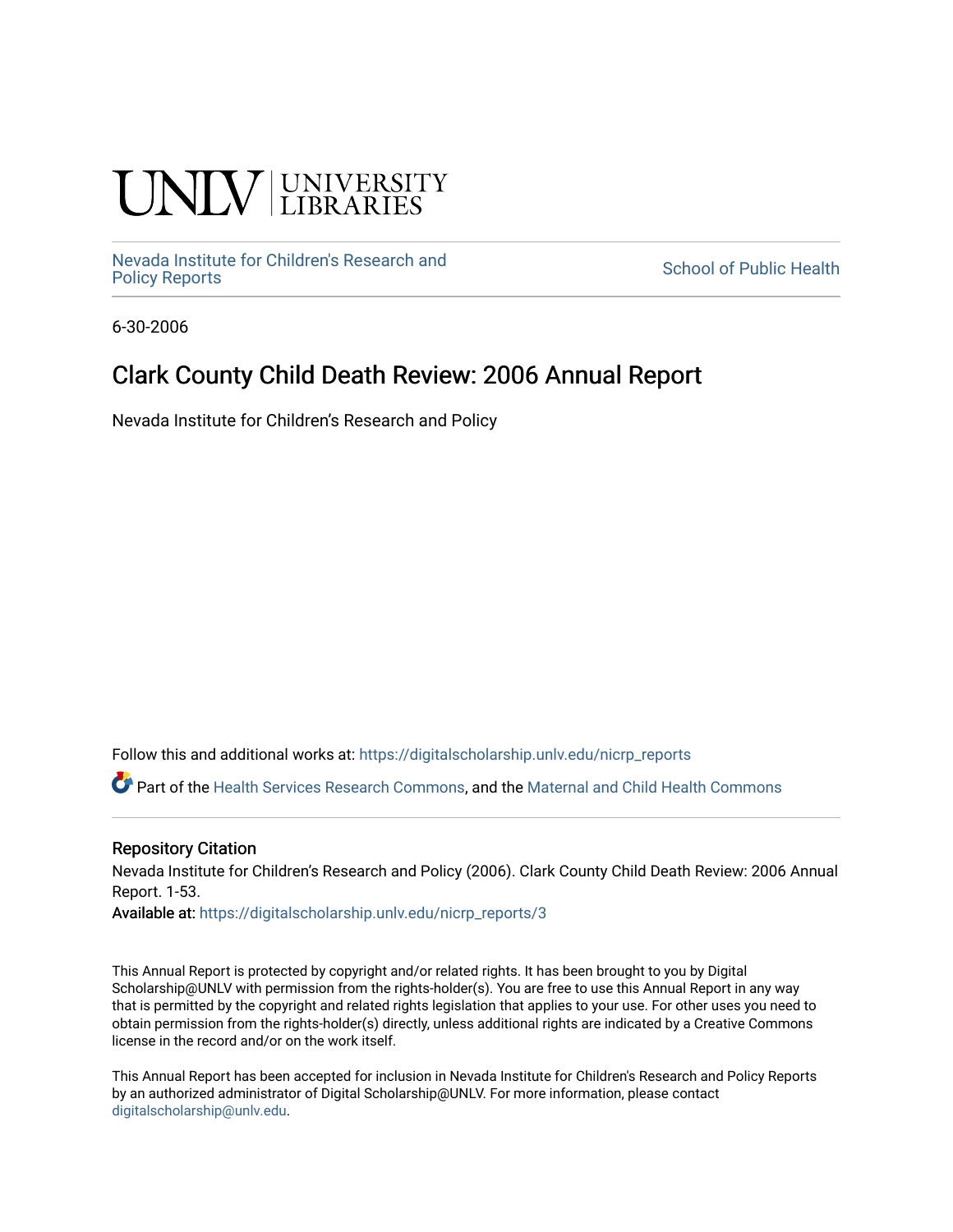# Clark County Child Death Review Clark County, Nevada

2006 Annual Report June 30, 2007



Report Prepared by: Nevada Institute for Children's Research and Policy Tara Swanson, M.A. – Research Analyst Jennifer Zipoy, M.A. – Director of Research Denise Tanata Ashby, J.D. – Executive Director





Commissioned by the Clark County Manager's Office

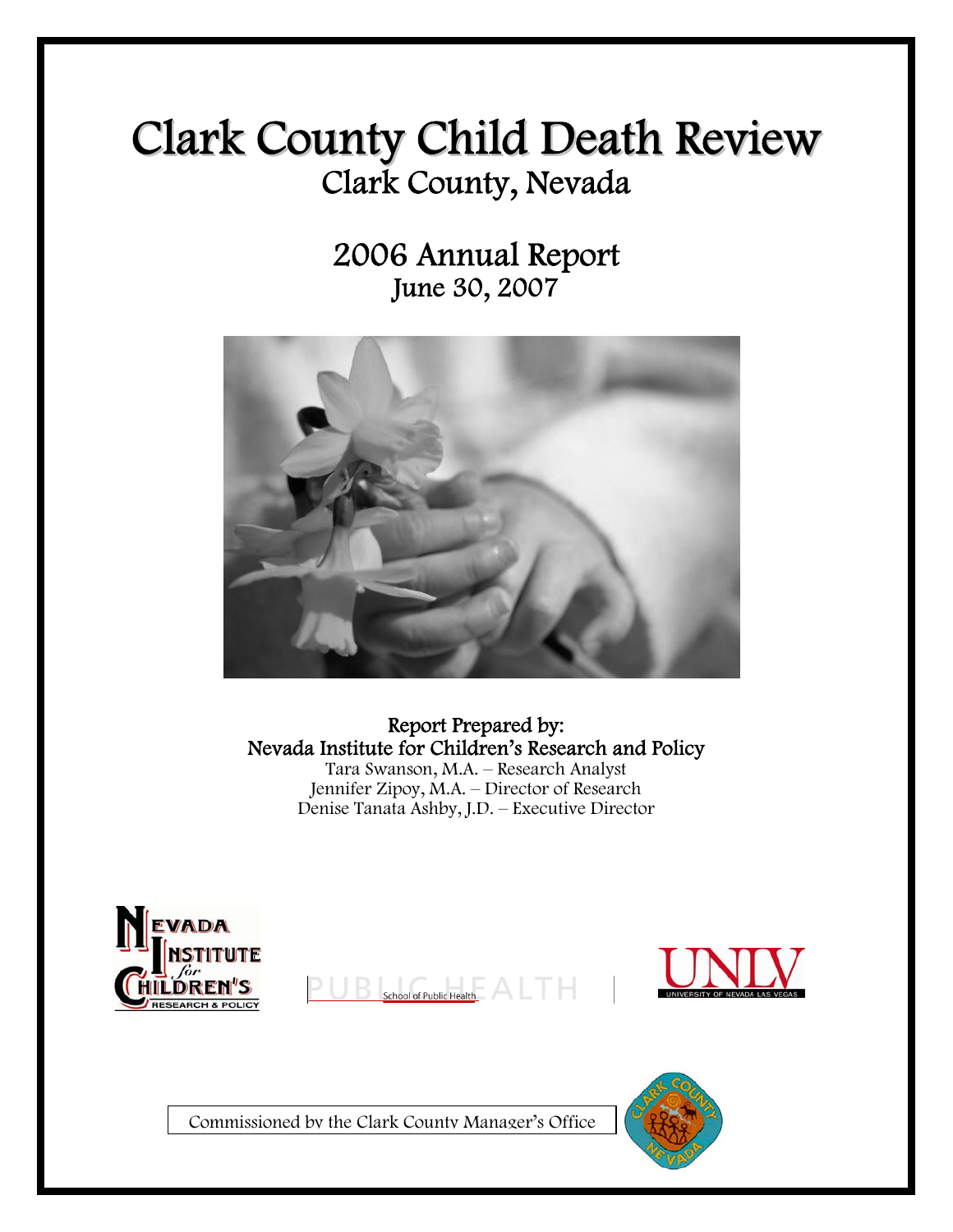### **Table of Contents**

| <b>Appendix C: Summary of Recommendations and Accomplishments</b><br>Reported to the State Administrative Team for 2006 Child Deaths52 |
|----------------------------------------------------------------------------------------------------------------------------------------|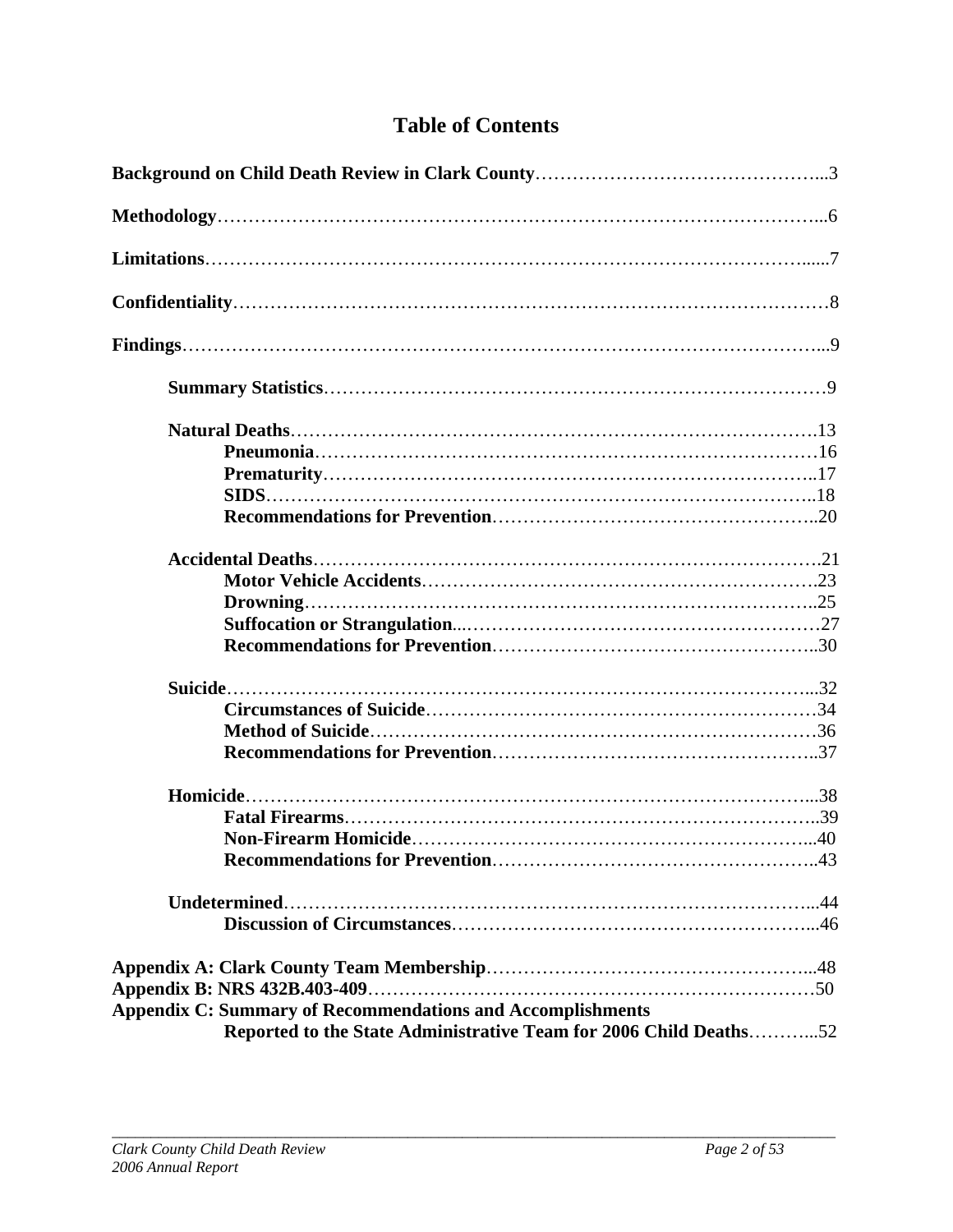## **Background on Child Death Review in Clark County**

In an effort to identify risk factors and prevent future child deaths, in 1992 the State of Nevada joined many other states in mandating Child Death Review Teams. Since that time, both the law and the regional teams throughout Nevada have evolved to facilitate the growing need for collaborative efforts to identify interventions necessary to reduce the rate of child deaths in Nevada. While the primary legislative focus of Nevada Child Death Review Teams has been on addressing fatalities related to child maltreatment and/or involvement with the child welfare system, the teams have expanded that focus to address risk factors and preventability in a wide variety of cases. As the largest county in the State, containing approximately 72% of the state's population under 18 years of age (Center for Business and Economic Research, 2007), the Clark County Child Death Review team has been, and will continue to be, a crucial part of identifying risk factors as well as recommending and implementing policies and procedures to minimize preventable child deaths in the State.

### **Goals & Purpose for Teams**

The primary goal of all Child Death Review Teams is to prevent future child deaths. The child death review process enables jurisdictions to come together in a collaborative, multidisciplinary forum to openly discuss detailed circumstances in an effort to gain a better understanding of child deaths. The team provides a venue for representatives from a variety of both public and private agencies as well as community organizations to share information in a confidential and

non-threatening environment. The National Center for Child Death Review (hereinafter, National Center), which is supported by the Maternal and Child Health Bureau of the U.S. Department of Health and Human Services, has developed a "Program Manual for Child Death Review" (hereinafter, Program Manual) to assist States in

*Through a comprehensive and multidisciplinary review of child deaths, we will better understand how and why children die and use our findings to take action to prevent other deaths and improve the health and safety of our children.*  National Center for Child Death Review

developing and conducting Child Death Review Teams. Many of the recommendations provided in that document have been adopted by both the State and local Child Death Review Teams in Nevada.

#### The Purpose

The Nevada State Legislature has defined the purpose of organizing local child death review teams in NRS 432B.403 as a means to:

- Review records of selected cases of deaths of children in Nevada:
- Review the records of selected cases of deaths of children who are residents of Nevada, but die in another state;

- Assess and analyze such cases;
- Make recommendations for improvements to laws, policies and practice;
- Support the safety of children; and
- Prevent future deaths of children.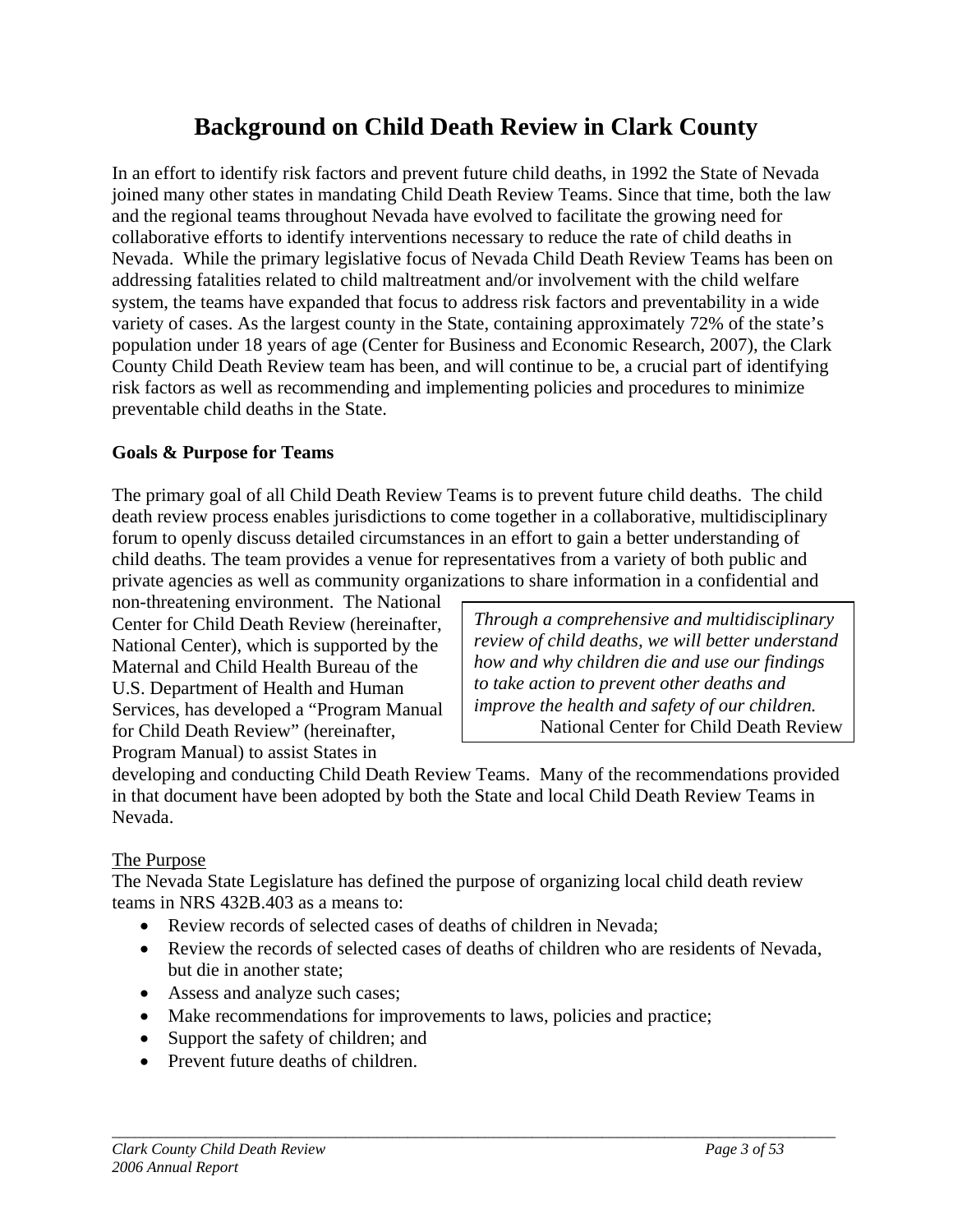### The Operating Principles of Child Death Review

The National Center has established the following operating principles for conducting reviews, which have been adopted by the Nevada Child Death Review teams:

- The death of a child is a community responsibility.
- A child's death is a sentinel event that should urge communities to identify other children at risk for illness or injury.
- A death review requires multidisciplinary participation from the community.
- A review of case information should be comprehensive and broad.
- A review should lead to an understanding of risk factors.
- A review should focus on prevention and should lead to effective recommendations and actions to prevent deaths and to keep children healthy, safe and protected.

### The Objectives

As provided in the Program Manual, the National Center has identified ten primary objectives of the child death review process, which are provided below. These objectives should serve as guidelines for all regional child death review teams in Nevada. It is important to note that all ten objectives are designed to prevent future child deaths.

Each regional child death review team should:

- 1. Ensure the accurate identification and uniform, consistent reporting of the cause and manner of every child death.
- 2. Improve communication and linkages among local and state agencies and enhance coordination of efforts.
- 3. Improve agency responses in the investigation of child deaths.
- 4. Improve agency response to protect siblings and other children in the homes of deceased children.
- 5. Improve criminal investigations and the prosecution of child homicides.
- 6. Improve delivery of services to children, families, providers and community members.
- 7. Identify specific barriers and system issues involved in the deaths of children.
- 8. Identify significant risk factors and trends in child deaths.
- 9. Identify and advocate for needed changes in legislation, policy and practices and expanded efforts in child health and safety to prevent child deaths.
- 10. Increase public awareness and advocacy for the issues that affect the health and safety of children.

### **Composition of Child Death Review Teams**

In an effort to gain a holistic perspective of risk factors that may have contributed to the death of a child, Child Death Review Teams are organized to include representatives from a variety of both public and private entities that may have information or insight on a particular child or family. The collaborative nature of this process allows the team to understand the child and family in a more global perspective, providing more insight into circumstances which may have lead to the fatality and, ultimately, to preventative measures that may be implemented to prevent future child deaths. The Nevada State Legislature has mandated participation in local child death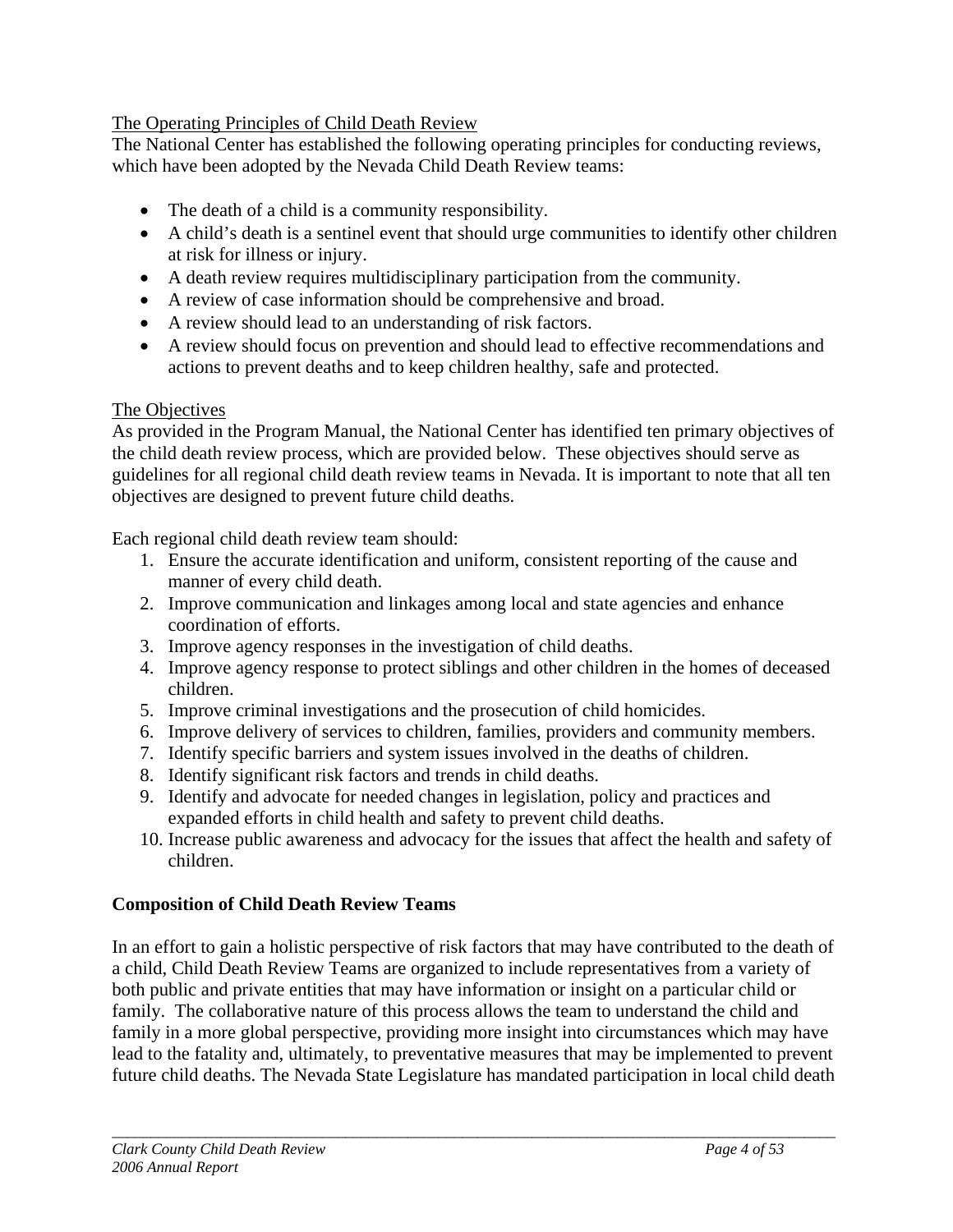review teams in NRS 432B.406, which provides that local team membership should include, but may not be limited to:

1) A representative of any law enforcement agency involved with the case under review,

- 2) Medical personnel,
- 3) A representative of the local district attorney's office,
- 4) A representative of any school that is involved with the case under review,
- 5) A representative of any child welfare agency that is involved with the case under review, and
- 6) A representative of the coroner's office.

The Clark County Child Death Review Team includes members representing all of the mandatory categories, as well as additional members from other public and private organizations including the Department of Juvenile Justice, Safe Kids Coalition, the Office of Suicide Prevention and many others. A complete list of Clark County Child Death Review Team members is located in Appendix A.

### **The Review Process**

Regional child death review teams are charged with the periodic review of child deaths which occur in the area represented by the team. Regional teams may review the death of any child who either resides in or died in the State of Nevada, within their respective regions. Due to extremely high caseloads, the Clark County team is unable to review all deaths within their jurisdiction. Therefore, the Clark County team reviews all cases that are mandated by law and a selection of non-mandatory cases determined by the team chairs. The Clark County Child Death Review Team meets once a month at the Coroner's Office for a period of three hours to conduct reviews. The team reviews an average of 12.3 cases per month. At the beginning of each meeting, the chairs of the team remind members of the confidential nature of the review process and ask any new members to sign a confidentiality statement.

Cases are categorized according to status: cases brought back for more information, new cases and pending cases (cases that have not been officially signed out or assigned a particular manner of death by the medical examiner at the coroner's office). Cases which are still pending at the time of the review are placed on the following months' agenda along with any cases that the team was not able to review in the allotted time period. For each case, a summary of the demographics of the child and family, as well as the circumstances of the child's death are first shared with the team by one of the team chairs or by another member of the team that has more familiarity with the particular case. Once the summary is complete, other members of the team that may have additional information on the case are then asked to share that information with the entire group. Team members are able to ask questions regarding the case and provide insight regarding particular circumstances. After the case assessment, team members have the opportunity to make and discuss improvements to laws, policies and practices which will support the safety of children and prevent future child deaths. Each quarter, the Clark County Child Death Review Team submits a report to the Nevada Division of Child and Family Services, on behalf of the Administrative Team, which identifies statistical information regarding the cases that were reviewed and recommendations made based on those reviews.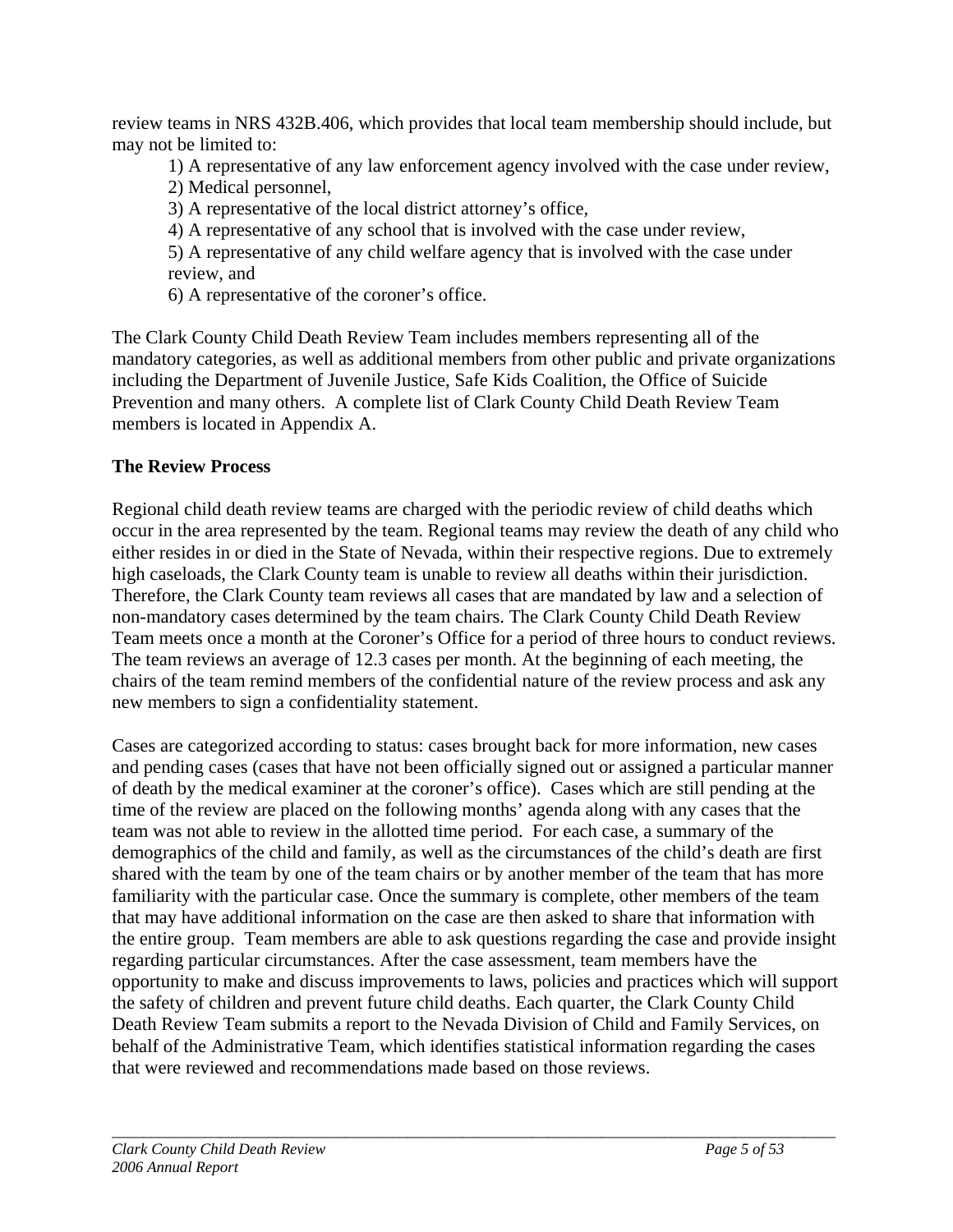## **Methodology**

In 2006 Clark County decided to collect and maintain a county-level database to manage the review information on child fatalities. The Nevada Institute for Children's Research and Policy (NICRP) was hired to collect the data and maintain a database of information as well as produce the annual report. The data was collected using a form that was modeled after the collection tool developed by the National Center for Child Death Review. The data collection tool collects as much information as possible through specific questions about the demographics of the child, the supervisor, caregiver, and the family. It also captures detailed information about the circumstances surrounding the child's death.

Data presented in this report is drawn from information gathered at each of the monthly child death review meetings. In 2006 the Clark County team reviewed 70% of the child deaths in the county, this included selected natural deaths, as well as all accidents, homicides, suicides and undetermined cases. The remaining 30% of child fatalities in the county are natural deaths that are not legally mandated and for which the cause of death is unremarkable to the reviewing physician.

During the review meeting representatives from various agencies provide information on the case that is then used to complete the data tool. If agencies are unable to attend the meetings requests are made to the agency for the pertinent information on the case. Information that was unavailable at the meeting or unknown by agencies at the meeting is listed as "unknown" in the database. The Clark County Coroner's office provides copies of death certificates as well as investigation summaries for each case for data collection purposes when it is available to them. Clark County Department of Family Services also screens each case for prior history and if there is history that agency completes a form containing the pertinent facts of their involvement with the child and the family.

Data forms were completed by NICRP staff, numerically coded and then entered into a statistical data analysis software package. The data was cleaned, or checked for errors using a process of generating frequencies and identifying outliers, then verifying their accuracy. At this time no additional case information was requested, if the information did not exist in the file, it was simply listed as "unknown". This dataset was then used to produce the statistics that appear in this report. Descriptive statistics are used in this report to present summary information about all cases as well as the leading causes under each manner of death. Frequencies and crosstabulations were used, however due to the small sample size, tests for statistical significance were not completed. In many cases the subset of cases being discussed is too small to make accurate statements about a number's statistical significance.

This report is organized in terms of manner of death. The different causes of death under these manners are reported as well as some general demographic information on the cases are presented in each section. Determinations of the official cause and manner of death are made by the coroner or medical examiner for all coroner cases. According to the National Association of Medical Examiners (NAME), "medical examiners and coroners have the sole legal authority to investigate deaths that are sudden, unexpected, unexplained, and potentially due to external causes such as injury."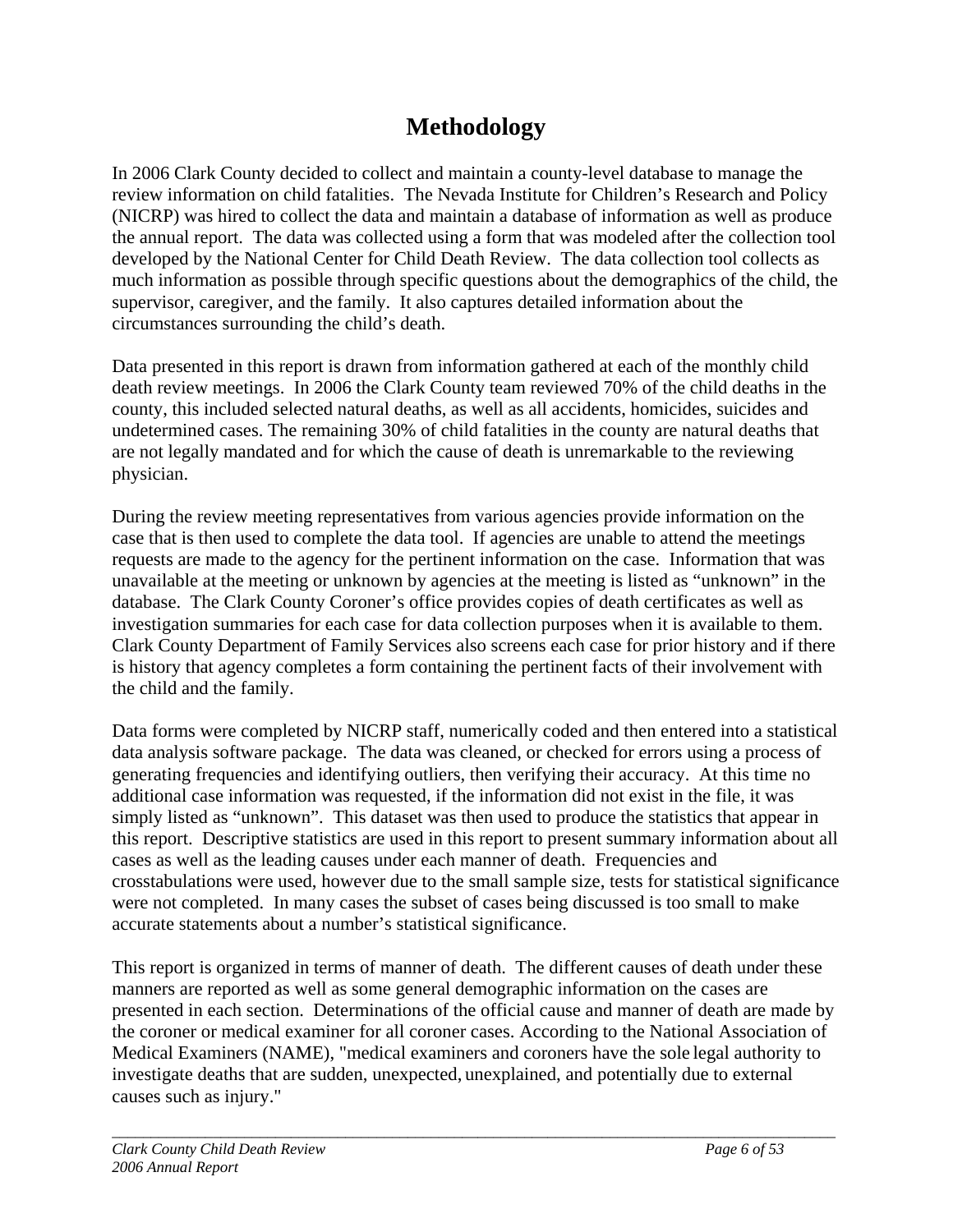The cause of death is indicated by the actual physiological event that caused the person to die and is generally determined through autopsy. Manner is a ruling about intent and is determined by the investigation and circumstances surrounding the death. Therefore, the exact same physiological cause of death could have five possible manners of death. There are five standard manners used: 1) Natural, 2) Accidental, 3) Suicide, 4) Homicide, and 5) Undetermined. The coroner may rule a death "undetermined" when sufficient evidence or information cannot be adduced, usually about intent, to assign a manner of death. For example, a youth may die of a gun shot wound, which would be the actual cause of death. Assigning the manner depends on how the individual got shot. If the youth shot himself, that would be suicide. If he was shot by someone else on purpose, that is homicide. If he discharged a weapon while cleaning it and was hit, that is an accident (although it is important to note that this scenario also presents an element of neglect which the team may identify at review). It is important to pay attention not only to cause of death, but manner as well, because understanding the manner of death can provide reviewers a greater understanding of the circumstances surrounding the death, which increases the potential for preventing future child fatalities.

### **Limitations of the Data**

As with any research there are limitations of this dataset. This is the first year of data collection for the purpose of a Clark County report and there are several issues that were identified during this process that will be remedied for next year's report.

First, there is an immense amount of detail included in the 2006 data collection form. While this level of detail is appropriate for the purposes of a data repository and the ability to retrieve frequencies for very specific issues, it becomes problematic if researchers intend to make statements about the general population. There are several fields where the level of detail is so small that the information is often not obtained so that reduces the number of valid cases that can be used for analysis. This issue will be addressed in 2007 by changing the collection tool to collect only the most pertinent information, allowing NICRP to spend more time ensuring that all fields are completed. In addition, some of the questions are worded such that individuals may have some confusion about the intent of the information required to answer the question. NICRP intends to clarify all subjective questions so the information obtained is usable in future analysis.

Second, NICRP receives copies of official investigation reports and official records from only one agency on the team. Because there is pertinent information on the cases in multiple agency reports, NICRP may be missing out on valuable information that could be used to complete the data tool. In 2007 NICRP will be working with the team to obtain reports from multiple agencies to ensure a much more thorough completion of the data collection tool. This information can be used to identify trends over time and target prevention efforts to areas where the data shows the greatest need.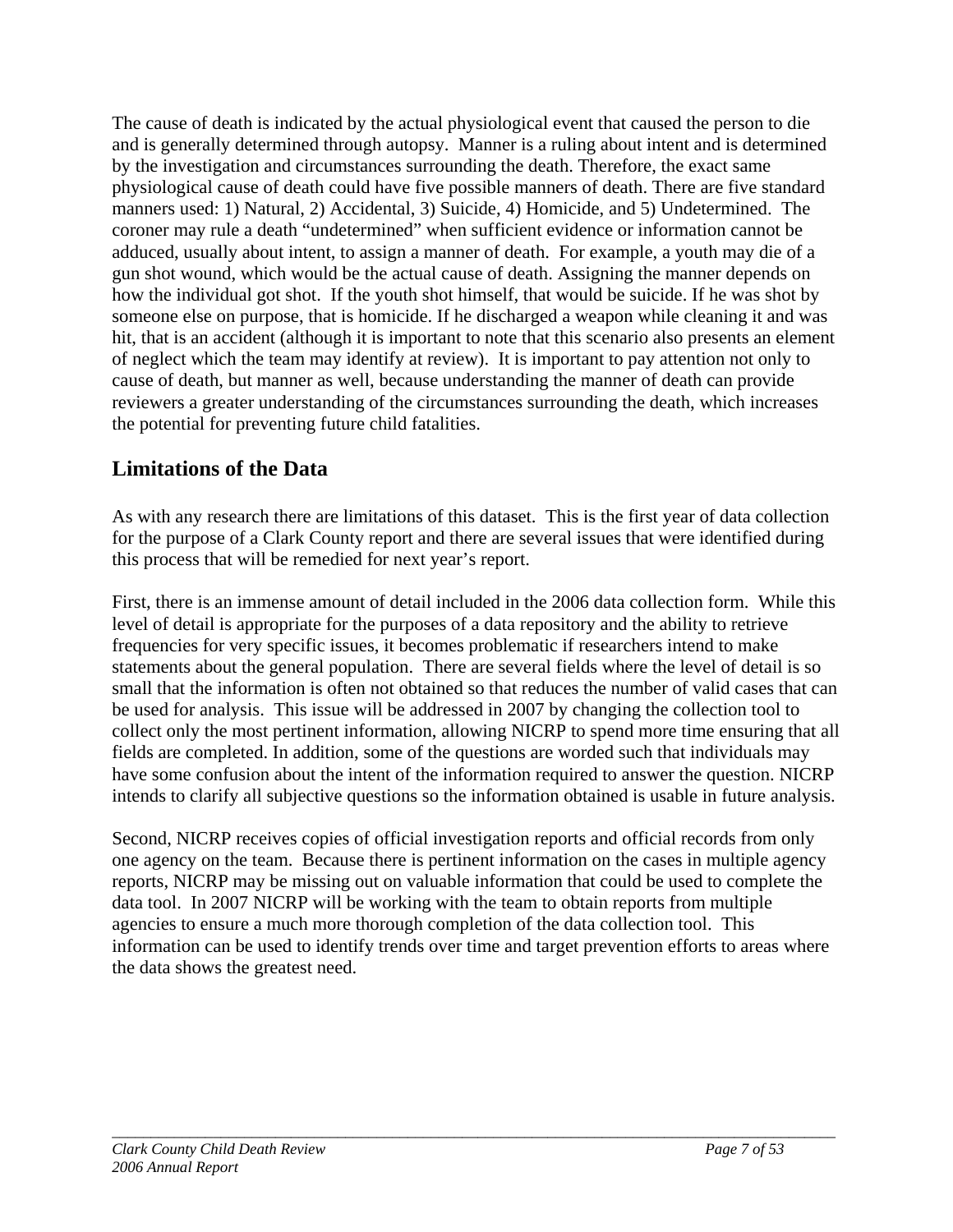### **Confidentiality**

All cases reviewed by the Child Death Review Team are kept completely confidential. Information shared in the meetings is protected under NRS 432B.407 and cannot be shared with anyone outside the meeting. All records kept by NICRP are also kept confidential and are securely stored in a locked cabinet in a locked office. Because this information is confidential, every effort was made in this report to discuss cases in general terms and not make reference to any specific details of one case. Therefore, in instances where only one case fit specific criteria details are not provided in this report.

This report is intended to provide summary statistics about all child fatalities, as well as provide descriptive statistics regarding specific circumstances surrounding causes and manners of death to assist in generating data driven prevention initiatives. This report does not represent all data collected regarding 2006 child fatalities, because some variables presented too few cases to provide information that is not identifiable.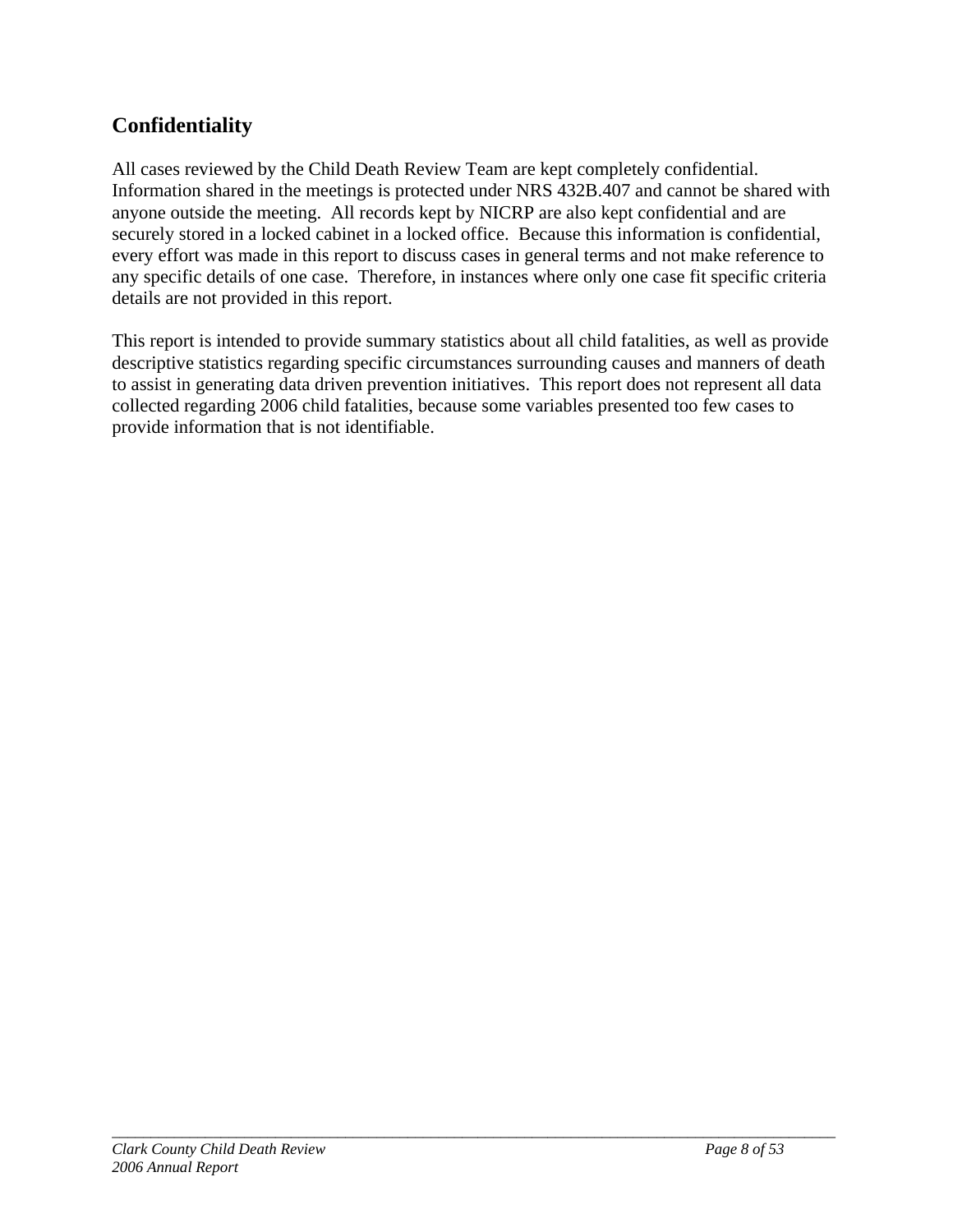# **Findings**

The following section will provide summary statistics for the total database. The graphs represent all 148 reviews that the team completed regarding children that died in 2006. Descriptive statistics are provided for cases regarding manner of death, age, race, ethnicity, and involvement in child welfare.

### **Summary Statistics**

In 2006, the Clark County Child Death Review Team reviewed148 cases of child deaths. Deaths are categorized based on the official manner of death and can be placed in one of five categories: natural, accidental, suicide, homicide, or undetermined. These classifications are determined by the coroner's office during an investigation or by physician signing the death certificate in the hospital, if it is not a coroner's case. "Coroner's case" refers to the cases that the coroner's office investigates in order to assign manners. If hospital physicians sign the death certificate, it is because they do not feel the death needs to be investigated. In 2006, the majority of child deaths were ruled either accidental (35.8%) or natural (32.4%) by the coroner's office. The smallest category was suicides at 6.1% of all deaths reviewed.





| <b>Manner</b> | <b>Number</b> | <b>Percent</b> |
|---------------|---------------|----------------|
| Natural       | 48            | 32.4%          |
| Accident      |               | 35.8%          |
| Suicide       |               | 6.1%           |
| Homicide      |               | 13.5%          |
| Undetermined  |               | 12.2%          |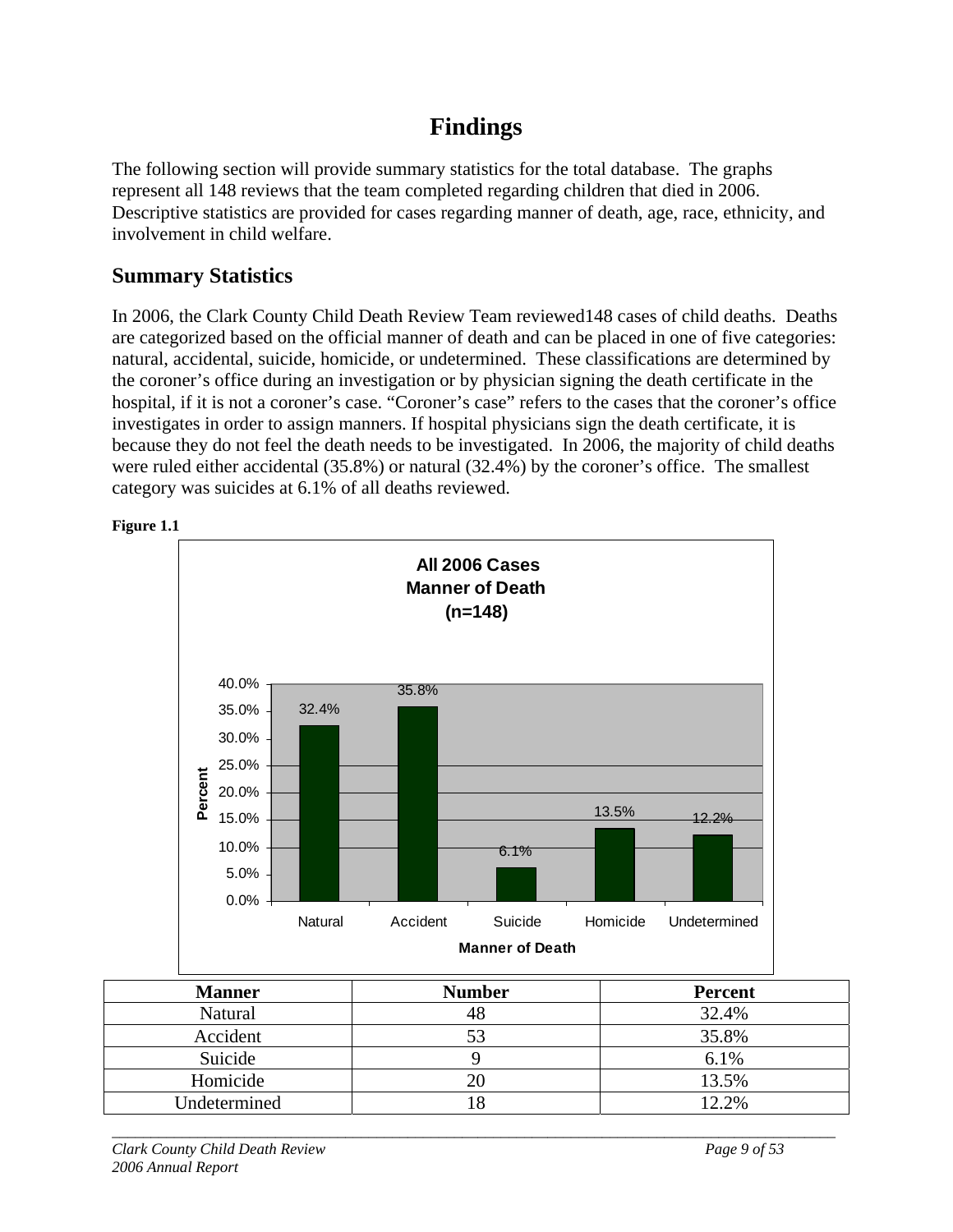The Clark County team reviews the deaths of children from birth to 17 years of age. In 2006, almost half (42.6%) of cases reviewed were children less than one year old, and 25% of all cases reviewed were those children ages 15 to 17 years.





In 2006 the child's race and ethnicity were recorded separately on the data tool in an effort to be consistent with methods used on the death certificate. First the child's race was recorded (White, Black, Asian, Native American/Pacific Islander, Other), and then a separate question asks whether or not the child was of Hispanic or Latino ethnicity. Because of the way the questions are asked, many of the cases in the "Other" race category were those cases where a race was not listed but the ethnicity was listed as Hispanic. The data for all cases' race and ethnicity is presented in the charts below.



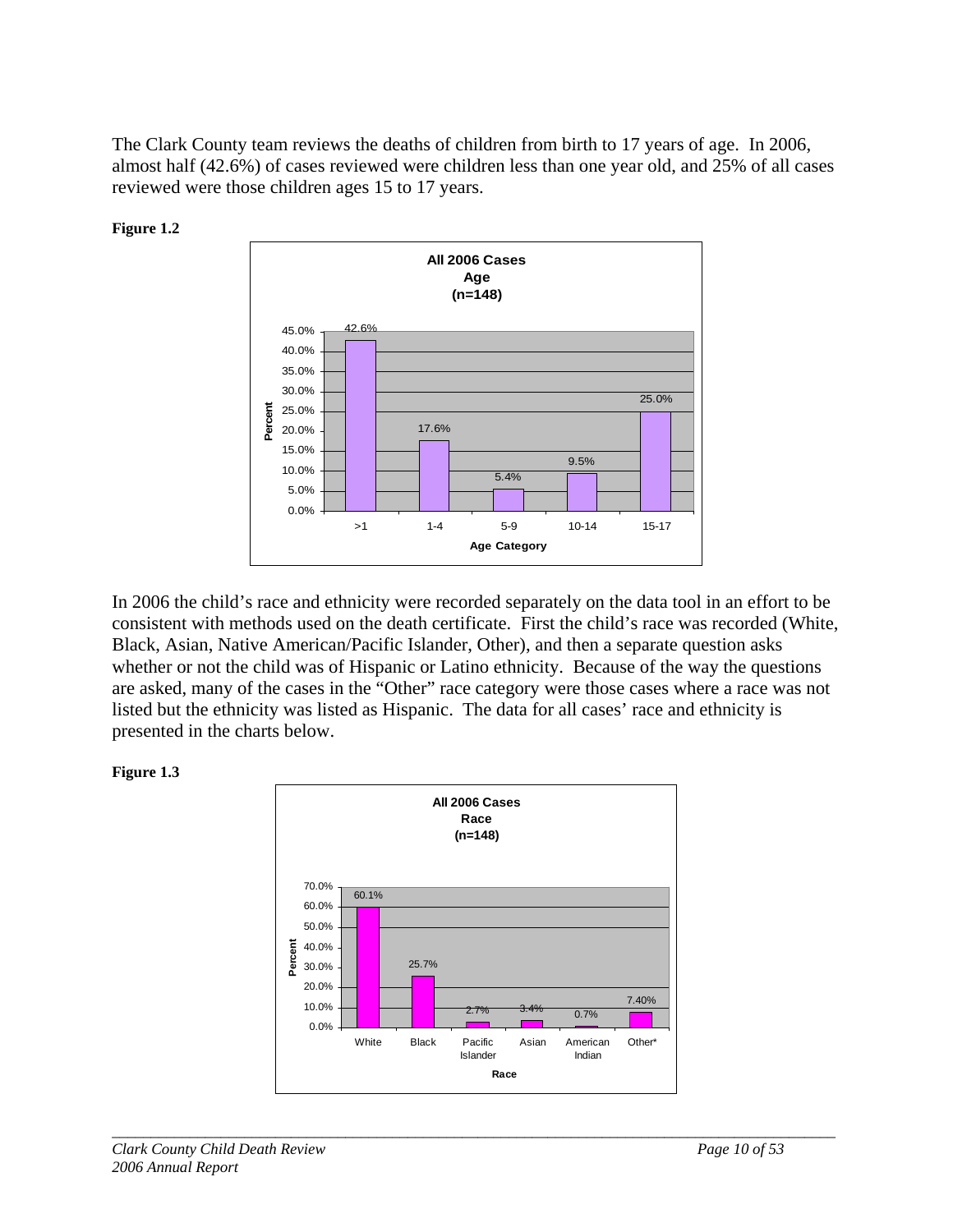A majority of the cases reviewed in 2006 were White children (60.1%), while one fourth of the cases reviewed were Black children. There were very few Asian, Pacific Islander, or Native American cases reviewed in 2006, all three categories combined add up to only 6.8% of all cases reviewed.





The majority of the cases reviewed were Non-Hispanic children (65.5%), and about a third of the cases reviewed involved children that were Hispanic or Latino. It is important to note that because of the way the data were collected, cases include both a race and an ethnicity, therefore these two variables are not mutually exclusive; therefore a child could be coded as both White and Hispanic.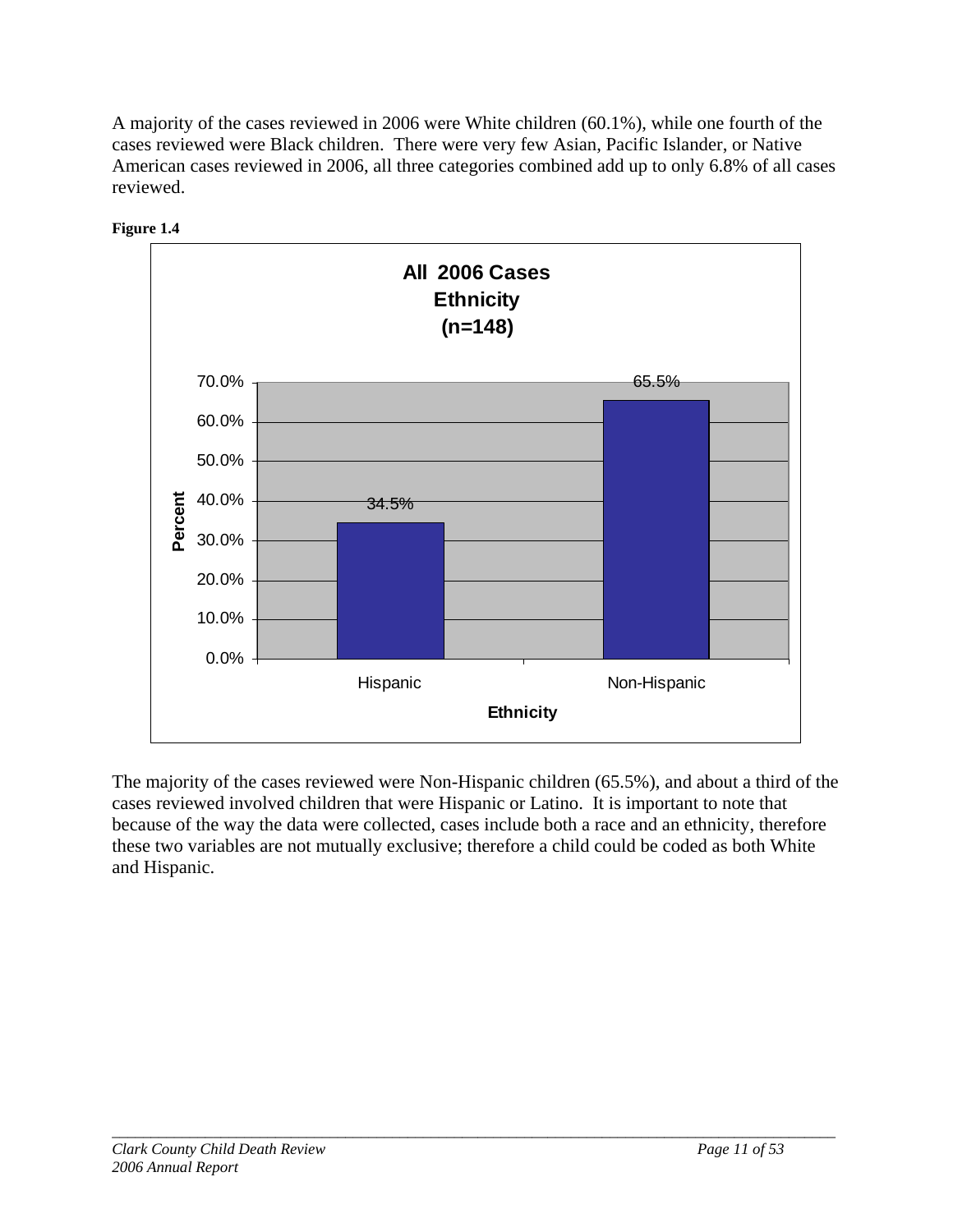Finally, data were collected about all children's past involvement with the child welfare system. In 17 cases, there was an open CPS case at the time of the child's death, in 10 of the cases reviewed the child had been in foster care at some point, and in 34 cases reviewed the family had some history of involvement with child protective services.





<sup>\*</sup> These categories are not mutually exclusive meaning that one child could fall in each of these categories For example a child's family could have a history of involvement with CPS, been in foster care and the case was open at the time of their death.

\*\* One case represents one child

The graph above illustrates that in cases where the child or family had involvement with the child welfare system, neglect was much more likely to be a factor in the child's death than actual physical abuse. The graph represents cases where the child or family was involved with child protective services and then the number of those cases where either neglect or physical abuse either caused or contributed to the death of the child. These numbers may not accurately represent the cases reviewed because strict definitions for what constitutes "neglect" were not used in completing the collection tool. This means that circumstances may have been interpreted differently by staff completing the tool. In 2007 strict definitions will be created to ensure consistency in interpretation of the facts of each case. Additionally, the distribution of cases is the same in all categories, but this was simply by chance and is likely due to the fact that the categories are NOT mutually exclusive and the same child could logically fit into all categories.

The following sections will discuss in more detail the factors surrounding cases as organized by their manner of death. Each section will begin with a brief description of what that manner of death means, then will present the demographics of the children assigned that manner of death. Finally, each section will discuss pertinent data points that may be important to preventing future child fatalities.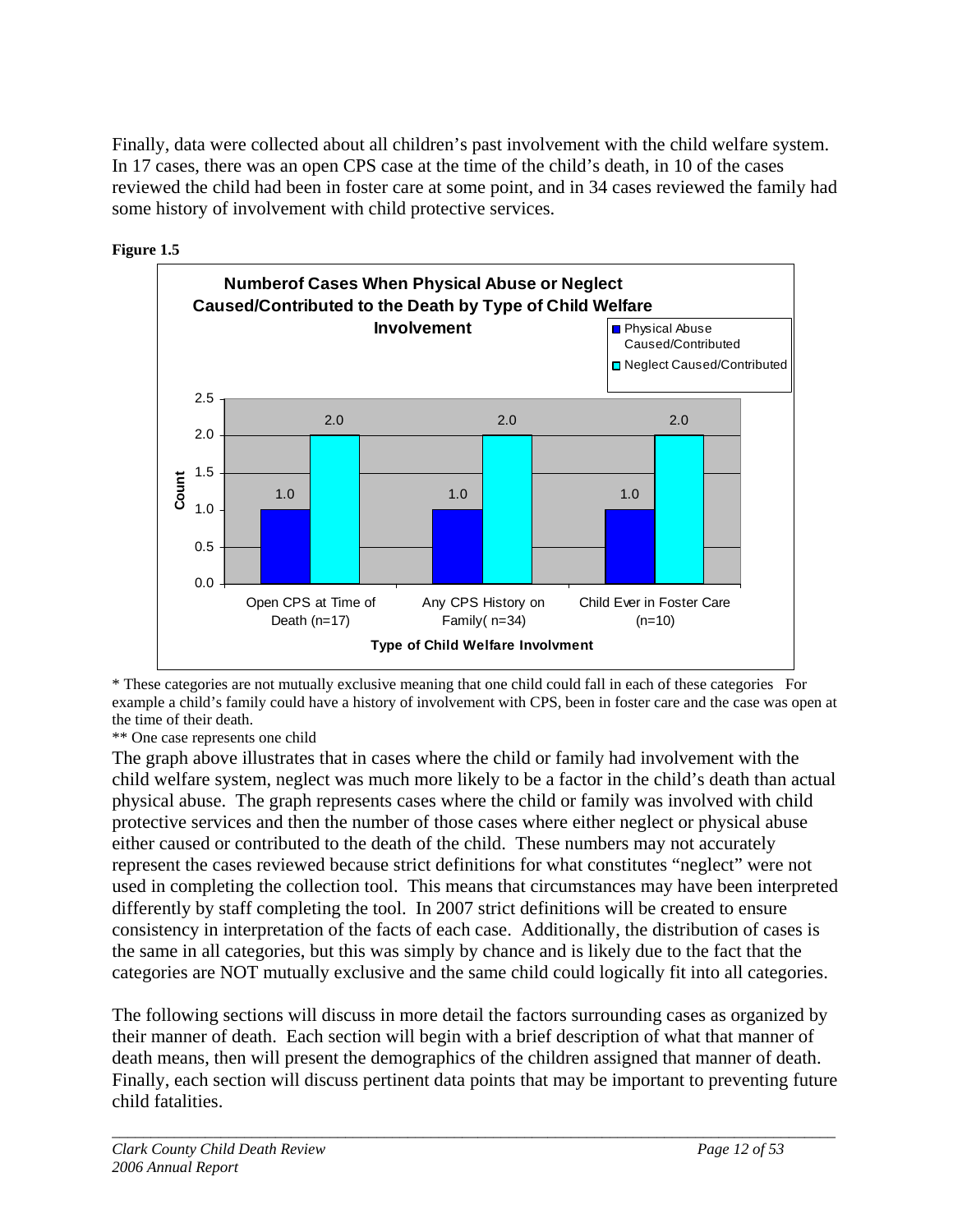# **Natural Deaths**

Natural deaths are those deaths that result from natural causes, which include chronic or acute diseases, congenital defects, or genetic disorders. Major risk factors for natural deaths among children under one year include prematurity and low birth weight. For children over one year, the National Center for Child Death Review reports that natural causes are the second leading cause of death behind unintentional injuries. According to the National Center for Child Death Review, children under one year of age who die from causes other than SIDS usually die within the first 28 days of life.

In Clark County in 2006 natural deaths comprised 32.4% (n=48) of all cases reviewed. However, it is important to note that this does not accurately represent the total number of natural deaths to children in Clark County because this is the only category of death where all cases are NOT reviewed. The following tables illustrate the demographic composition of children who died from natural causes for reviewed cases.



Well over half of children dying from natural causes were less than one year of age (62.5%). After that we see a sharp decrease in the frequencies as the children get older. When looking at the oldest category, only 4.2% of children aged 15 to 17 years died from natural causes. This supports the information from the National Center that most natural deaths occur among children less than one year of age.

**Figure 2.1**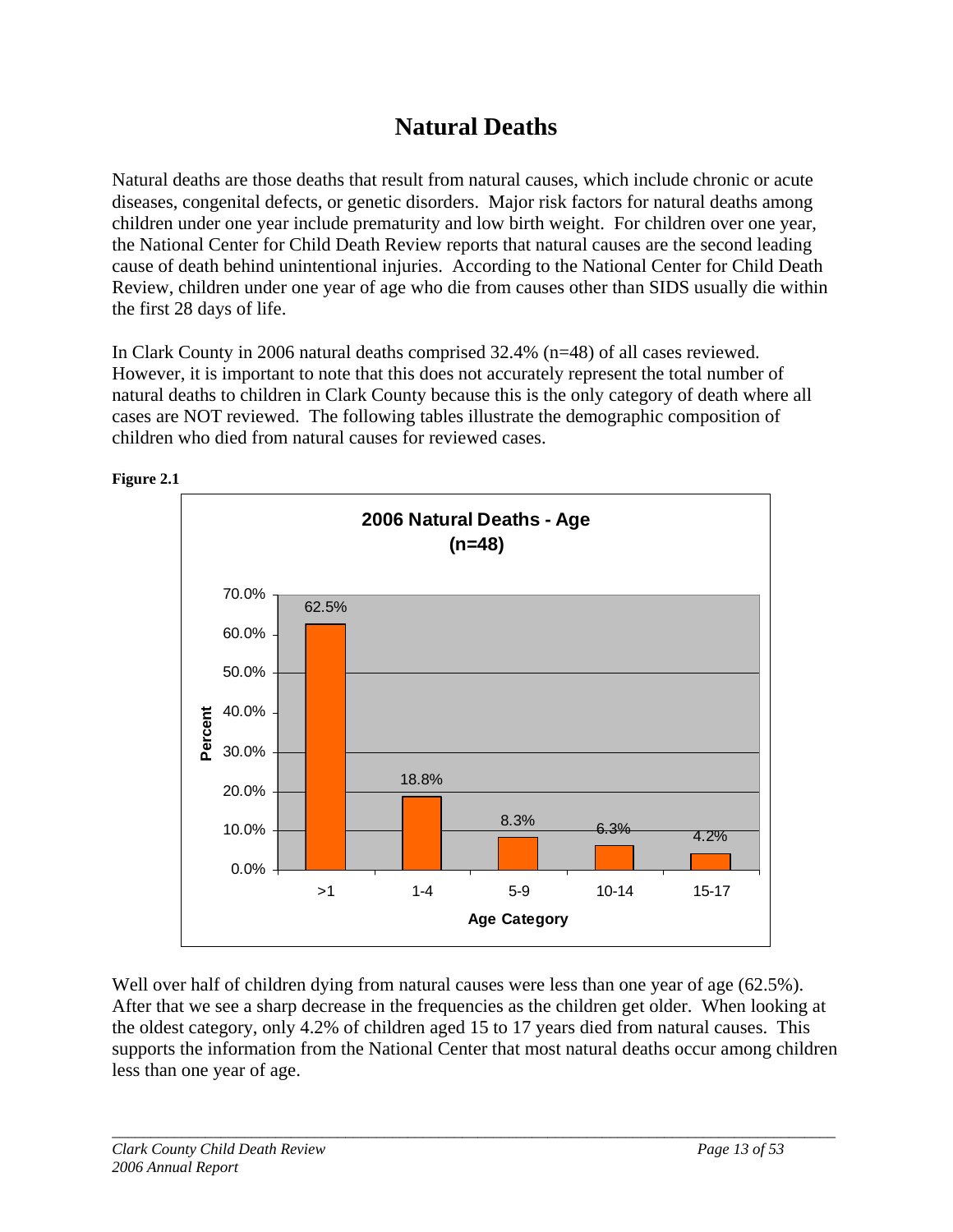There is not a big difference in terms of the sex of children in this category. There were slightly more male children (58.3%) than female children (41.7%) dying of natural causes in 2006. The race and ethnicity of these children is presented in the figures below. Well over half of the children were White, with just under one fifth of the cases of natural deaths being Black children. These statistics are to be expected given that the majority of cases reviewed were White children and "natural" was the second most frequently occurring manner of death.





When examining ethnicity of these cases, just over one quarter of the natural cases (27.1%) reviewed were Hispanic or Latino in their ethnicity. This number is slightly higher than the general population, which is 26.1% Hispanic or Latino in Clark County (US Census Bureau Quick Facts, 2005).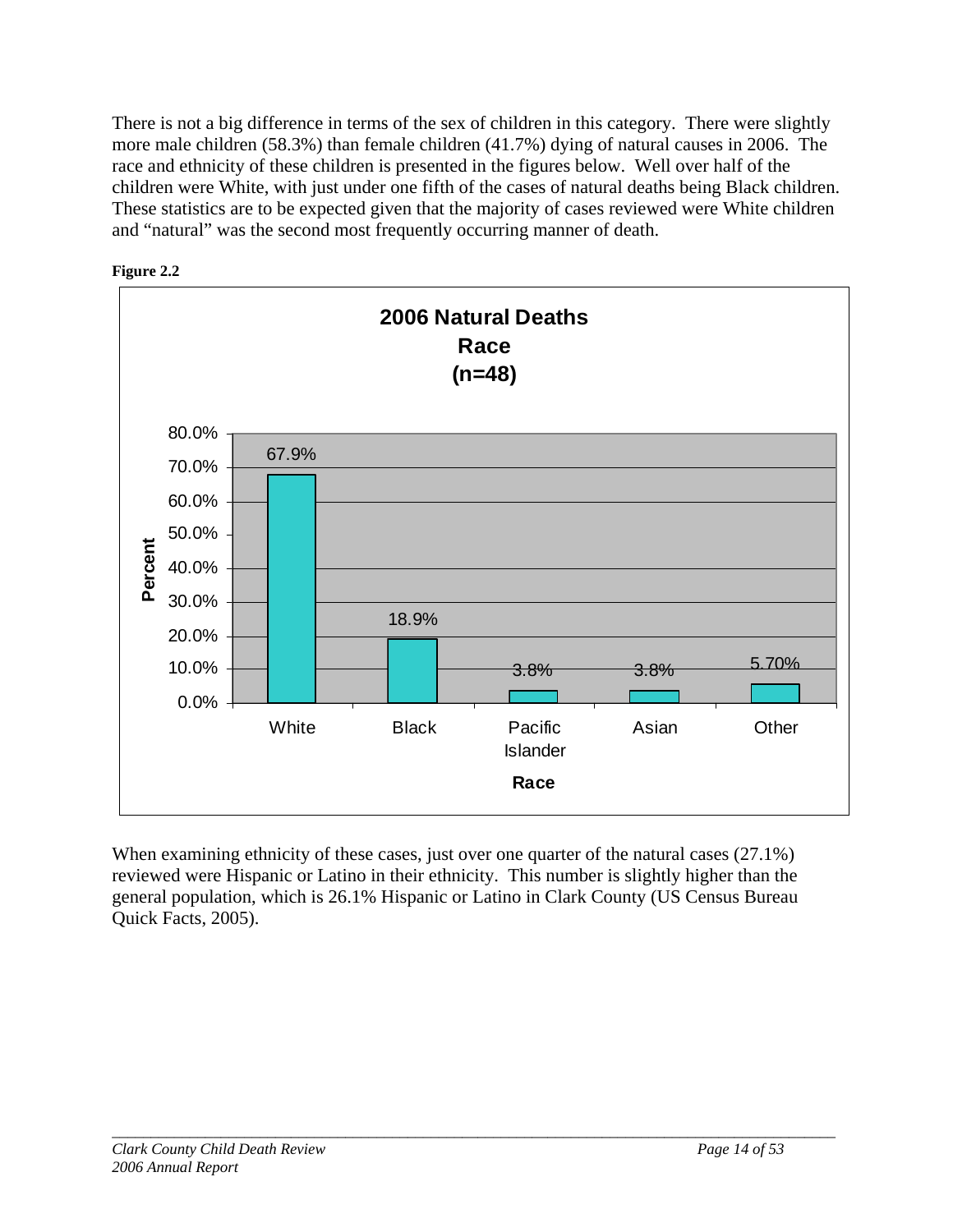



Natural deaths have a variety of causes. In 2006, the top three causes of natural deaths were: Pneumonia (16.7%); Prematurity (14.6%); and SIDS (14.6%).

| The following table presents all the causes of natural deaths among cases reviewed in 2006.  |  |
|----------------------------------------------------------------------------------------------|--|
| Additionally, in 27.1% of natural deaths the mother used illicit drugs during her pregnancy. |  |

| Cause                             | <b>Number</b> | <b>Percent</b> |
|-----------------------------------|---------------|----------------|
| Cancer                            |               | 2.1%           |
| Cardiovascular                    | 5             | 10.4%%         |
| <b>Congenital Anomaly</b>         |               | 8.3%           |
| Influenza                         |               | 2.1%           |
| Malnutrition/Dehydration          |               | 2.1%           |
| Neurological/Seizure Disorder     | 3             | 6.3%           |
| Pneumonia                         | 8             | 16.7%          |
| Prematurity                       | 7             | 14.6%          |
| <b>SIDS</b>                       |               | 14.6%          |
| Infection                         |               | 8.3%           |
| <b>Other Perinatal Conditions</b> | 6             | 12.5%          |
| Complications from diabetes       |               | 2.1%           |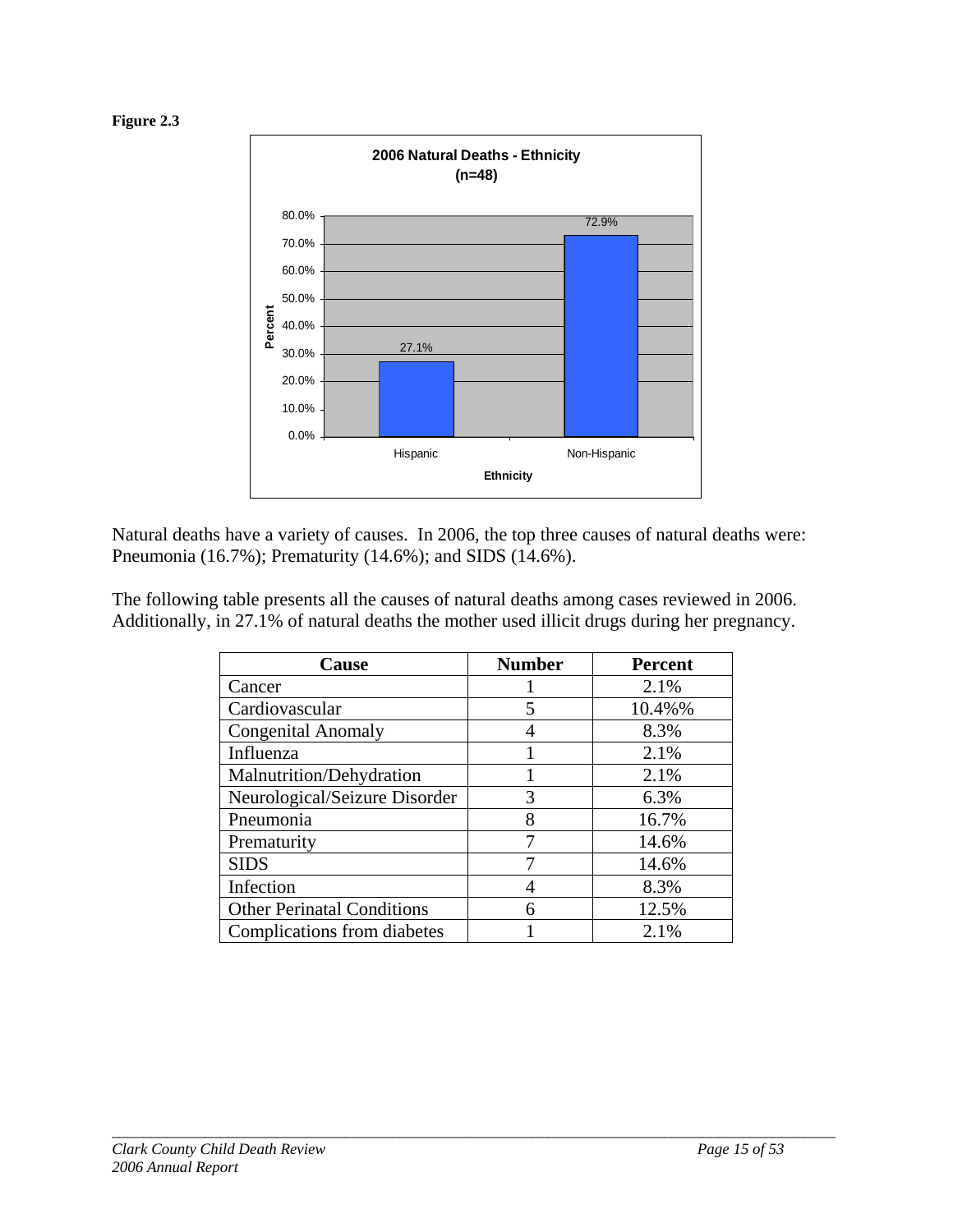### **Pneumonia**

In 2006, 16.7% of natural deaths were caused by pneumonia. In 62.5% of cases the child was under one year of age, and in 75% of cases the child was White. Pneumonia is a lung infection that can be caused by a variety of microorganisms, including, viruses, bacteria, parasites, and fungi. According to the American Lung Association, "Pneumonia is often a complication of a pre-existing condition/infection and triggered when a patient's defense system is weakened". This was also the case in these child fatalities. In 50% of natural deaths due to pneumonia the child had a disability or chronic illness. These included cerebral palsy, Down's syndrome, and respiratory distress syndrome (See Figure 3.1 below). In 37% of cases the child was receiving medical care for their condition and in all 37% the family was compliant with prescribed care plans.





In 25% of deaths due to pneumonia the mother used illicit drugs during her pregnancy. However, this statistic could be low because in the remaining 75% of cases it is unknown whether the mother used drugs during her pregnancy. In 25% of these cases there was an open CPS case with the family at the time of the child's death. In 50% of these cases the child or the child's family had a history of CPS involvement.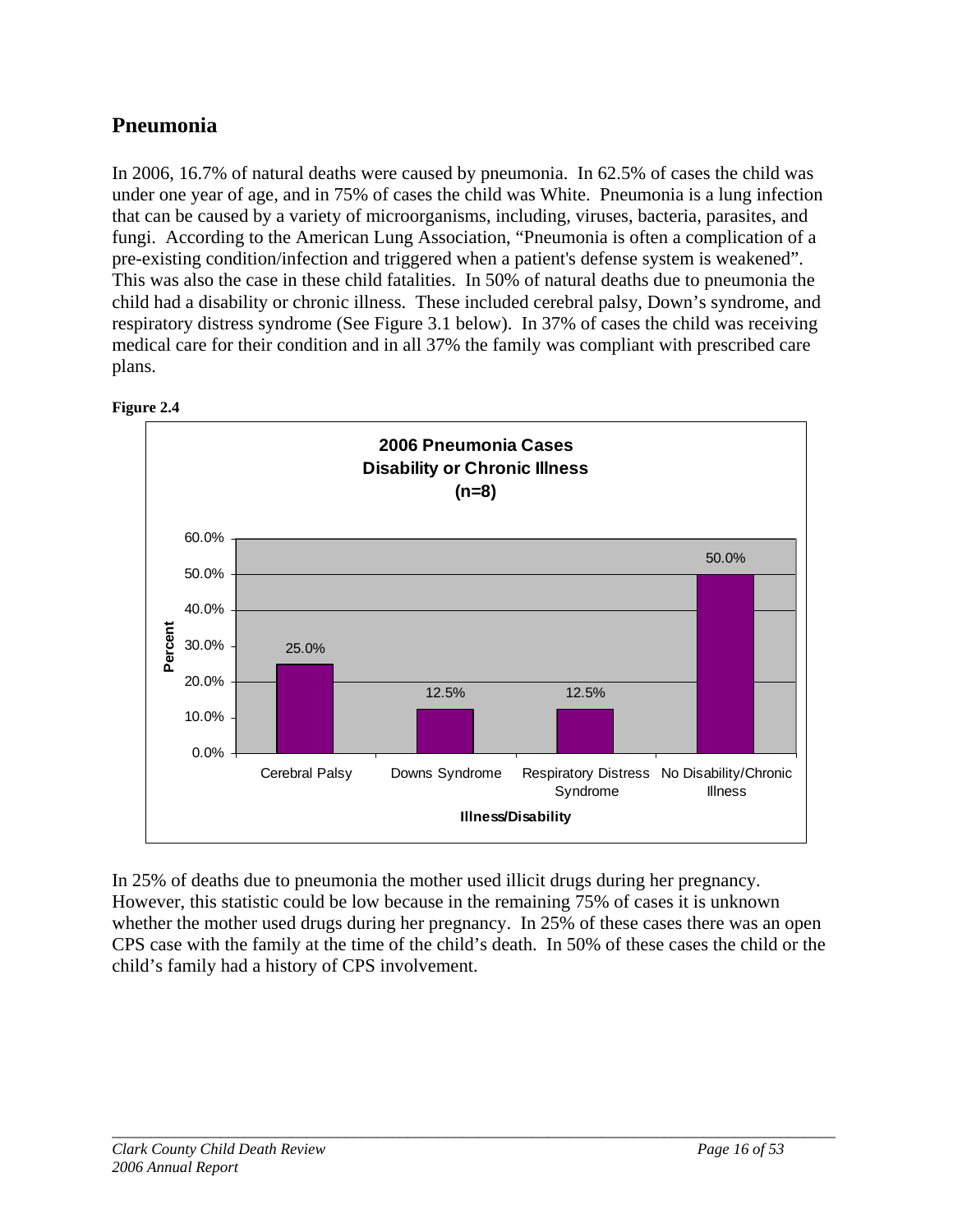### **Prematurity**

According to the National MCH Center for Child Death Review, prematurity and low birth weight are the greatest predictors of infant mortality. While there are still many gaps in understanding why some women go into labor well ahead of schedule, there are some identified risk factors. These include cigarette smoking, disorders that raise blood pressure, prior pre-term birth and certain pregnancy complications increase the risk of prematurity. Other significant risks include genital tract infections, stress, anxiety, depression and other psychological factors. Adequate prenatal care is an effective intervention that improves pregnancy outcomes. Early access to quality prenatal care, including health promotion, risk assessment and appropriate interventions can prevent both pre-term births and ensure that babies are born at normal birth weights. (National MCH Center for Child Death Review, 2007).

In 2006 the team reviewed seven cases where the cause of death was listed as "prematurity". These children were between 23 and 33 weeks gestation at the time of their death. Much of the information regarding the mother's pregnancy was listed as "unknown", however in one case there was reported drug use by the mother during pregnancy. Also, most (57.1%) of these children were born at Sunrise Hospital. The figure below illustrates the hospitals where the decedents were born. The ages for five of the seven mothers range from 16 to 36 with an average of 25.6 years.



**Figure 2.5** 

In 28.6% of cases there was an open child welfare case with the family at the time of death and in 71.4% of the cases the family had some history of child welfare involvement.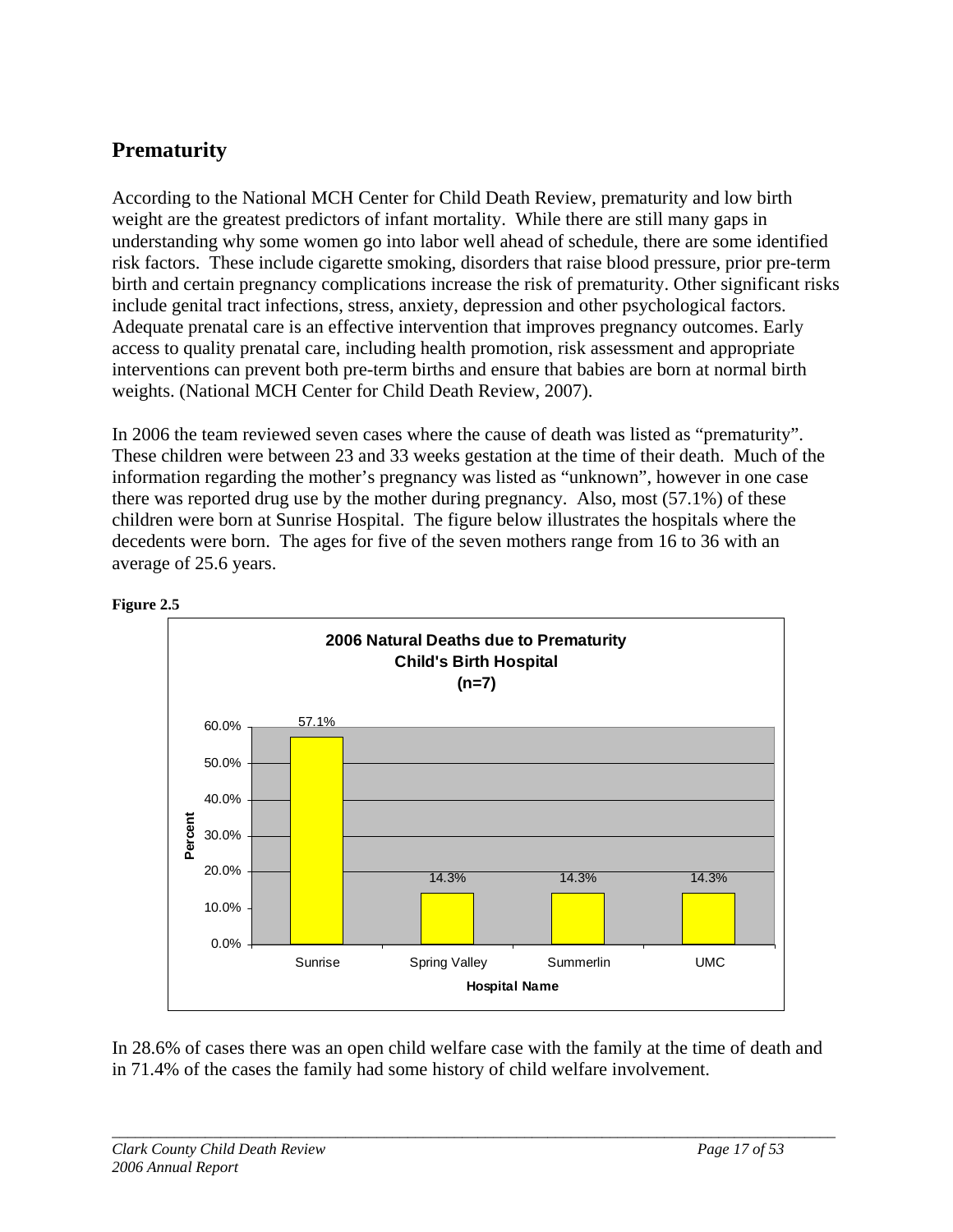### **SIDS**

According to the National Center for Child Death Review, "Sudden Infant Death Syndrome (SIDS) is the sudden death of an infant under one year of age which remains unexplained after completion of a full autopsy, examination of the death scene and review of the baby's health history. If any of these three steps are not conducted, a SIDS diagnosis should not be made. A diagnosis of SIDS reflects the clear admission by medical examiners that an infant's death remains completely unexplained" (http://www.childdeathreview.org/causesSI.htm, 2007). Due to the complex nature of SIDS, the Centers for Disease Control and Prevention (CDC) convened a multidisciplinary task force to improve the investigation and reporting of SIDS, and developed the Sudden Unexplained Infant Death Investigation Reporting Form<sup>[1](#page-18-0)</sup> which is available for state and local death investigators to use. This form was released in March 2006, and the Clark County Coroner's Office has worked in 2006 to add questions from the form to their new child

death investigation checklist which will be implemented in 2007.

In 2006 there were seven cases ruled SIDS in Clark County. All SIDS cases are reviewed by the team, as the review is legally mandated by NRS statute. Among SIDS cases, all decedents were either White or Black and one child was Hispanic. Slightly more Black children died from SIDS than White children. (See Figure 2.6) Additionally, there were more than twice as many males (71.4%) than females (28.6%) in this category. (See Figure 2.7)

Among SIDS fatalities, in 28.6% of the cases the mother received prenatal care and just under one third (28.6%) of the children were exposed to second hand smoke either often or occasionally.





<span id="page-18-0"></span> $\overline{a}$ <sup>1</sup> More information about the SUID Initiative can be found on the CDC's web site at http://www.cdc.gov/SIDS/SUID.htm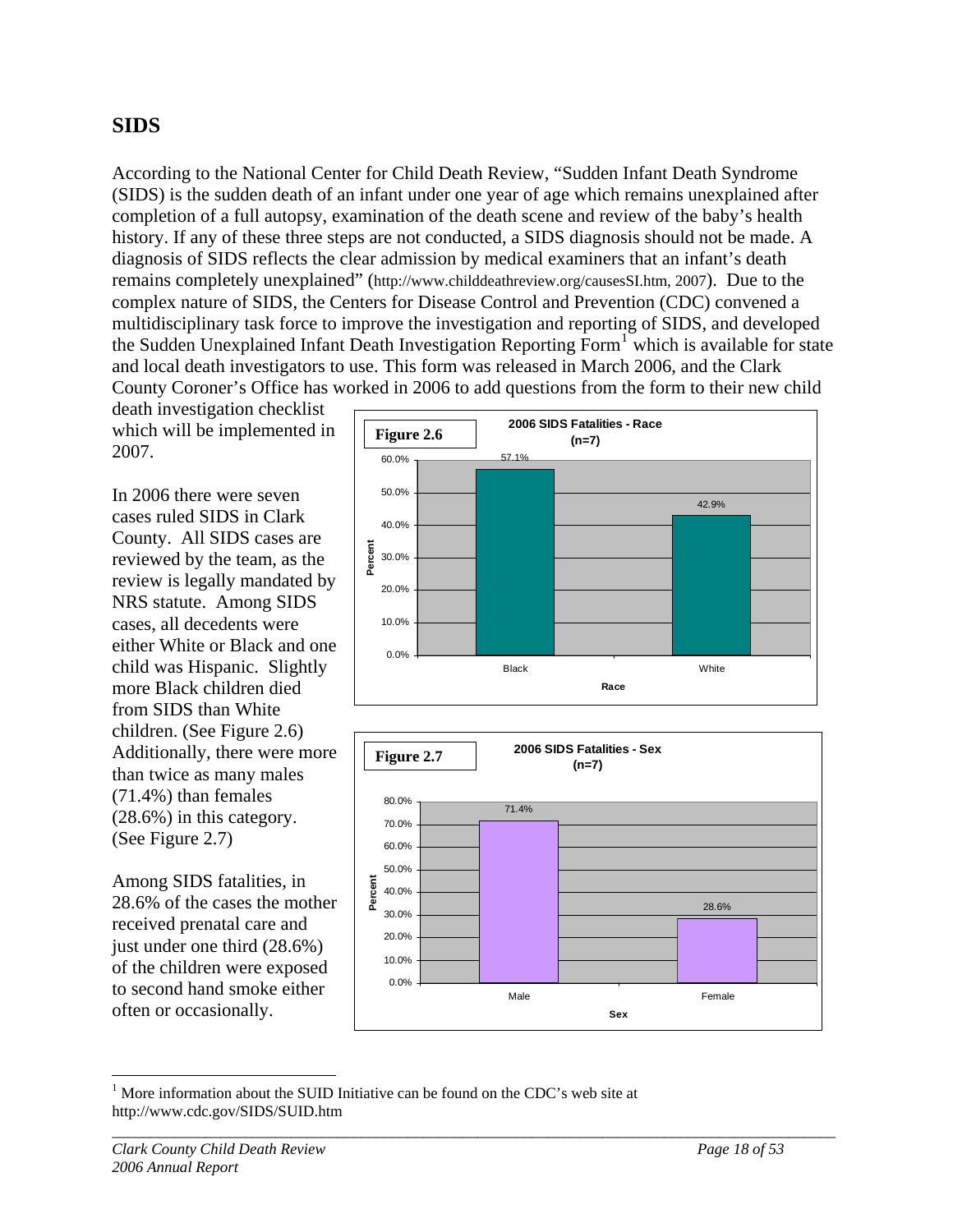In all seven cases the child was in a sleep environment, with the most frequently occurring places being a crib or a playpen. (See figure 2.8).



**Figure 2.8** 

Sleep position was also recorded in these cases and in all cases the child was placed either on their back (71.4%) or on their side (28.6%) to sleep. Although none of the children were reported as being placed to sleep on their stomach, 42.9% were found on their stomach, implying that the child rolled over from either their side or back.





In all but one case the child was in their own sleeping environment, but in all cases the child was not co-sleeping with another person. Additionally 42.9% of these children had an open child welfare case at the time of their death and over half (57.1%) of the families had some history of involvement with a child welfare agency.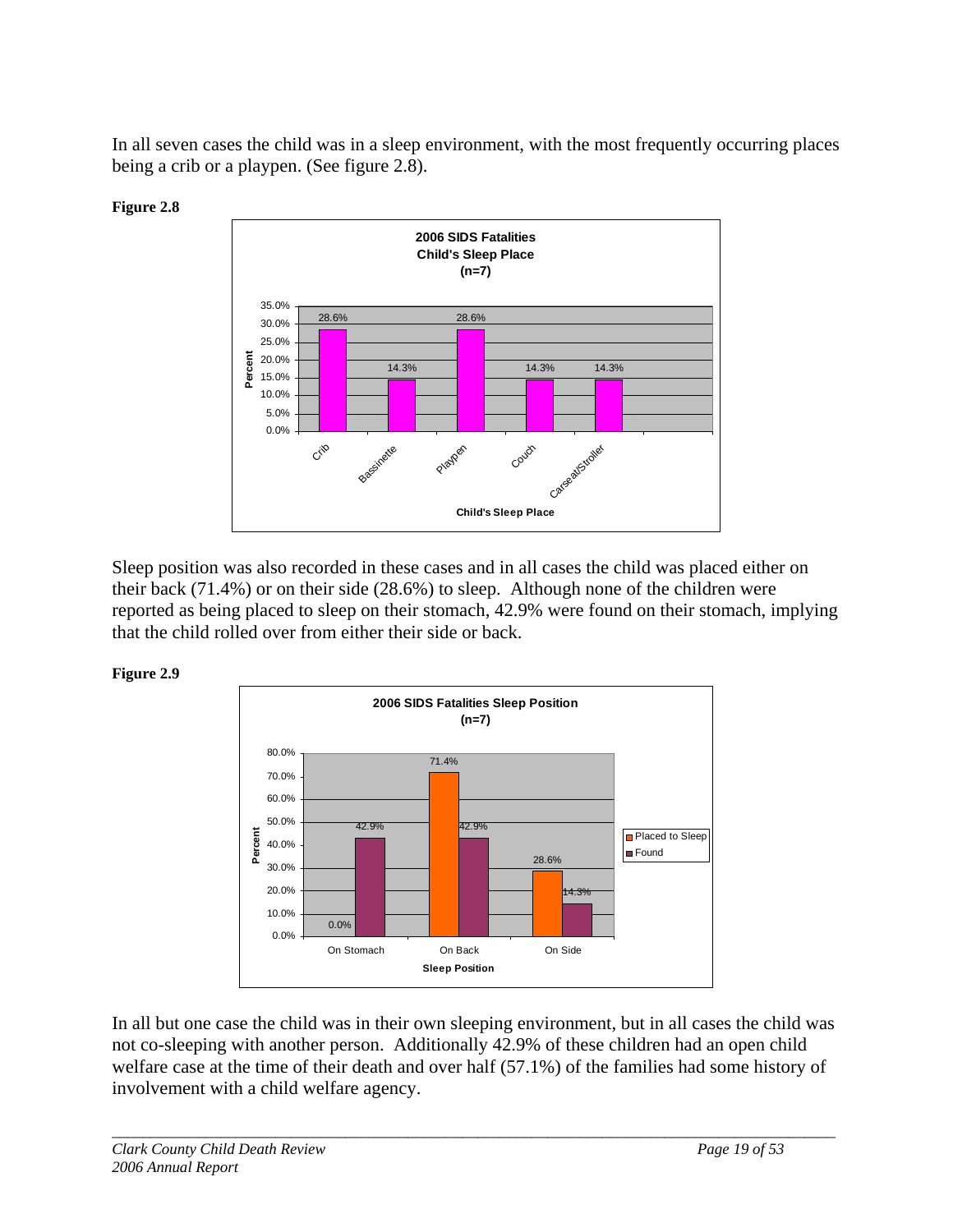### **Natural Deaths: Recommendations for Prevention**

Natural deaths are some of the most difficult cases in which to identify preventative factors that could lead to recommendations for change to prevent future child deaths. By definition, natural deaths are those that occur from natural causes, leaving little room for prevention. The data does present, however, several areas that warrant some attention in regard to prevention efforts.

- 1. The majority (62.5%) of all natural deaths occurred in children less than one year of age. Additional data collection and/or research may be warranted to determine the level of prenatal care, exposure to prenatal substance abuse, as well as exposure to environmental pollutants to determine the effects of these factors on the overall health of the child. This additional data collection and/or research may lead to the identification of risk factors that contribute to infant deaths and for which preventative measures may be put in place to prevent future child deaths.
- 2. Nearly three-quarters (71.4 %) of all natural child deaths due to prematurity occurred in families that had some history of child welfare involvement. Prenatal care is a key factor in preventing preterm births and low birth weight babies. At prenatal visits, the health of both mother and fetus can be checked. Because maternal nutrition and weight gain are linked with fetal weight gain and birth weight, eating a healthy diet and gaining weight in pregnancy are essential. Prenatal care is also important in identifying problems and lifestyles that can increase the risks for preterm labor and birth. Thus, it is recommended that child welfare caseworkers provide education and resources on the importance of prenatal care to families that they come in contact with who are either planning on becoming pregnant or who may become pregnant even if the referral is unrelated.
- 3. Although the overall number of SIDS deaths in 2006 was relatively low (7), Black children, and particularly male Black children, were disproportionately affected by this cause of death. Education efforts regarding measures that may be taken to reduce the risk of SIDS should be targeted at this group.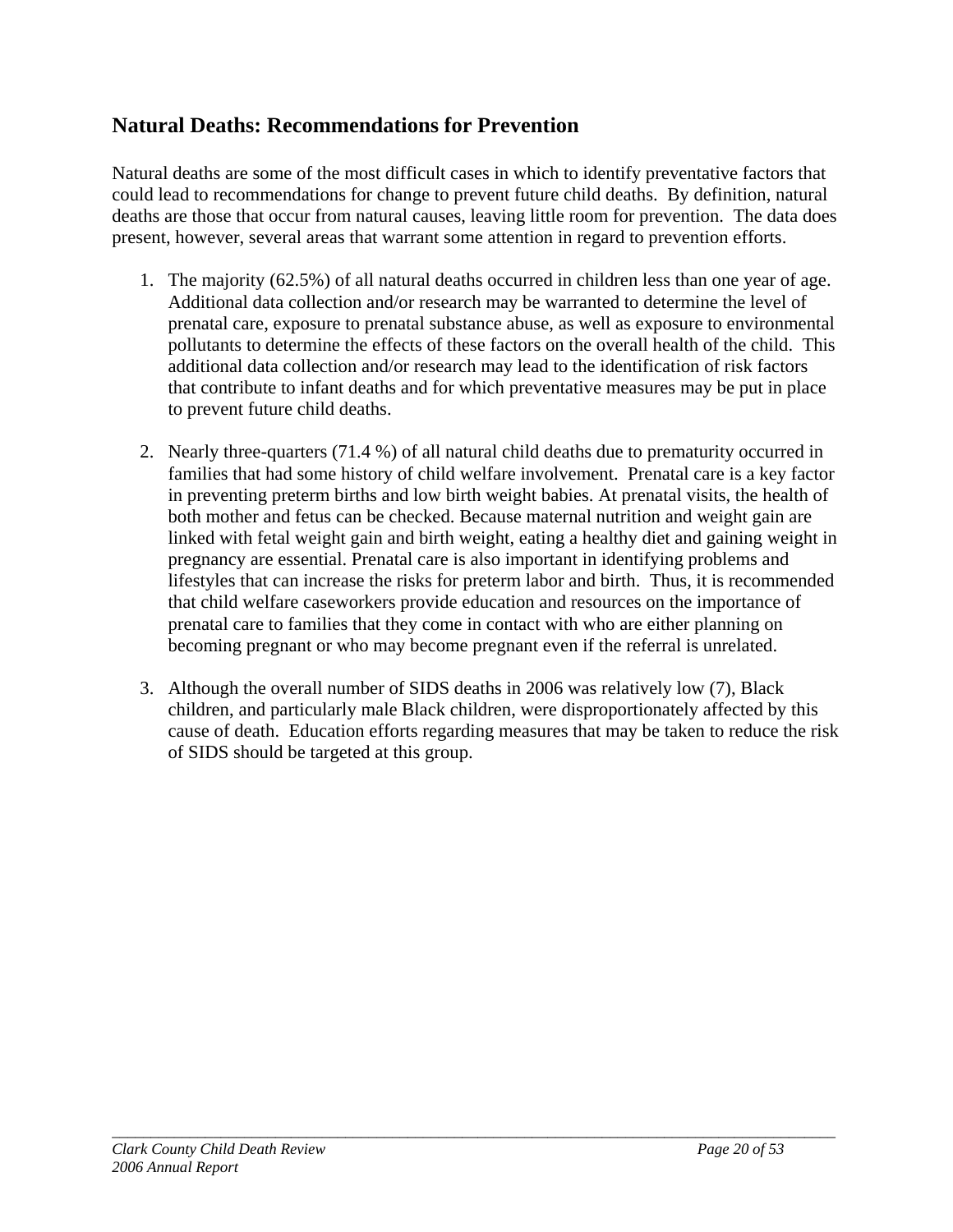# **Accidental Deaths**

In 2006, there were 53 accidental deaths of children in Clark County. All were investigated by the coroner. Of those 53 accidental deaths, 66% of the decedents were male, and 34% were female. The majority of decedents (nearly one third) in this category were between the ages of 15 and 17, however nearly 25% of victims were under age 1, and slightly more than 20% were between the ages of 1-4.



**Figure 3.1** 

Slightly more than two-thirds of accident victims (67.9%) were Caucasian, less than one-fifth (18.9%) were Black, and 7.6% were Asian or Pacific Islander. There were no American Indians or Alaska Natives who died from accidental causes in Clark County in 2006. Nearly 40% of decedents were of Hispanic ethnicity.

Approximately 5 cases (10%) were not residents of Clark County. Home zip codes included California, Utah and Northern Nevada. All 5 of the non Clark County residents listed above died in motor vehicle accidents.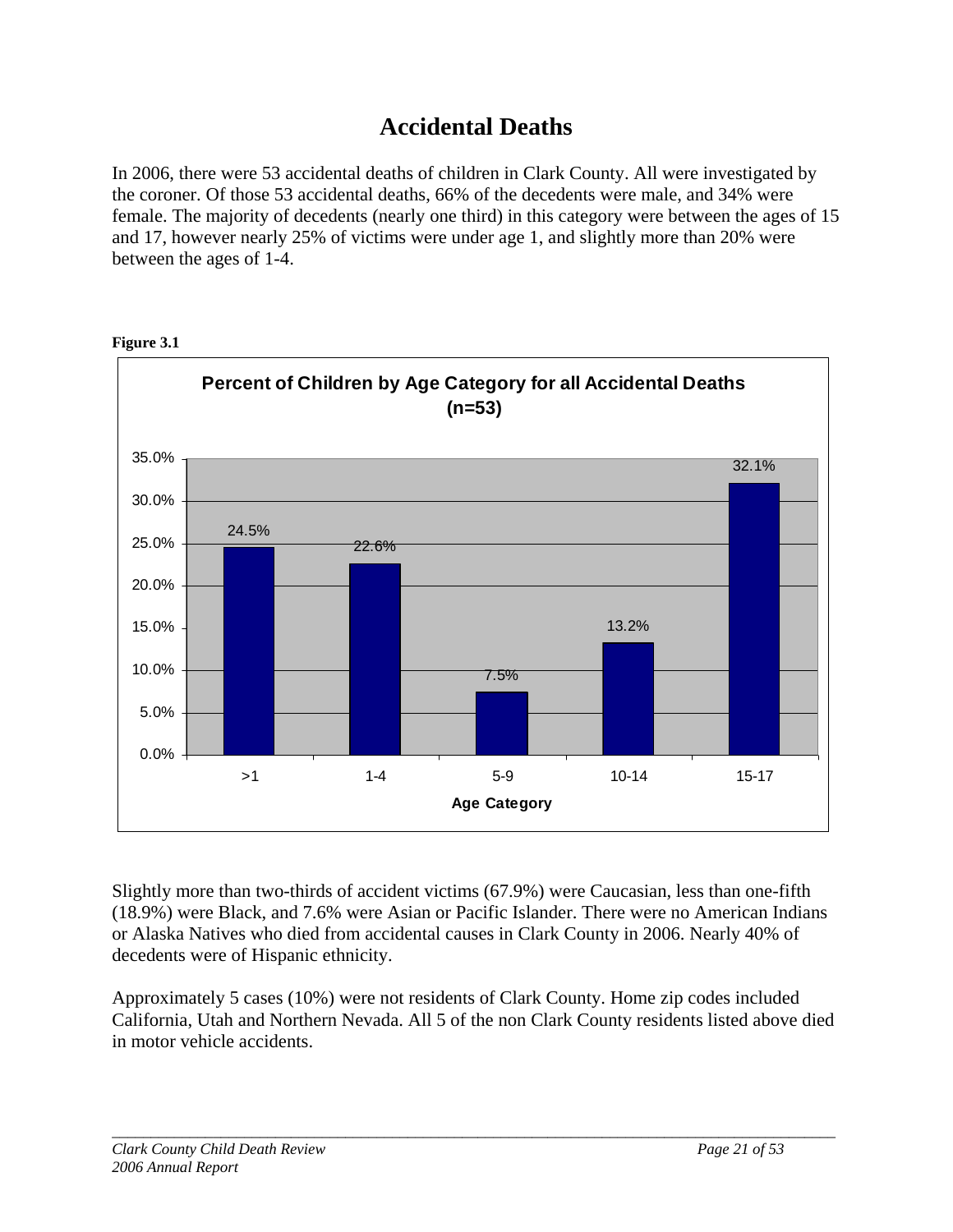Of the 53 accidental death cases, 94.3% (50) were caused by an external injury, and 5.7% (3) were from a medical cause. Medical causes included prematurity (33%) and other medical conditions from which the child was not expected to die (67%). Nearly half of all accidental external injury deaths were due to motor vehicle accidents, followed by drowning and suffocation. The complete list of causes from an external injury is Figure 3.2.



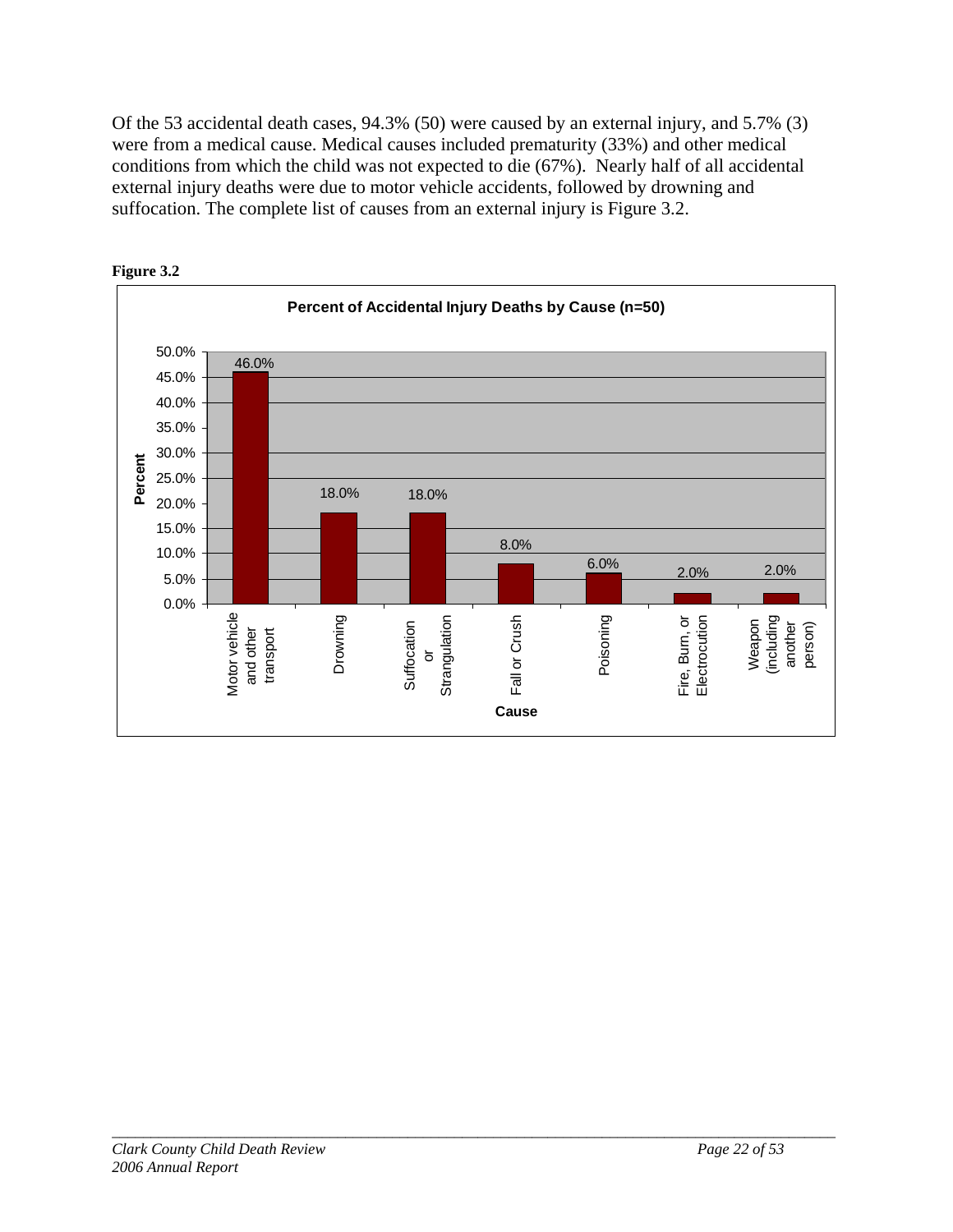### **Motor Vehicle Accidents**

There were 23 deaths due to motor vehicle accidents (MVAs) in Clark County in 2006. More females (52.2%) than males (47.8%) died in MVAs, although the number is fairly evenly split. Nearly three quarters (73.9%) of decedents were Caucasian, and less than one-tenth (8.7%) were Black. Over half of the victims (52.2%) were of Hispanic ethnicity. Less than one in five decedents (13%) had a criminal or delinquent history, and less than 10% (8.7%) had a prior CPS history for the child or family. Almost half of the decedents were between the ages of 15-17 (43.5%), and nearly two-thirds (65.2%) were over the age of 10. Slightly less than 20% were under the age of 1 year (17.4%).



**Figure 3.3** 

In 90% of the cases, there were either one or two cars involved in the accident. In the remaining 10% there were more than two cars involved in the accident. The majority of accidents happened on city streets (43.5%), followed by accidents occurring on highways (30.4%), and residential streets (13%). Primary causes of the accident included: drug or alcohol use (13%), unsafe speed for conditions (9%), recklessness (9%), and poor sight line (9%). At the time of death, 13% of decedents were alcohol- or drug-impaired.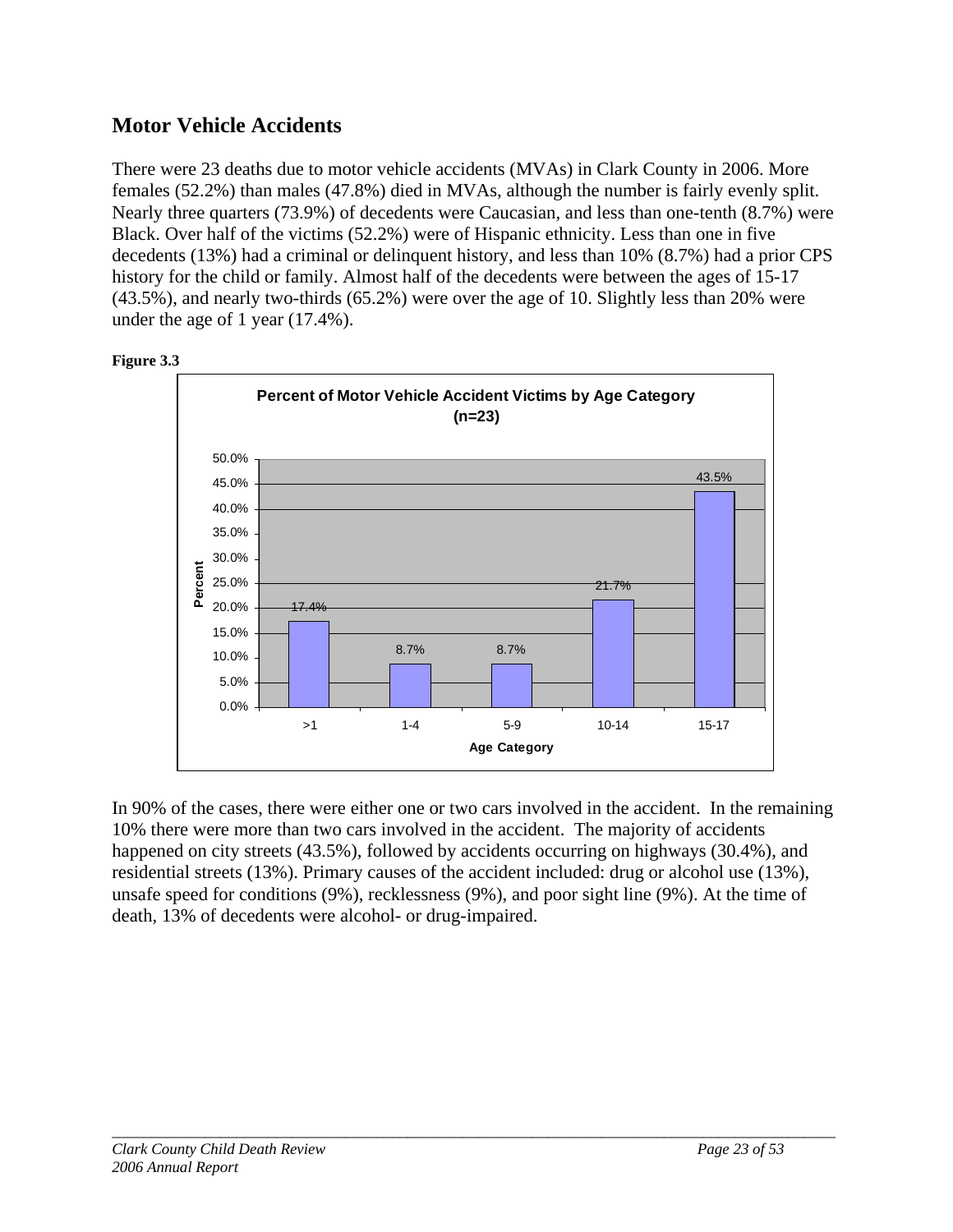



The child was a passenger in all of the cases where an infant under age 1 died, and all of the children between ages 1 and 4 were pedestrian fatalities. The remaining pedestrian fatalities were between the ages of 10-17. In 26.1% of the cases, the child was the driver of his or her vehicle. In those cases where the decedent was driving, one half (50%) of incidents occurred on city streets. Approximately 13% of the vehicles operated by children were bicycles or motor scooters, and in two cases, there was no helmet used by the decedent. In one case, there was a helmet used correctly, but it was not enough to prevent death. Over half (56%) of the vehicles involved were cars, vans, SUVs, or trucks. In 27% of the cases, a seatbelt was available to the decedent, as either a driver or passenger, but was not used. Nearly four-fifths (78.3%) of victims died on the same day as their accident. 911 was called in over 90% of cases. Autopsies were not conducted in 87% of cases, and toxicology screens were conducted in 34% of cases. CPS action was taken as a result of the death in less than 5% of cases.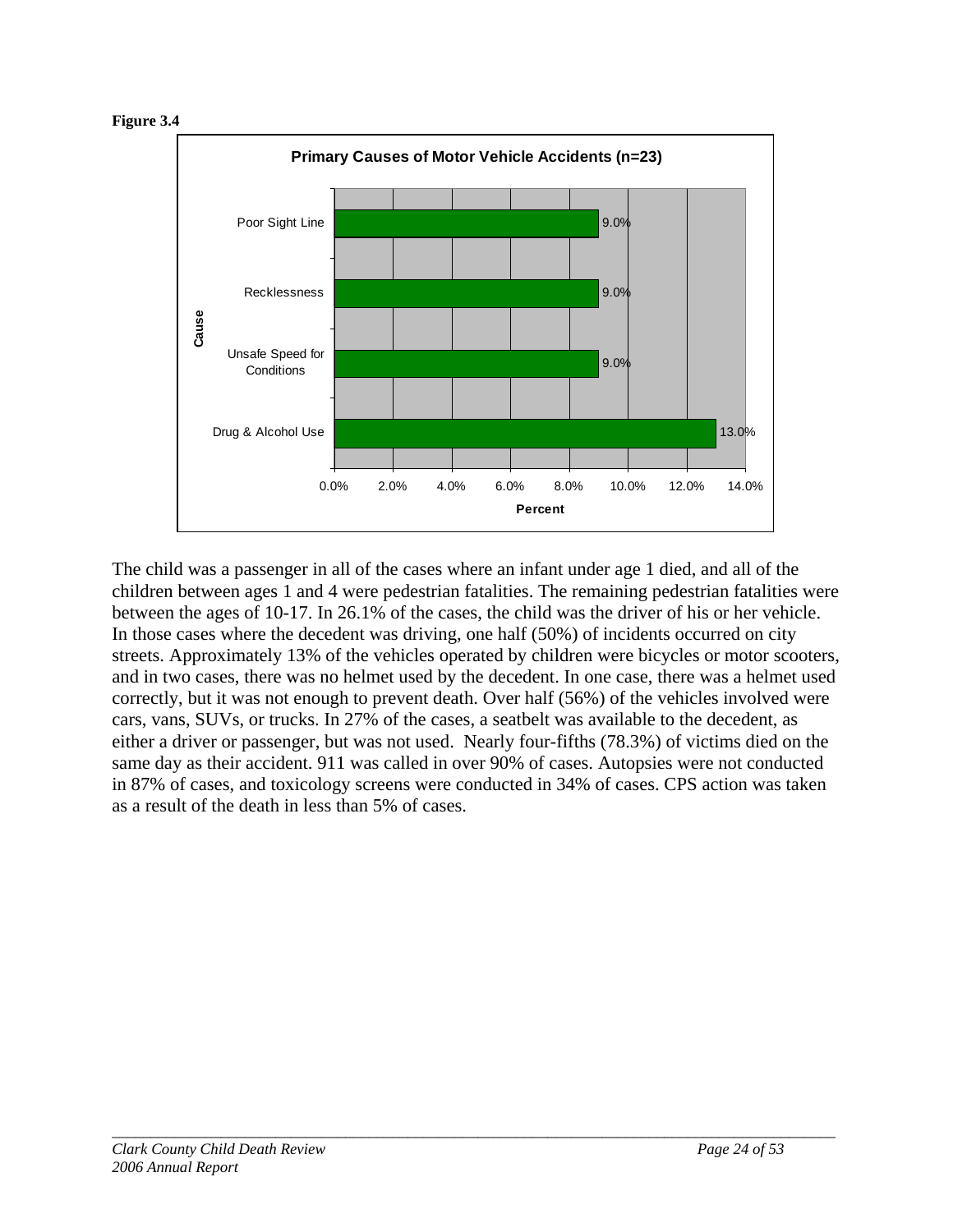### **Drowning**

There were nine drownings that occurred in 2006. Over half (55.6%) were children ages 1-4, while approximately one in five (22.2%) were aged 5-9. Another 22.2% were ages 15-17. No infants under age 1 drowned in 2006. Over three quarters (77.8%) were Caucasian, and 22.2% were Black. Two thirds (66.7%) of children who drowned were listed with Hispanic ethnicity. Over half (55.6%) were male, while the remaining 44.4% were female. Over half (55.6%) of the children had siblings. In none of the cases was there a history of substance abuse nor was the decedent drug- or alcohol-impaired. Approximately 1 in 10 (11.1%) children had an open child welfare case at the time of death, 11.1% of decedents had been in foster care, and 11.1% of the children had a family or personal history with a child welfare agency.



**Figure 3.5** 

Approximately three quarters (77.8%) of the children were supervised at the time of the incident – the remaining 22.2% did not need supervision due to their age. Nearly all (85.7%) of the supervised decedents were under the supervision of their biological parent, and 15% were under the supervision of a sibling. Nearly all (85.7%) supervisors reported that it had been minutes since they had last seen the child, with approximately 80% reporting that it had been 10 minutes or less.

Nearly four-fifths (77.8%) of victims died on the same day as their accident. In 89% of cases, 911 was called, and CPR was performed until EMS arrived. In 22.2% of cases, CPS action was taken as a result of the death.

Over three quarters (77.8%) of the incidents occurred in a pool or hot tub, while the remaining 22.2% occurred in open water. According to the zip codes of the drownings, the majority are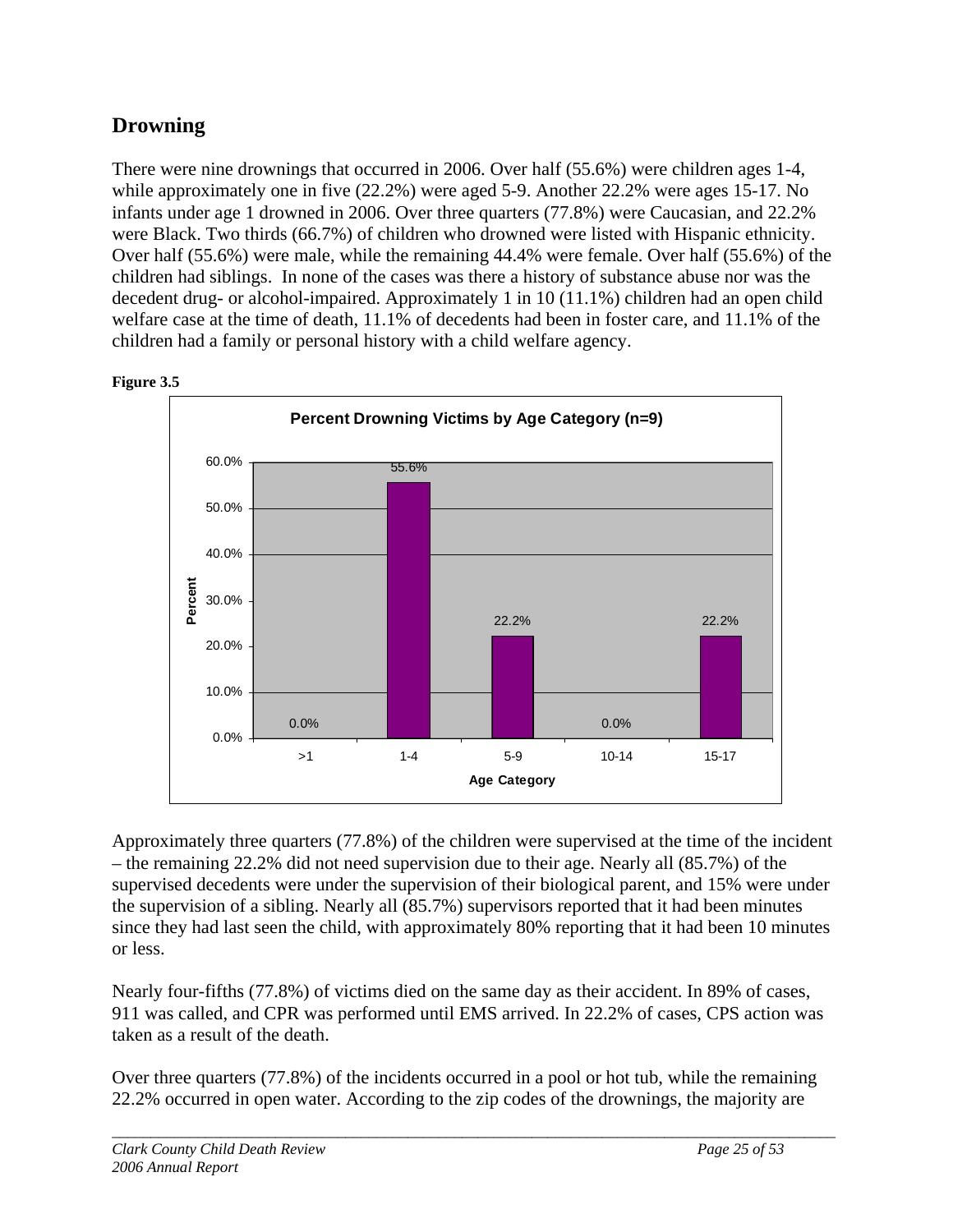taking place in older parts of Las Vegas and North Las Vegas. This fact suggests that the drownings may be occurring in pools that may not be up to current County safety codes. However, only one third (33.3%) of cases are taking place at the child's home – nearly half (44.4%) are occurring at a friend or relative's home. Only 33.3% of the children knew how to swim, and only 11.1% of the children were wearing a personal flotation device. In one third of the cases (33.3%), there were no barriers in place to keep children out of the pool, while one half of cases had a fence and gate.





*\* Note: These percentages do not add up to 100% - the data is from different questions.* 

According to a Journal of Pediatrics study quoted by the National Center for Child Death Review, children of different ages tend to drown in different locations. The study found that babies most often drown in bathtubs when left unattended, even for a few minutes. Toddler drownings most often occur in swimming pools or backyard ponds. Older children more often drown in open bodies of water (lakes, rivers, oceans, gravel pits). According to Clark County data, all the toddlers between the ages of 1-4 drowned in pools, 80% of which were not at the child's home. For the children ages 5-9, half drowned in open water and half drowned in a pool that was not at their home. For the teens ages 15-17, one half drowned in open water and the other half drowned in a pool that was at their home. All the open water deaths occurred in a lake.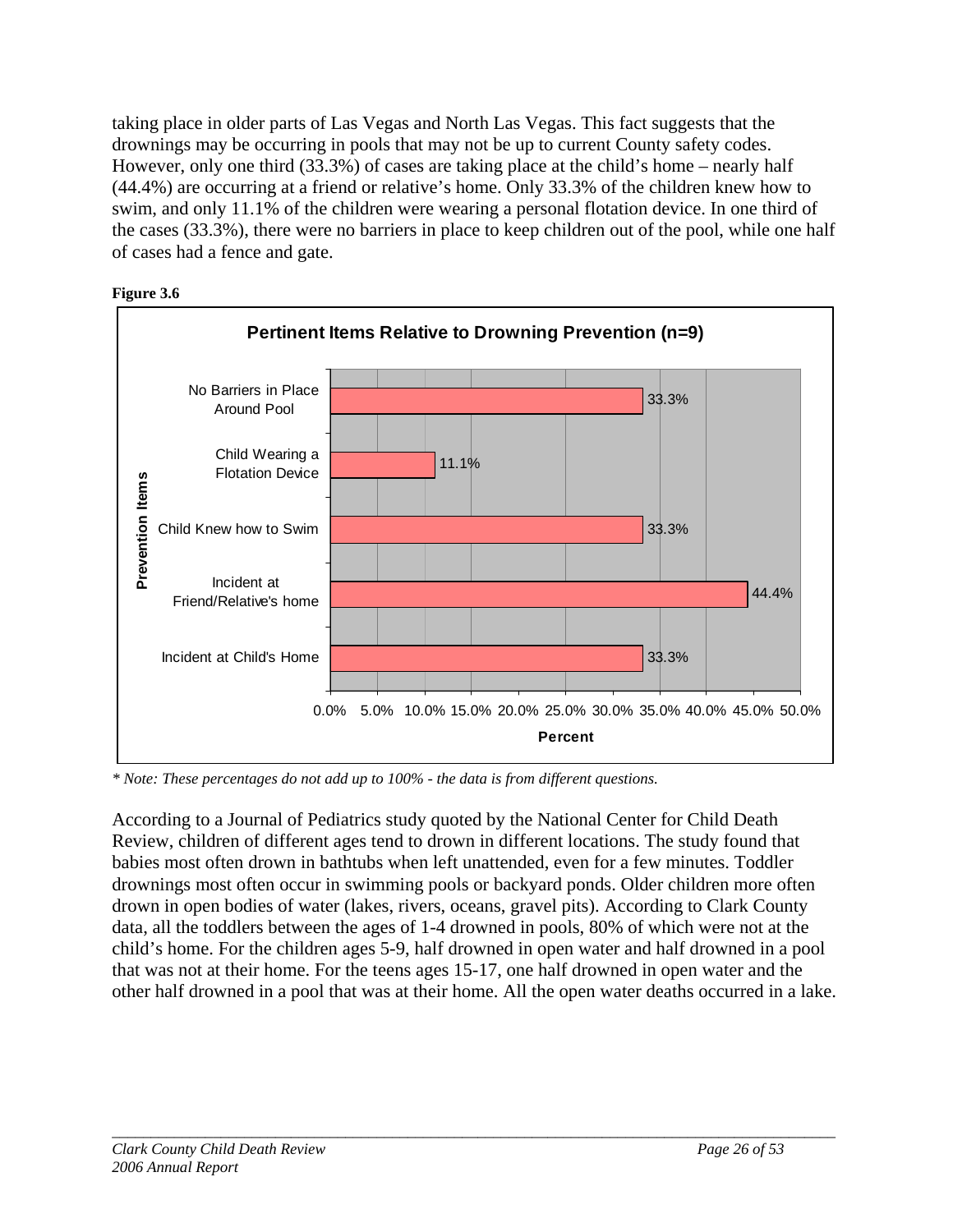### **Suffocation or Strangulation**

There were nine accidental suffocations that occurred in 2006 in Clark County. More than threequarters (77.8%) were babies under one year old, with 11.1% between the ages of one and four, and 11.1% between the ages of 10 and 14. Nearly all were male (88.9%), and only 11.1% were female. Over half (55.6%) of the victims were Black, and slightly more than one in five (22.2%) were Asian. These two racial categories comprised all the deaths to infants under one year. None of the victims were listed with Hispanic ethnicity.



**Figure 3.7** 

None of the children had an open CPS case at the time of their deaths, though one child had a prior CPS history. None of them were acutely ill in the two weeks before their deaths. The majority (55.6%) were born full term, and 22% were born slightly premature at approximately 32 weeks gestation. Approximately half of the mothers received prenatal care while pregnant. None of the infants were born drug-exposed.

All children were primarily cared for by a biological parent. With the exception of 11.1% of cases, where supervision was not needed due to developmental age, all children had supervision, although not necessarily direct supervision, at the time of the incident. In more than three quarters (87.5%) of the cases, the supervisor was the biological parent, and in 12.5% of cases, supervision was provided by a babysitter. For two thirds of the cases, the child was in sight of the supervisor or it had only been minutes since the child had been seen. In 22.2% of cases, it had been hours since the supervisor had seen the child. All incidents occurred in the child's home,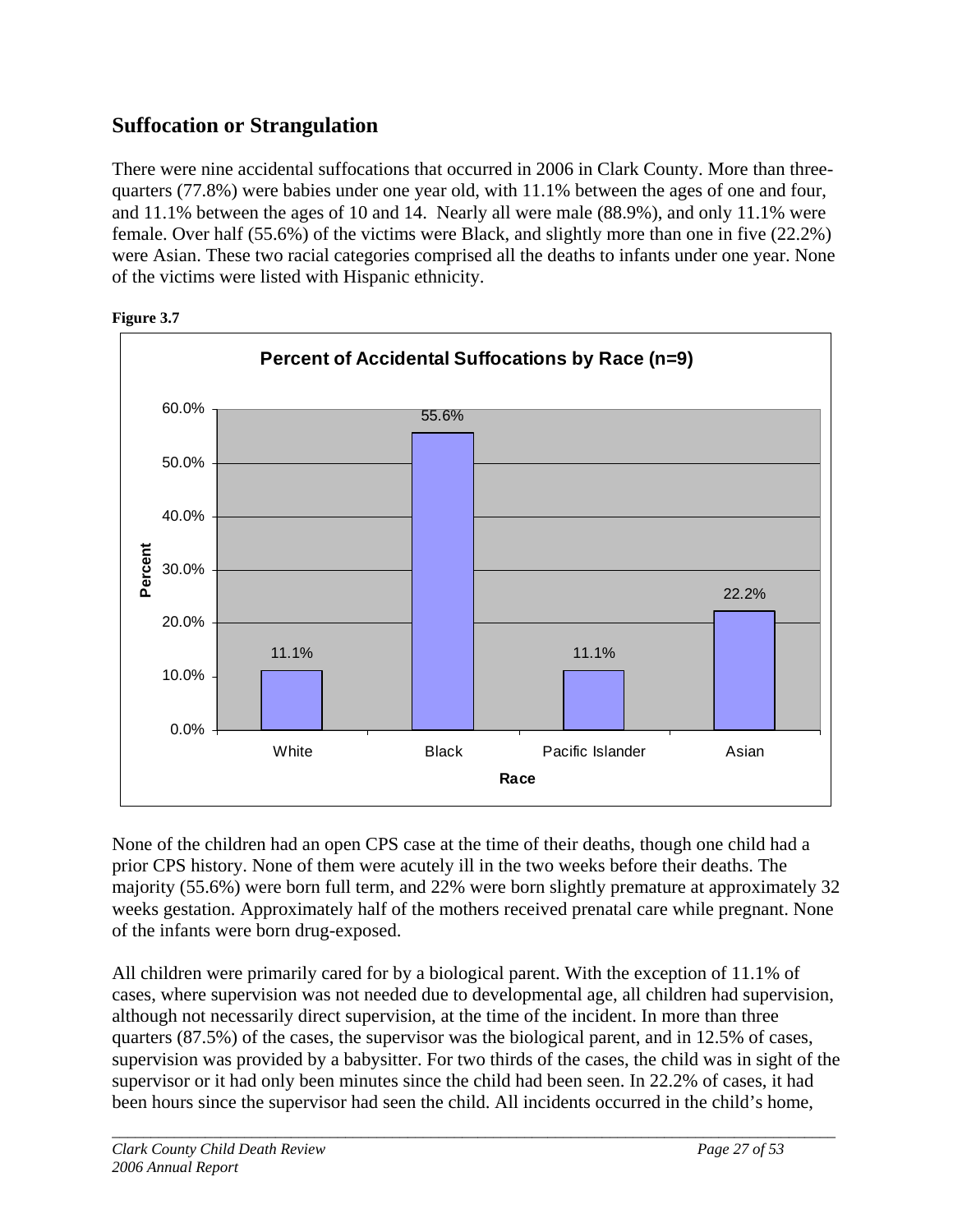and nearly all (88.9%) died on the same day as the incident. 911 was called in 88.9% of cases, and CPR was performed in all cases.

In 11.1% of cases, the child's suffocation was not sleep related, and was caused due to a large object on top of the child which obstructed the child's airway and caused the suffocation. In 11.1% of cases the child was strangled by a rope/string. In reviewing the accidental strangulation the team suspected that this death may have occurred as an attempt at the "choking game", which is increasing in popularity among teenagers and pre-teens across the nation<sup>[2](#page-28-0)</sup>.

All incidents involving infants under one year occurred in a sleeping environment, which accounts for 77.8% of all accidental suffocations. None of these children had a history of sleep apnea or seizure.



**Figure 3.8** 

In less than one third (28.6%) of sleeping cases, the child had been placed in a crib or bassinette. The remainder of the cases occurred on adult mattresses, chairs, or couches. For all cases, the sleeping location where the child was found was listed as the child's normal sleeping place. Approximately 40% of infants were placed to sleep on their backs, yet only 14% were found on their backs. Approximately 85% were found on their stomachs or on their sides. Over half (57%) of the cases involved the infant being wedged between adults, mattresses, and chairs; the remainder were pressed into pillows.

<span id="page-28-0"></span><sup>&</sup>lt;u>.</u> <sup>2</sup> More information about the choking game can be found at: http://thedbfoundation.com/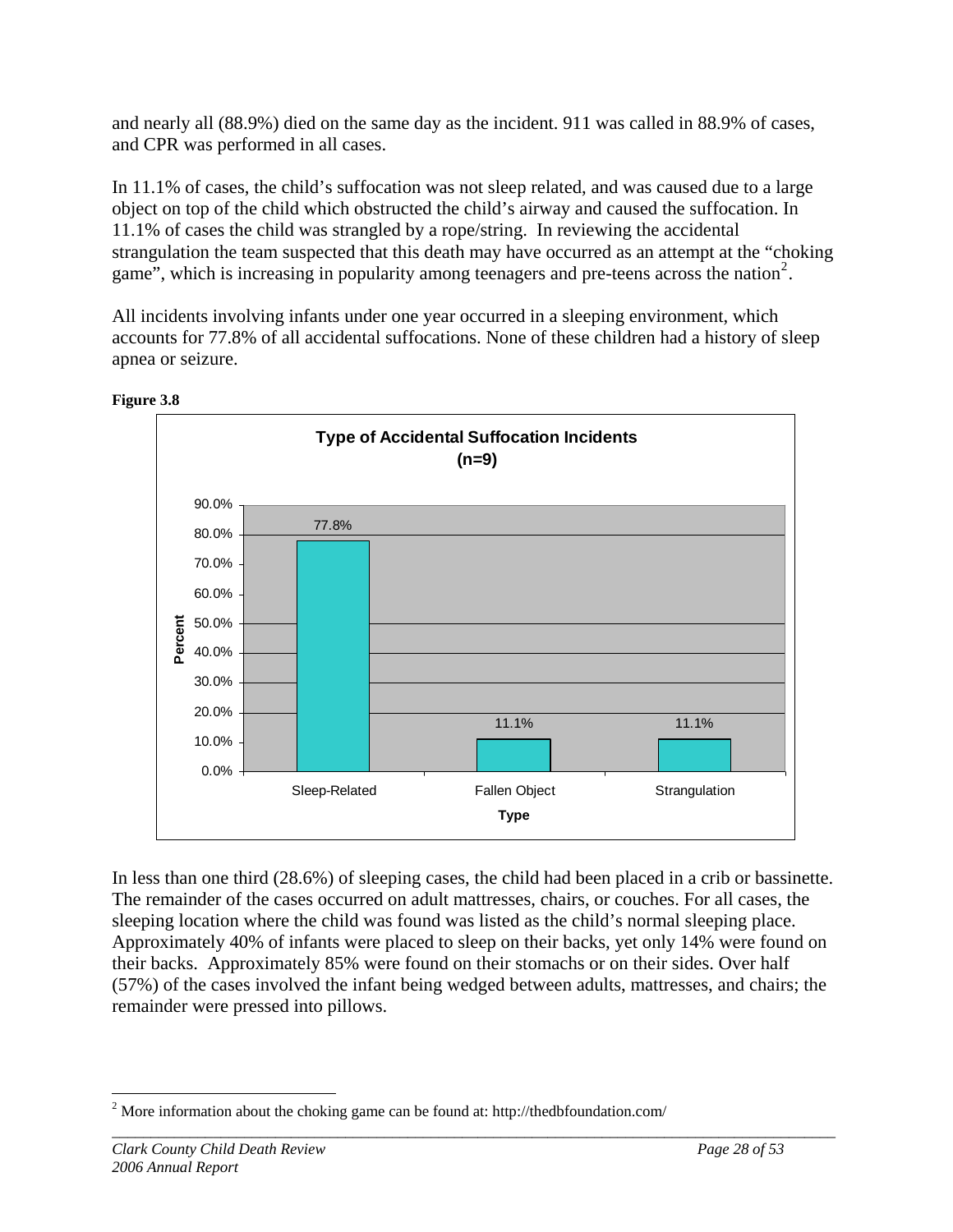**Figure 3.9** 



*\* Note: These percentages do not add up to 100% - the data is from different questions.*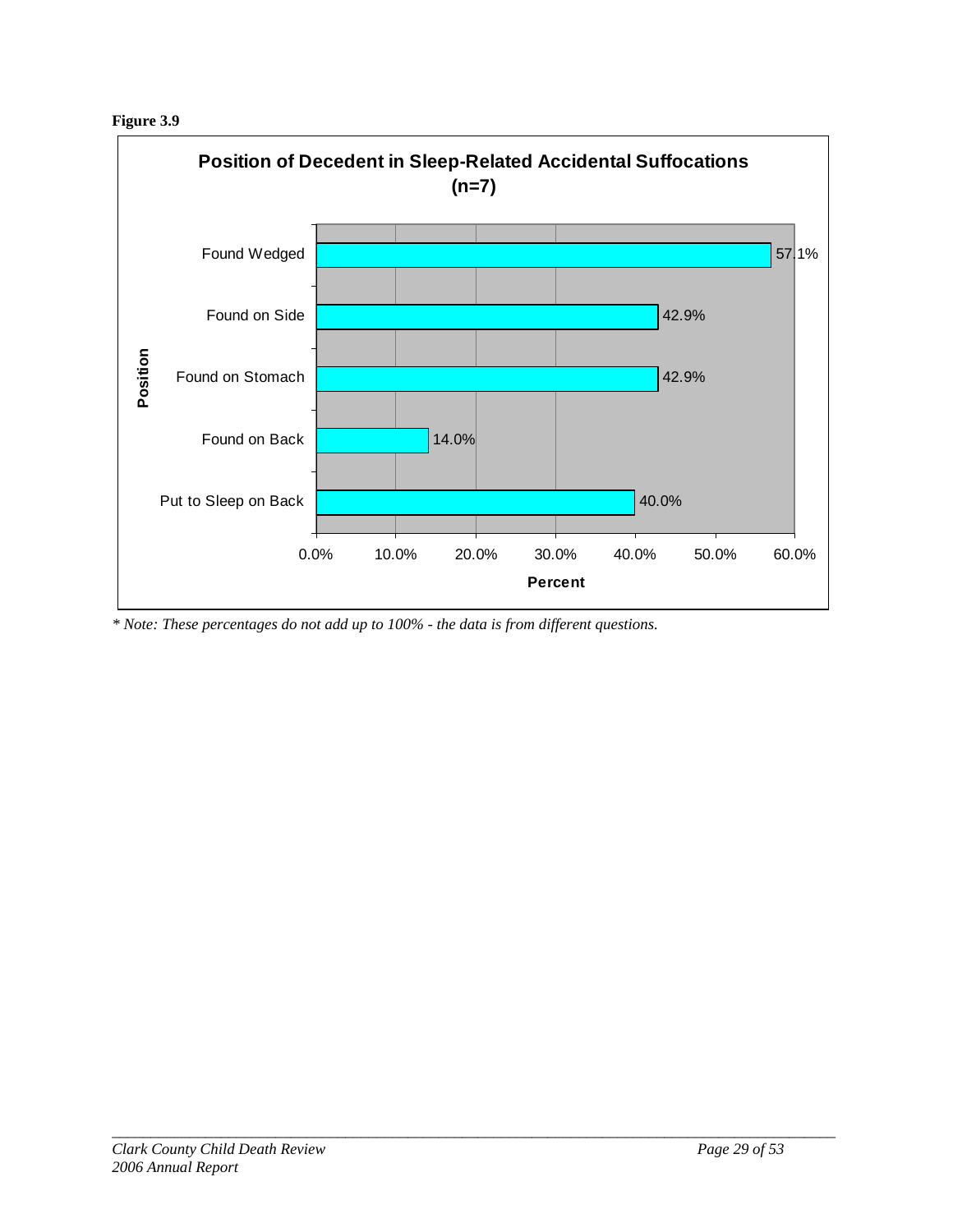### **Accidental Deaths: Recommendations for Prevention**

Accidental deaths are defined by the National Center for Child Death Review as "a manner of death indicating non-intentional trauma." The majority of accidental deaths of children in Clark County in 2006 were due to motor vehicle accidents, drowning and suffocation/strangulation. By their nature, all accidental deaths are preventable and thus provide ample data to make recommendations aimed at preventing future child deaths.

- 1. Nearly half (46%) of all accidental deaths that occurred among children in Clark County in 2006 were the result of some type of motor vehicle accident.
	- 43.5% involved children between the ages of 15 and 17 years old and 13% of those were alcohol and/or drug impaired at the time of the incident. Prevention efforts should focus on working with parents, young drivers and possibly insurance companies to provide incentives for participation in driver education/safety courses and implement stiff penalties for young drivers that are driving while impaired.
	- 27% involved children who had access, either as a driver or passenger, to a seatbelt, but did not use it. Prevention activities should include education regarding the importance of using a seatbelt, as well as the penalties currently in place for failure to comply with seatbelt laws.
	- 13% involved children who were on either bicycles or motor scooters. Only one of these children was wearing a helmet. Prevention efforts should educate children and parents on the importance of wearing safety helmets while riding bicycles, motor scooters and other similar vehicles.
- 2. The majority of drowning victims in 2006 were between the ages of one and four. 77.8% were reported to have been supervised at the time of the incident and 85.7% of those reported that it had been only "minutes" since they had last seen the child, with 80% reporting that it had been 10 minutes or less. A child can drown in a relatively short period of time, from seconds to just a few minutes depending on the circumstances. Therefore, it is imperative that young children are supervised constantly and that appropriate barriers are in place to prevent a young child from accessing a pool or spa.
	- The majority of pool drowning incidents in 2006 took place in older areas of Las Vegas and North Las Vegas, which may account for the lack of appropriate barrier devices which are mandated by the County for newer pools. Prevention efforts should focus on bringing older pools up to code by providing gates, alarms, covers and other safety features to prevent drowning.
	- Most drowning incidents occurred at a home where the decedent did not primarily reside – usually either a friend or family member's home. Therefore, it is important to include pool safety measures even if a child does not regularly reside at the home. Children who visit, and especially those that do not have a pool at home who may be intrigued by the water, are at risk for drowning if appropriate supervision and barriers are not in place.
- 3. More than three-quarters (77.8%) of children who died from suffocation were under one year old. Additionally, the majority (77.8%) of all suffocation cases were sleep related, meaning that the incident occurred while the child was sleeping and/or was in their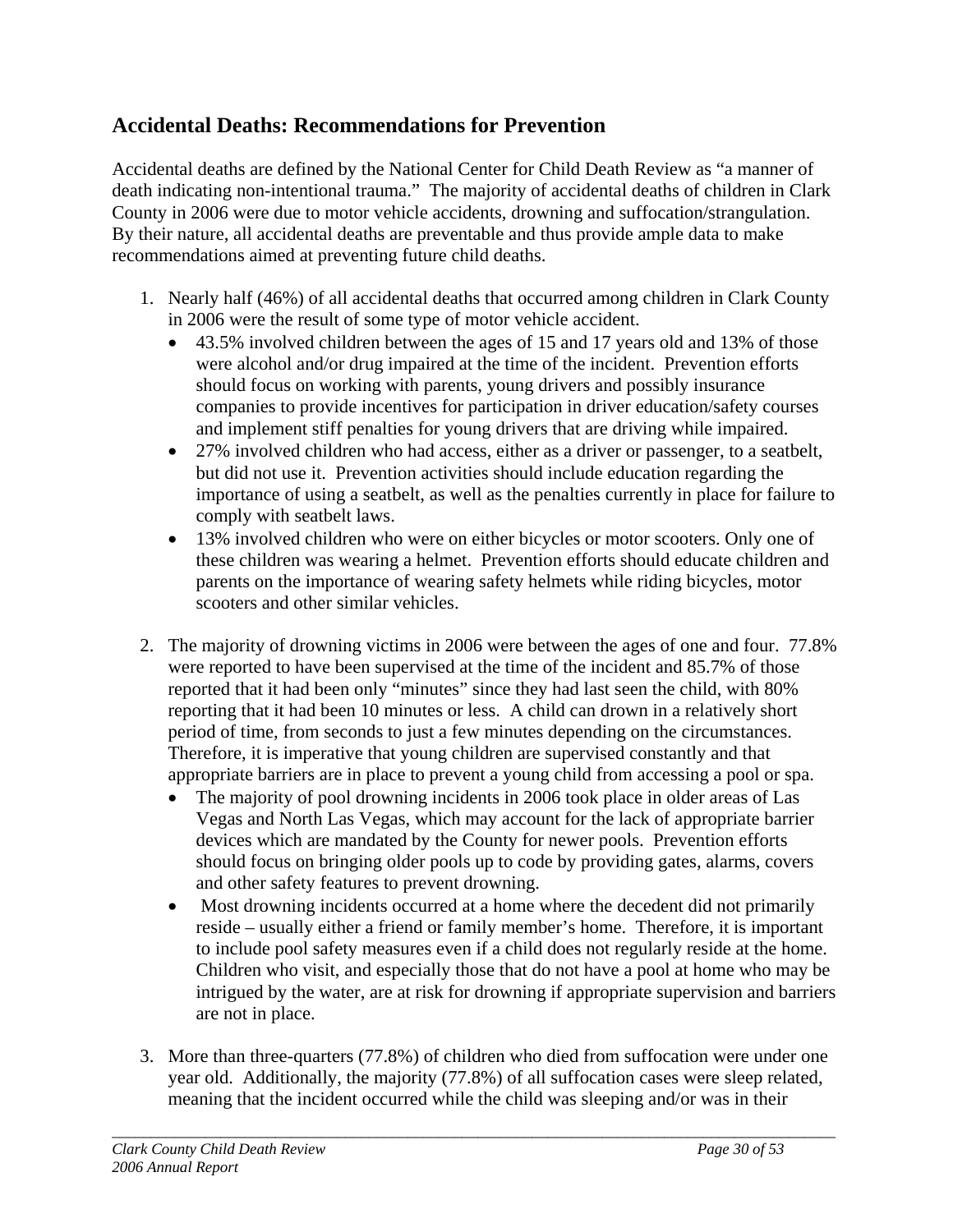sleeping location. Suffocation of infants generally occurs when the child's face becomes pressed into a soft object, such as a blanket, pillow, or stuffed animal. Suffocation can also occur when a child's head becomes wedged between people, mattresses, chairs and other items. It is important to educate parents and caregivers on proper sleep positions and sleep environments for young children, especially those under age one. Education should focus on the need for firm, flat sleep surfaces which are clear of toys and debris, as well as the importance of providing an infant with their own sleep environment, such as a crib or bassinette.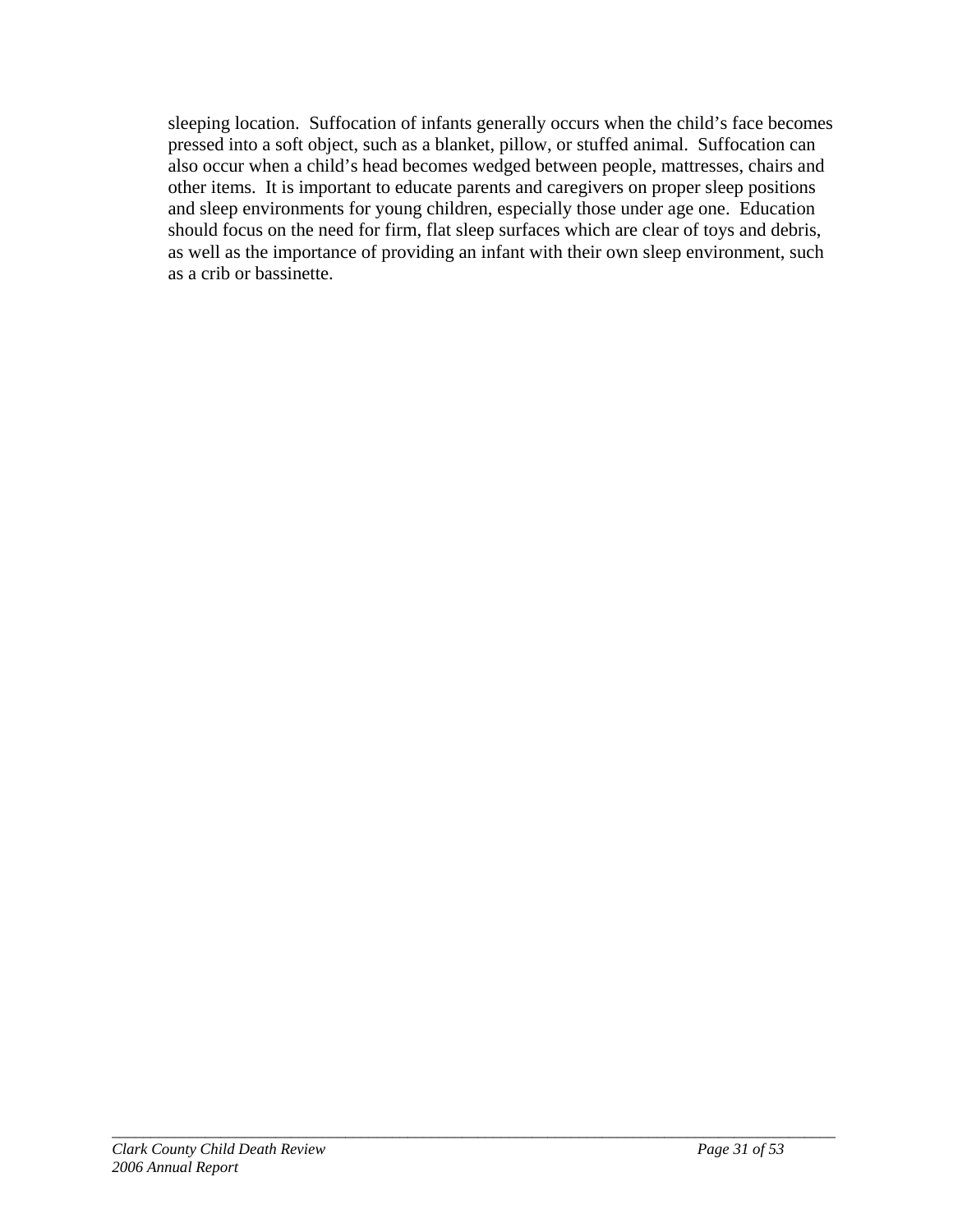# **Suicide**

Suicide is defined as the willful termination of one's own life. According to the National Center for Child Death Review, in 2000, suicide was the third leading cause of death among young people ages 15-24, just behind unintentional injury and homicide. In 2006, the Clark County team reviewed nine suicides and all decedents were between the ages of 15 and 17. In only 11.1% of suicides was there an open CPS case at the time of death, and in less than one quarter of cases the family had a history of involvement with Child Protective Services. The method of suicide is listed in Figure 4.1 below. The majority (66.7%) of teen suicides were hangings, followed by fatal firearm injuries at 22.2%. In only 22.2% of cases did investigators find a suicide note.



**Figure 4.1** 

There were virtually equal numbers of males and females and almost all decedents were White. According to the National Center on Child Death Review, White males make up the greatest percentage of suicides among youth ages 15-24 years. Interestingly, in 2006, 44% of suicide cases reviewed by the Clark County Child Death Review Team involved Hispanic decedents, which is not illustrated in the national statistics. The percentages for sex, race and ethnicity for all 2006 suicide cases is listed in the Figures below.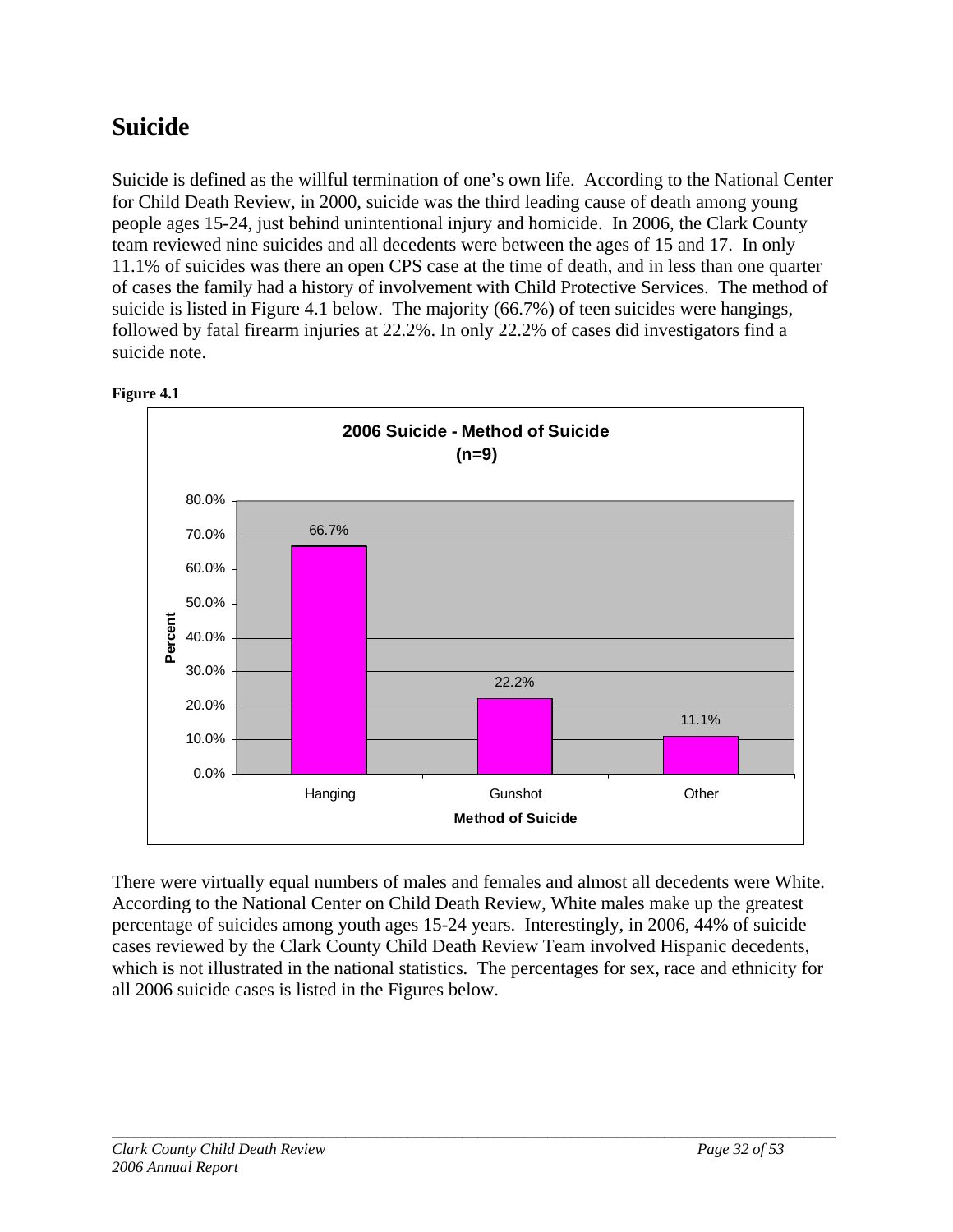







*"Other" race in this instance was a person who did not list a race, but listed ethnicity as Hispanic* 



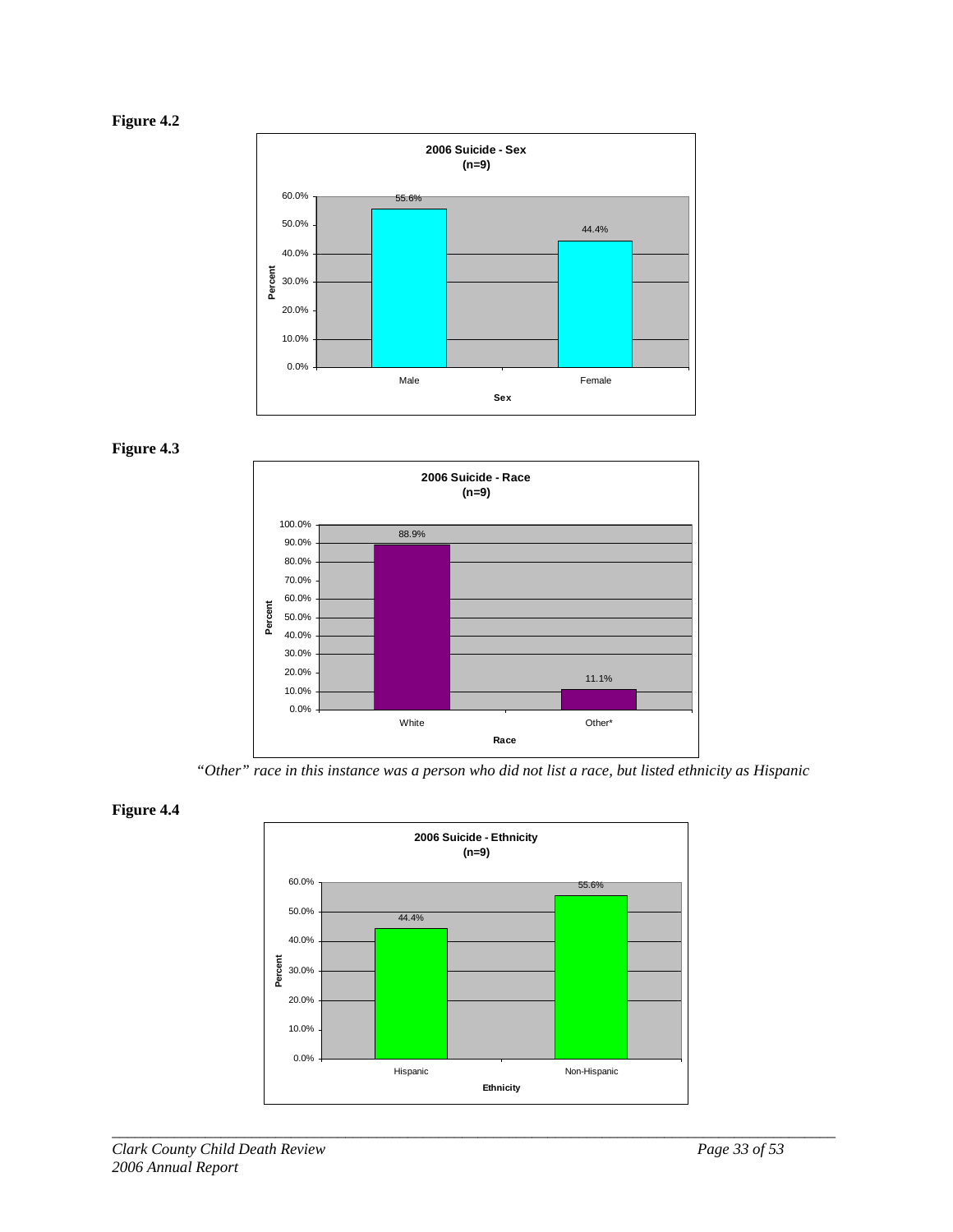There are several factors that have been identified as risk factors for suicide. The circumstances that were present in the cases reviewed are listed in Figure 4.5 below.



**Figure 4.5** 

A study done by the Suicide Prevention Research Center and the Harvard Injury Control Research Center demonstrated that most teen suicides do not involve drugs or alcohol (only 4% do as opposed to 36% of adults), meaning that the teen's postmortem toxicology screens were negative. In Clark County, however, the data does not support this trend. Data shows that (44.4%) of the suicide cases were using drugs or alcohol in the time leading up to the death, and those cases were evenly split by sex (50% of those cases were boys and 50% were girls). These two factors alone point to areas where prevention campaigns could be targeted as they are the circumstances that surround nearly half of these local cases.

According to literature on risk factors associated with suicide, prior attempts are one of the best predictors of future attempts of suicide (www.KidsHealth.org, Retrieved June 25, 2007). In 2006, over half (55.6%) of suicide victims had prior attempts. National literature clearly shows that adolescent males of all races are four times more likely to commit suicide than females, but adolescent females are twice as likely as adolescent males to attempt suicide. Clark County data shows that females have a greater percentage of prior attempts than do males. As Figure 4.6 illustrates, 75% of females had prior suicide attempts, while only 40% of males had previously attempted suicide. Again these are important distinctions when crafting prevention campaigns.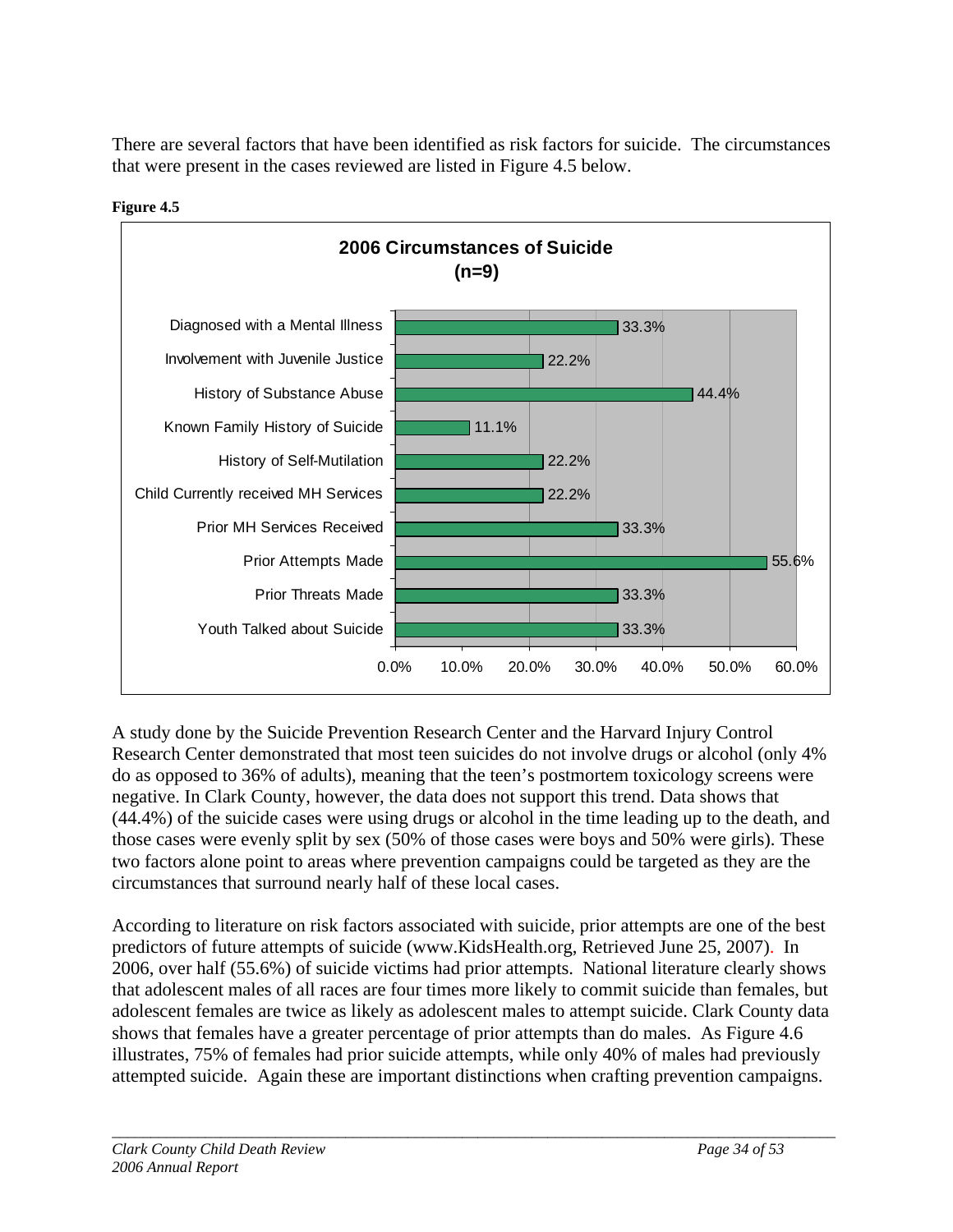



In addition, "findings from the first national study on the issue indicate that gay or lesbian youths are more than twice as likely to attempt suicide as their heterosexual peers". (www.childdeathreview.org.) While the team has not collected sexual orientation information for 2006 cases, both the coroner and local law enforcement agencies have begun utilizing a short data collection form for teen suicides which will provide additional information about the circumstances of the incident for the 2007 data.

In taking a look at these cases and the decedent's history of any acute or cumulative crisis, several factors were shown to be present in these cases. Almost one half of victims (44.4%) had recently had a fight with their boyfriend or girlfriend, while almost one third (33.3%) had been involved with drugs or alcohol. All of these factors are presented in Figure 4.7.



**Figure 4.7** 

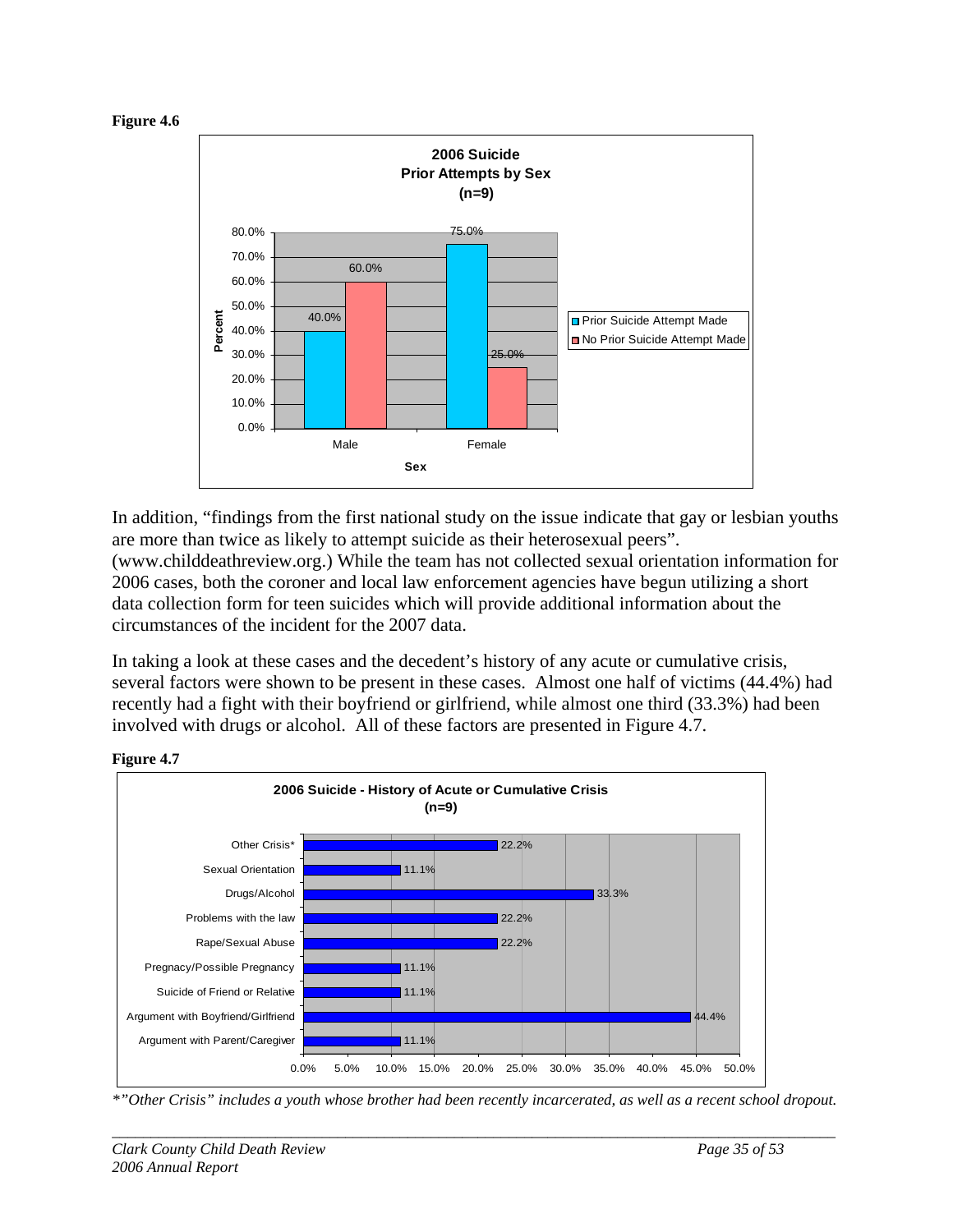### **Method of Suicide**

According to childdeathreview.org (2007), firearms (60%) and hanging (26%) were the most common methods of suicide used by young people in the U.S. An additional article authored by the Suicide Prevention Research Center and the Harvard Injury Control Research Center suggests that 44% of teen suicides were suffocation deaths (primarily by hanging), followed by 43% of suicides committed using a firearm (http://www.sprc.org/library/YouthSuicideFactSheet.pdf). Regardless of the actual order, firearms and hanging appear to be the most common methods of suicide for teens.

In Clark County, hanging was by far the number one method of suicide. Youth used a variety of implements to carry out their suicide. These included, belts (33.3%), ropes (16.7%), straps (16.7%) and other clothing. It seems that youth used what was available to them indicating that parents and other caregivers need to be vigilant in recognizing any signs of suicide ideation because according to these statistics youth have constant access to this viable method of suicide.

In 22.2% of suicide cases reviewed a firearm was used as the means for suicide. These cases involved one male and one female and in both cases the firearm was a handgun. Also in both cases the firearm was locked in a cabinet, but the decedent had access to the keys. In one case the decedent had taken gun safety courses and was a trained shooter. In the other case, the decedent had a history of mental illness and another youth at school had recently committed suicide.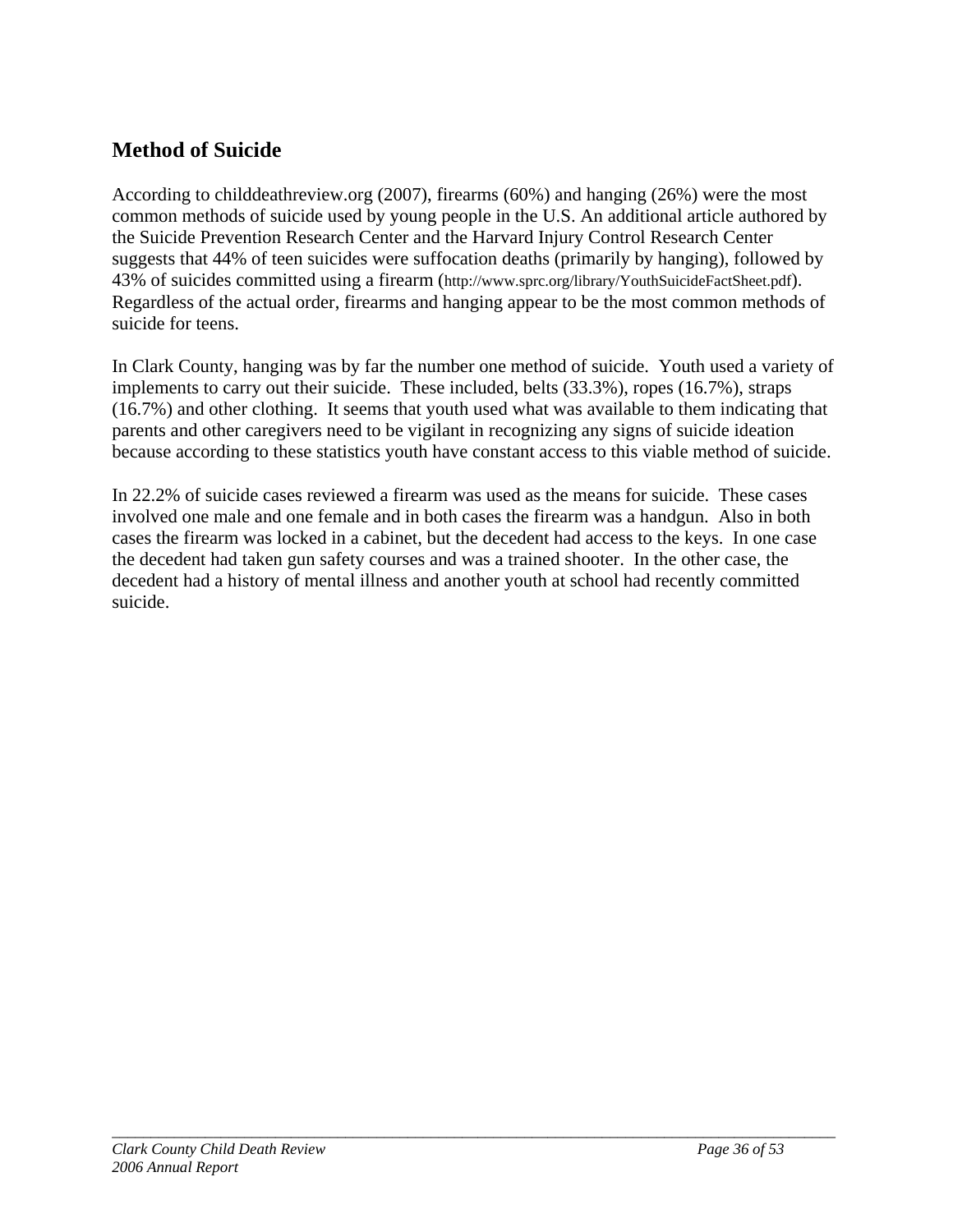### **Suicide Deaths: Recommendations for Prevention**

Youth suicide is preventable if appropriate measures are taken to educate parents, youth, friends and family regarding the risks and signs of suicidal ideation. The primary prevention recommendation for youth suicide is to raise awareness of the signs and risk factors, and to provide appropriate resources for youth who are suicidal. The 2006 data does, however, indicate some areas where suicide prevention efforts should be focused:

- 1. Nearly half (44.4%) of youth suicide cases involved Hispanic youth. Prevention efforts should take into consideration the language and cultural differences of Hispanic youth. Materials and resources should be available in both English and Spanish.
- 2. More than half (55.6%) of all youth who committed suicide in 2006 had made a prior suicide attempt and 75% of all female youth who committed suicide in 2006 had made a prior suicide attempt. Prior attempts is one of the highest risk factors for suicide completion. While prevention efforts should attempt to minimize suicide attempts, serious interventions should be available for all youth who have attempted suicide in an effort to prevent future attempts/completions.
- 3. Nearly half (44.4%) of all youth who committed suicide in 2006 had drugs and/or alcohol in their system at the time of death. Prevention efforts should focus on reducing youth access to substances which may impair their ability to think rationally, particularly if other risk factors exist, such as: prior attempts (55.6%), history of substance abuse (44.4%), diagnosed mental illness (33.3%), prior suicide threats (33.3%), or history of self-mutilation (22.2%).
- 4. Nearly half (44.4%) of all youth who committed suicide in 2006 had recently been in an argument with their boy/girl friend. Prevention efforts should attempt to include other youth in recognizing the signs of suicide, as well as measures that can and should be taken to intervene.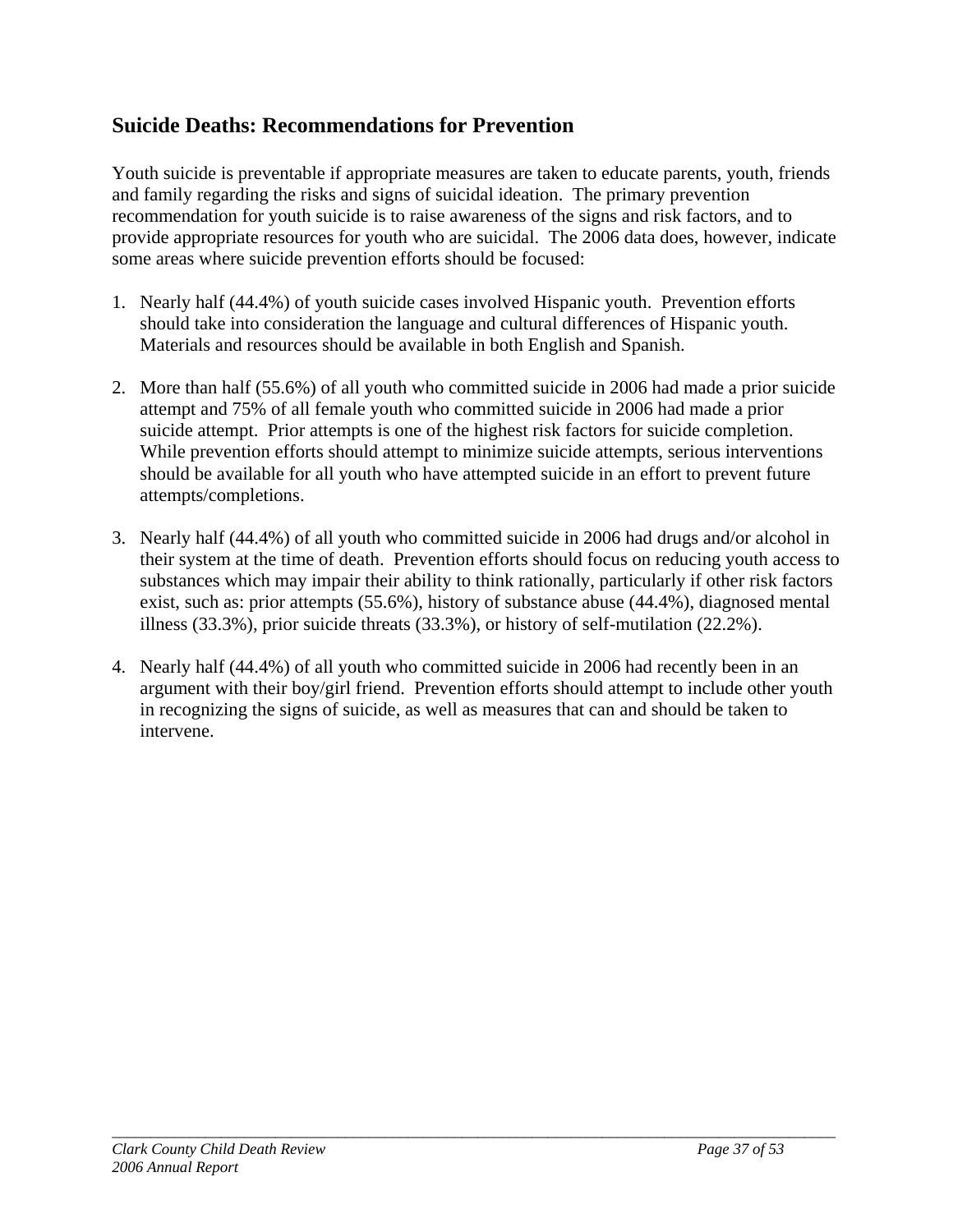# **Homicide Deaths**

In 2006, there were 20 homicides of children and youth. They fell into two primary categories – those that were committed using a firearm (55%) and those that were committed without a firearm (45%). Overall, victims were four times more likely to be male (80%) than female  $(20\%)$ , and primarily between the ages of 15-17 (40%). Nearly two thirds of the victims (60%) were White, one quarter (25%) of victims were Black, and 40% were listed as having Hispanic ethnicity. Clearly, this data shows that Black and Hispanic teens are disproportionately victimized by homicide. It is also interesting to note the bimodality of the age distribution – no children between the ages of 5-9 were homicide victims in 2006, and the oldest group (ages 15- 17) and the youngest group (infants <1 year) demonstrated the highest percentages of victims. Age groups are shown in the chart below:







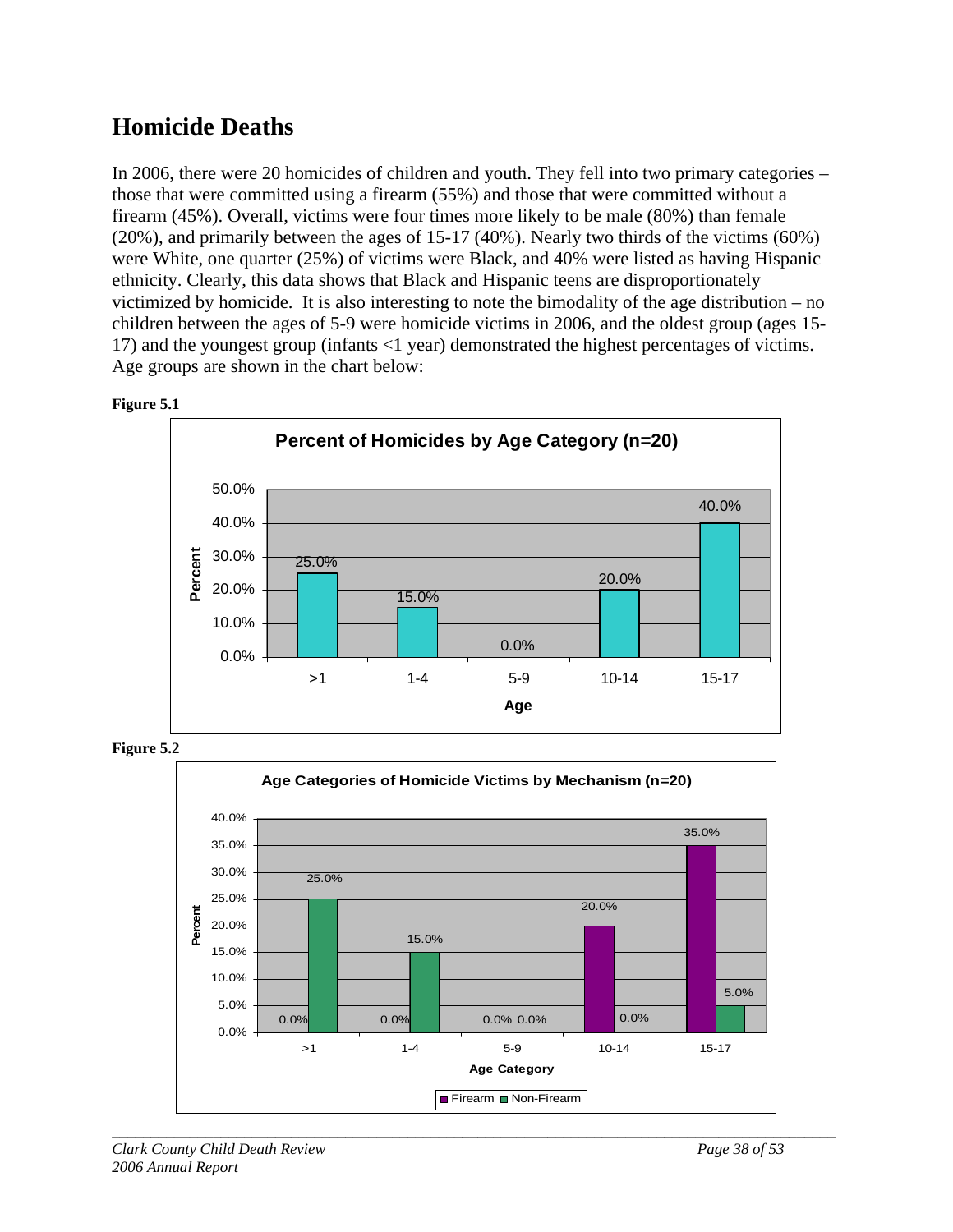The mechanism of homicide clearly divides the age categories, showing different trends in victimization by age.

### **Firearm Homicides**

According to childdeathreview.org (2007), youth homicides represent the greatest proportion of all firearm deaths. Youth living in neighborhoods with high rates of poverty, social isolation and family violence are particularly at risk for victimization, as these contribute to the prevalence of specific risk factors for youth homicide. "Major contributing factors in addition to poverty include easy access to handguns, involvement in drug and gang activity, family disruption and school failure." (www.childdeathreview.org, 2007) Clark County's data supports these factors, particularly the substance abuse history, gang involvement, and school failure. Although no specific socio-economic status or family environment information is collected by the tool, the zip codes in which these youth homicides occur tend to be low-income areas. In addition, "these homicides usually occur in connection with an argument or dispute. Firearm homicides among teens are almost always committed by casual acquaintances of the same gender, race and age, and almost always committed using inexpensive and easily acquired handguns" (www.childdeathreview.org, 2007).

Although the percent of firearm homicides (55%) is nearly equal to the percent of non-firearm homicides (45%), there are some unique characteristics. The age distribution clearly shows that these are older children, with two thirds (63%) in the 15-17 age group, and one third (36%) in the 10-14 age group. None of the babies and toddlers were killed using firearms. Racially, 73% were White, and 27% were Black. Nearly half (45%) of the victims listed Hispanic ethnicity. All (100%) firearm homicide victims were male. None of the victims had a known disability or chronic illness.

Firearm homicide victims also demonstrated other common characteristics. More than one quarter (27%) had a known h istory of truancy, approximately 40% had a known history of

substance abuse, an d nearly one in five (18%) was drug or alcohol-impaired at the time of the incident. Approximately 10% of victims had an open CPS case at the time of de ath, and 10% had ever been i n foster care. Not surprisingly, approximatel y three quarters (73%) had a prior criminal or delinquent history, and 40% had spent time in juvenile detention/corrections.

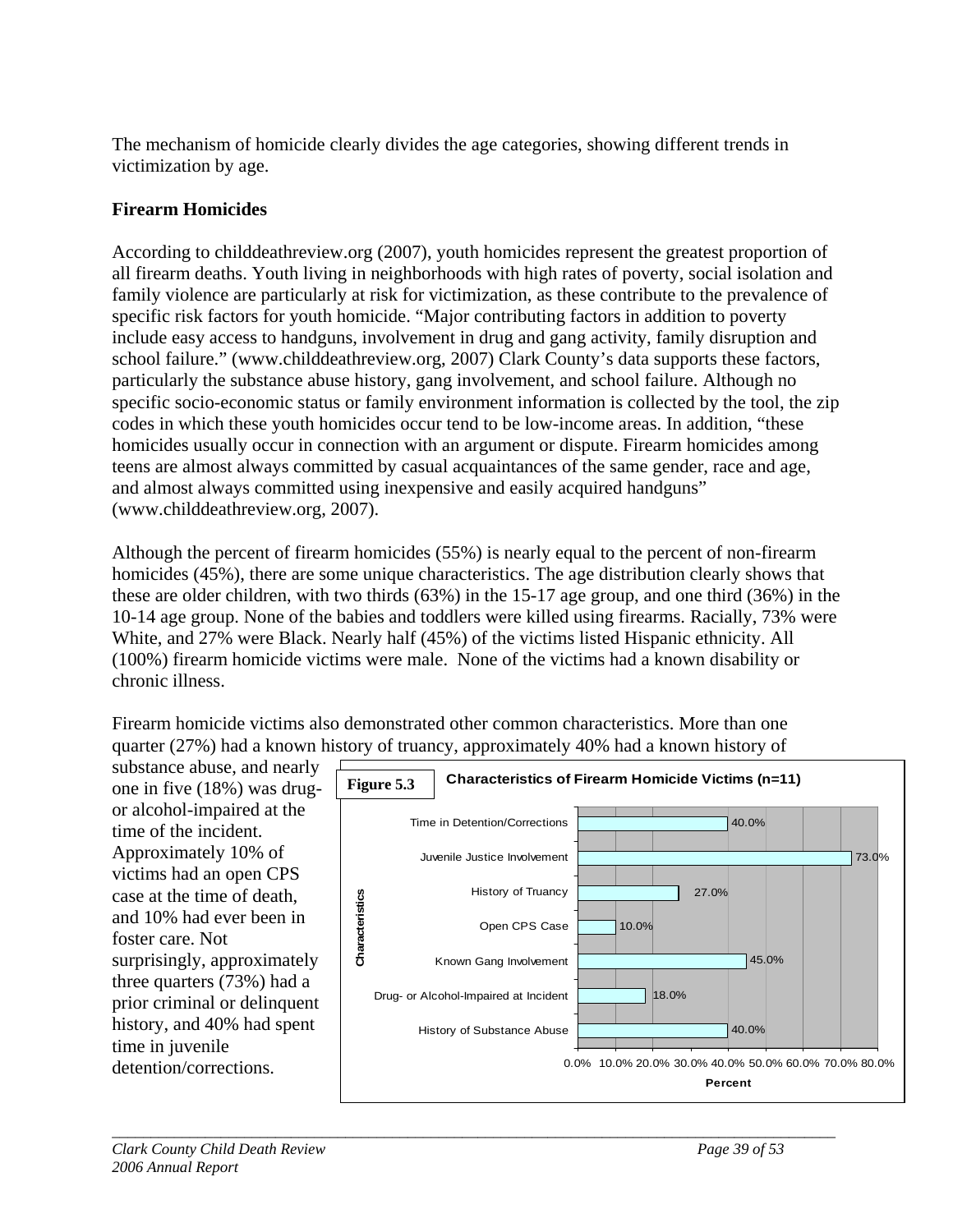The majority of victims (81%) died on the same day as the incident. 911 was called in 90% of the incidents. Almost half (46%) of the shootings occurred at a friend's home, and another third of the shootings (27%) occurred on a sidewalk in front of a home or apartment. Other locations included roadways and parking areas.

Over half (55%) of the firearms used in these homicides were handguns. While 10% were sawedoff shotguns and 10% were hunting rifles, the remaining 25% of firearms were unknown or unidentified by investigators at the time of the review. More than one third (36%) of firearms involved in the homicide were owned by known gang members, with other owners listed as Friend/Acquaintance (20%), Neighbor (10%), and Unknown (20%).

Consistent with national trends, nearly half (44%) of firearm homicides occurred during an argument or fight. Approximately 10% occurred while showing the gun to others or playing with it, and 10% occurred during the commission of a crime. Approximately half (45%) were known to be gang-related. The team determined that poor/absent supervision contributed to 22% of firearm homicide cases, and that child neglect was a contributing factor in just under 10% of cases.

### **Non-Firearm Homicides**

Non-firearm homicides demonstrated an entirely different pattern of circumstances. Over half 5%) of the victims in this group were infants under age one, and another third (33%) were (5 17. Victims were primarily White (55%) and Black (22%), and Asian (11%) with 33% reporting the victims had a known disability or chronic illness, 22% of non-firearm homicide victims had a between the ages of one and four years old. Only 11% of victims were between the ages of 15- Hispanic ethnicity. The sex of non-firearm homicide victims was much more evenly split, with 55% being male and 45% being female. Contrary to the firearm homicide victims, where none of known disability or chronic illness.

Due to the age of the majority (88.9%) of the victims, school history is not applicable, therefore there is little concern about truancy. However, the older homicide victim did have a known history of substance abuse. There was no known juvenile justice history for any of the victims. However, 22% of cases had an individual or family history with CPS, 10% had an open CPS case at the time of their death, and 10% had ever been in foster care.

Nearly all (88.9%) were in the custody of their biological parent at the time of their deaths, and 11% of cases were in the custody of a foster parent. For all young children, supervision was provided at the time of death, although it may have been minutes or hours since the supervisor had seen the child in 66% of cases.

In over half (55.6%) of cases the person supervising the child was a biological parent, and the remaining cases were evenly distributed among foster parents, step parents, other relatives and those children not requiring direct supervision due to their age. This information is illustrated in Figure 5.4 below.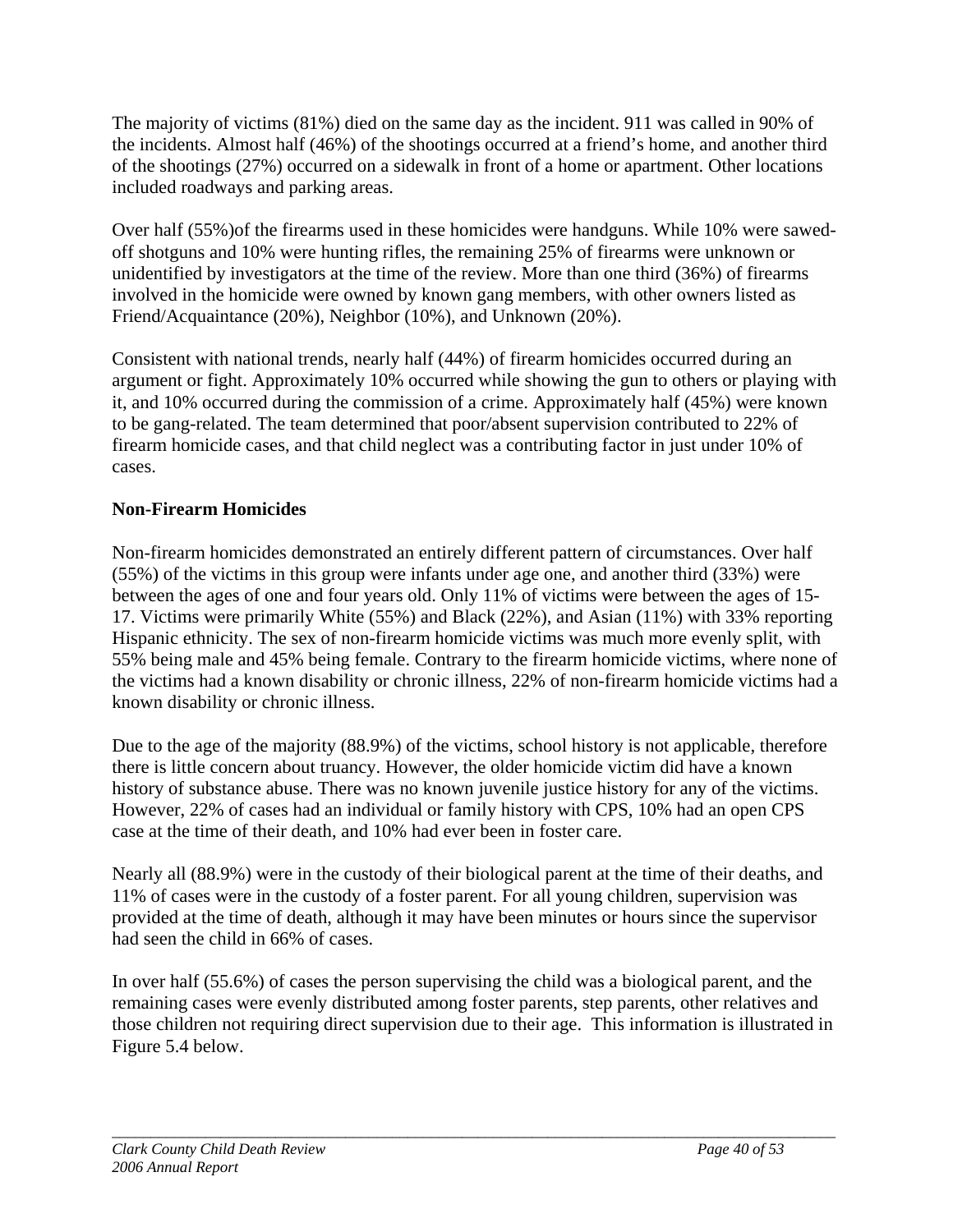



Much of the information about the caregiver/supervisor's history of substance abuse, intimate partner violence, criminal or delinquent history, and child abuse/neglect history was undetermined from the records available to the team at the time of review. However, it is known that 11% of supervisors had a history of substance abuse, and 11% were the victims of intimate partner violence.

Over half (62.5%) of the incidents took place in the child's home, while other incidents occurred in a relative's home  $(12.5\%)$ , a friend's home  $(12.5\%)$ , and a licensed foster home  $(12.5\%)$ . 911 was called in 77% of cases, and CPR was performed in 55% of cases. CPS action was taken in 77% of these cases. Only 33% of children died on the same day as the incident – slightly more than half died at a later date. Approximately 10% of cases occurred during an argument, and the 89% occurred in an abusive situation.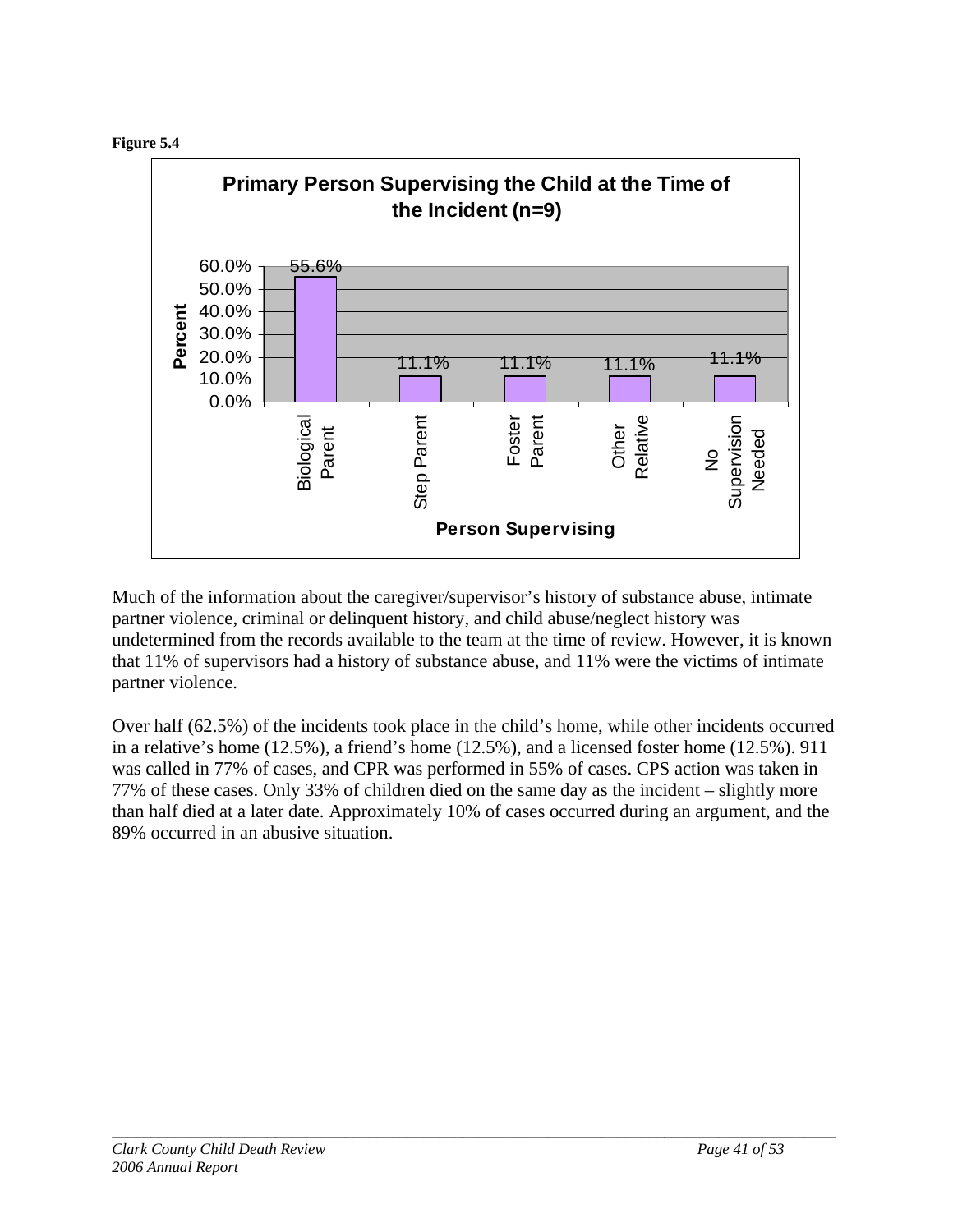*Fatal child abuse or neglect is the fatal physical injury or negligent treatment of a child by a person who is responsible for the child's welfare. Most child maltreatment deaths result from physical abuse, especially children receiving injuries to their heads. Known as abusive head trauma, these injuries occur when a child's head is slammed against a surface, is severely struck or when a child is violently shaken. The next most common cause of physical abuse deaths is punches or kicks to the abdomen, leading to internal bleeding. Many children who die from physical abuse have been abused over time, but a one-time event often causes a death. Young children are the most vulnerable victims. National statistics show that children under six years of age account for 86% of all maltreatment deaths and infants account for 43% of these deaths. Fathers and mothers' boyfriends are most often the perpetrators in the abuse deaths; mothers are more often at fault in the neglect fatalities. Fatal abuse is interrelated with poverty, domestic violence and substance abuse.* 

www.childdeathreview.org, 2007

The team determined that poor/absent supervision caused the fatality in 11% of cases, that physical abuse caused the fatality in 67% of cases, and that child neglect was a causative factor in 22% of cases and a contributing factor in 11% of cases. The autopsy found abusive head trauma in 44% of cases, and chronic battered child syndrome in 22% of cases. The decedent was shaken in 11% of cases.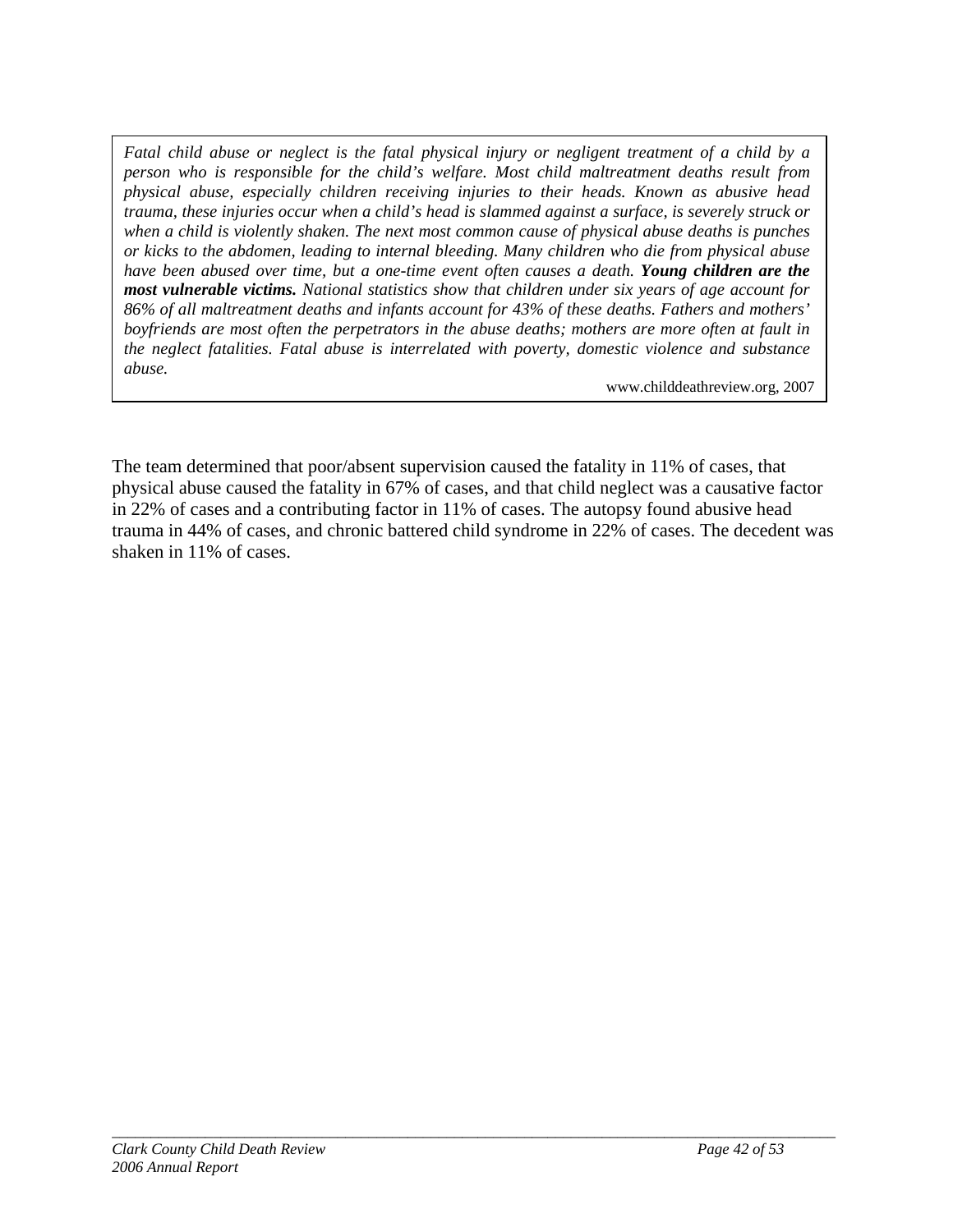### **Homicide Deaths: Recommendations for Prevention**

Homicide, by definition, is the intentional killing of another human being. Twenty children were the victims of homicide in Clark County in 2006. The data indicates two distinct categories for child homicides: firearm related and non-firearm related.

### *Firearm Homicides:*

1. Nearly all youth homicide victims age 10 to 17 in 2006 were shot by a firearm, and all were male. The data indicates that Black (25%) and Hispanic (40%) male youth are disproportionately represented in this category. The data also shows that 73% of the victims had a prior juvenile justice history and that nearly half of incidents were gang related. Prevention efforts aimed at reducing firearm related youth homicides should focus on addressing the needs of these youth through community based outreach programs and gang prevention activities. All efforts should take into consideration the language and cultural needs of the populations most at risk.

### *Non-Firearm Homicides:*

1. All homicide victims aged less than one to four years in 2006 were the victims of nonfirearm related homicides. Two-thirds (67%) of these homicides involved physical abuse and in 44% of the cases abusive head trauma was noted in the autopsy. Neglect was identified as a causative factor in 22% of the cases and as a contributing factor in 11%. Only 11% were noted as having indications of Shaken Baby Syndrome. Over 62% of these children were in the care of their biological parent at the time of death, and the remaining children had been supervised by either a step-parent, foster-parent or other relative. 22% of the families involved had a history of involvement with the child welfare system. Prevention efforts should focus on providing services and resources to parents of young children that educate parents on how to handle stress and anger. In an effort to gain better perspectives on these deaths, the CDR data collection tool should be expanded to capture more information which could inform prevention initiatives.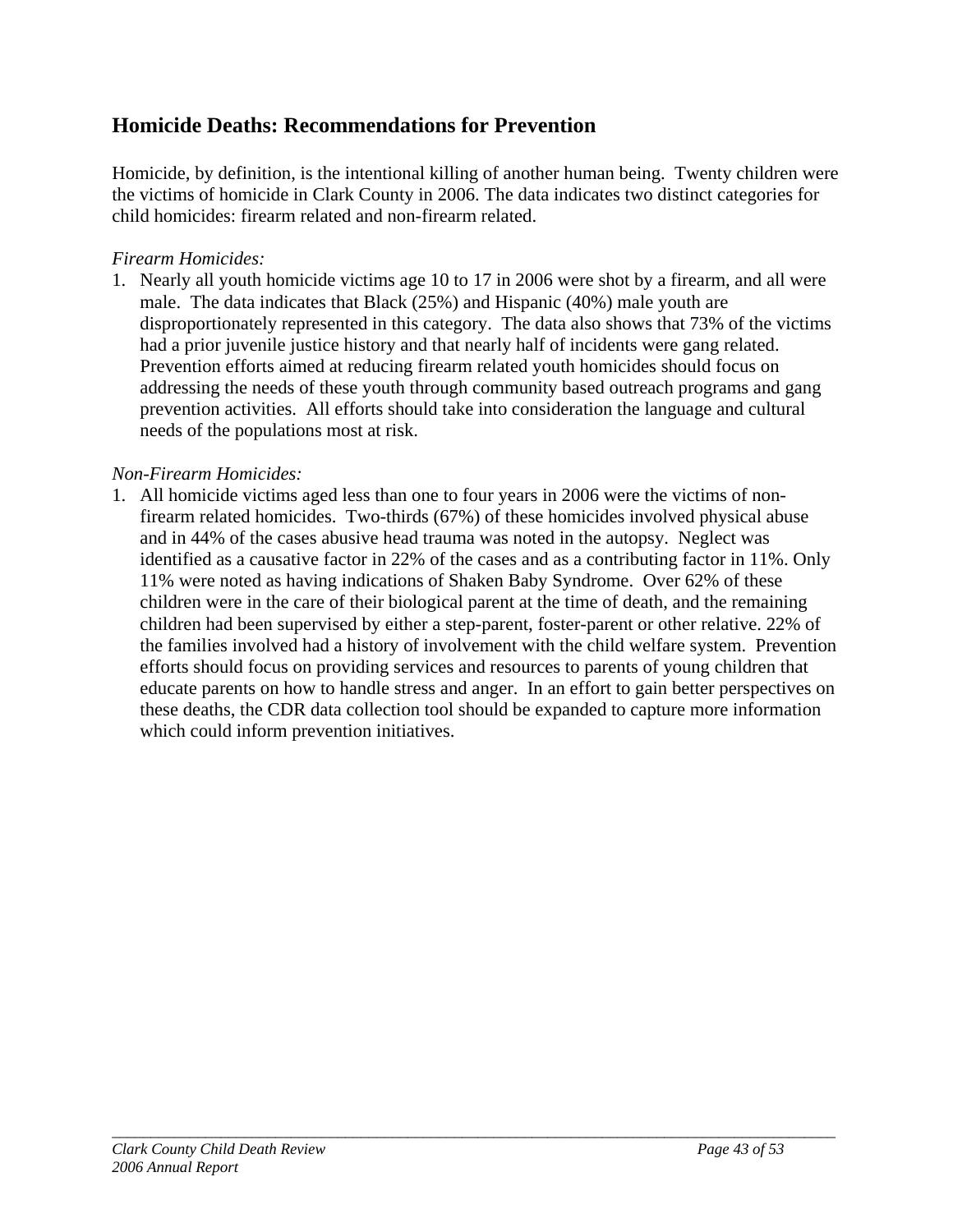## **Undetermined Deaths**

In 2006 Clark County reviewed  $18<sup>3</sup>$  $18<sup>3</sup>$  $18<sup>3</sup>$  cases where the death was ruled "undetermined". This ruling is used by the Coroner's office when information regarding the circumstances of the death make it difficult for the medical examiner to make a distinct determination about the manner of the death. The coroner may rule a death "undetermined" when sufficient evidence or information cannot be obtained, usually about intent, to assign a manner of death. In all eighteen cases, the cause of death was also listed as "undetermined". Additionally, 16.7% of these cases had an open CPS case with the family at the time of the death, and in one third of these cases the family had some previous history with Child Protective Services. Information on the sex, age and race/ethnicity of these cases is provided in the Figures 6.1-6.4.

#### **Figure 6.1**



There were almost twice as many male undetermined deaths (61.1%) as there were females (33.3%). There was also one case where the sex of a fetus could not be determined.



Nearly all (94.4%) of the cases of undetermined deaths were infants under one year of age (83.3%) and toddlers between the ages of one and four (11.1). A very low percentage (5.6%) of cases were teens between 15 and 17 years old.



<span id="page-44-0"></span><sup>&</sup>lt;sup>3</sup> According to numbers provided by the Clark County Coroner's Office, there were only 17 undetermined child deaths in 2006. An attempt was made to reconcile this discrepancy, but NICRP did not receive a response and therefore maintains that the team reviewed 18 undetermined child deaths.

*\_\_\_\_\_\_\_\_\_\_\_\_\_\_\_\_\_\_\_\_\_\_\_\_\_\_\_\_\_\_\_\_\_\_\_\_\_\_\_\_\_\_\_\_\_\_\_\_\_\_\_\_\_\_\_\_\_\_\_\_\_\_\_\_\_\_\_\_\_\_\_\_\_\_\_\_\_\_\_\_\_\_\_\_\_\_\_\_\_\_\_\_\_* 

 $\overline{a}$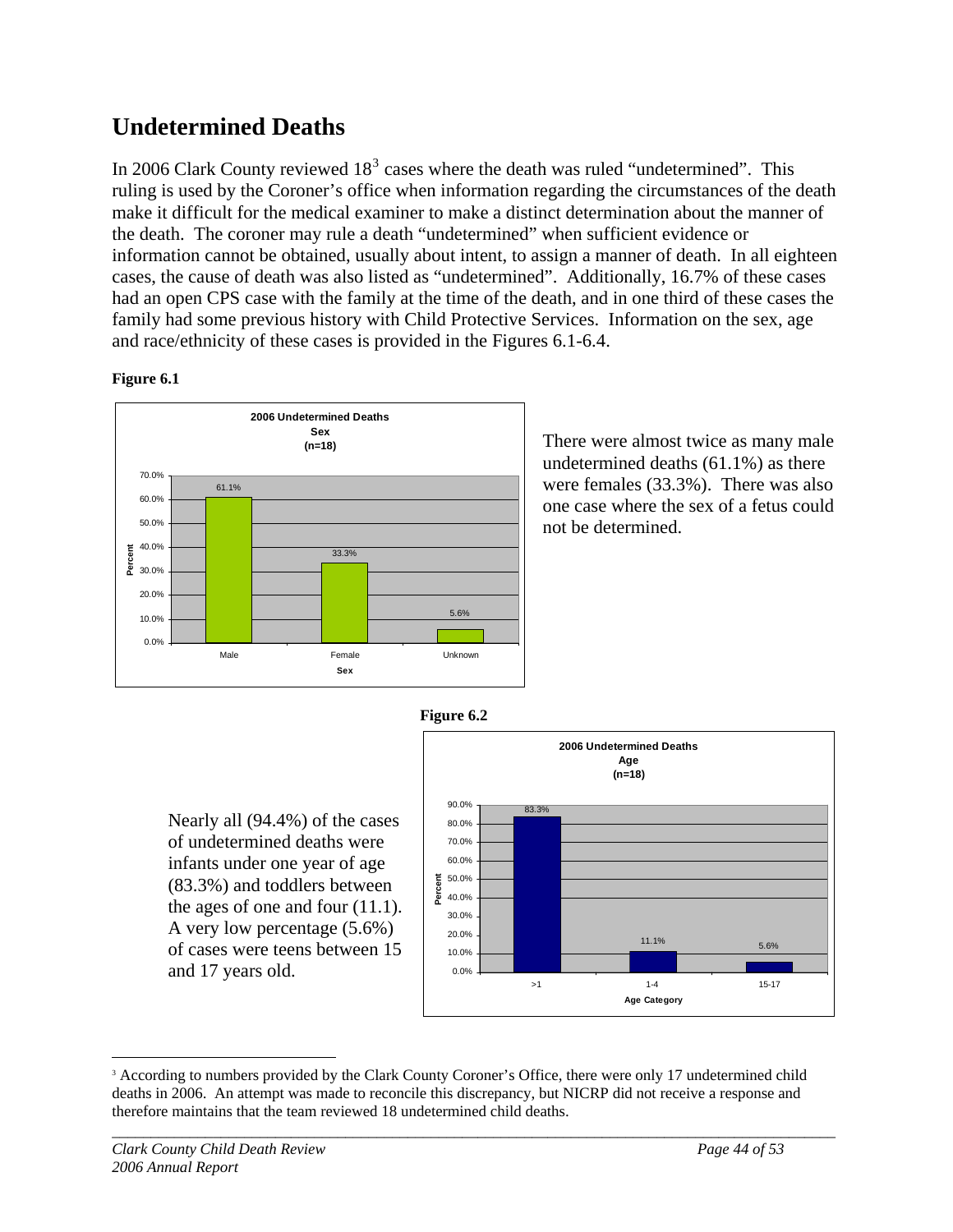



*\* There were two cases where the race of the child was not listed, but the child's ethnicity was listed as "Hispanic" in both cases.* 



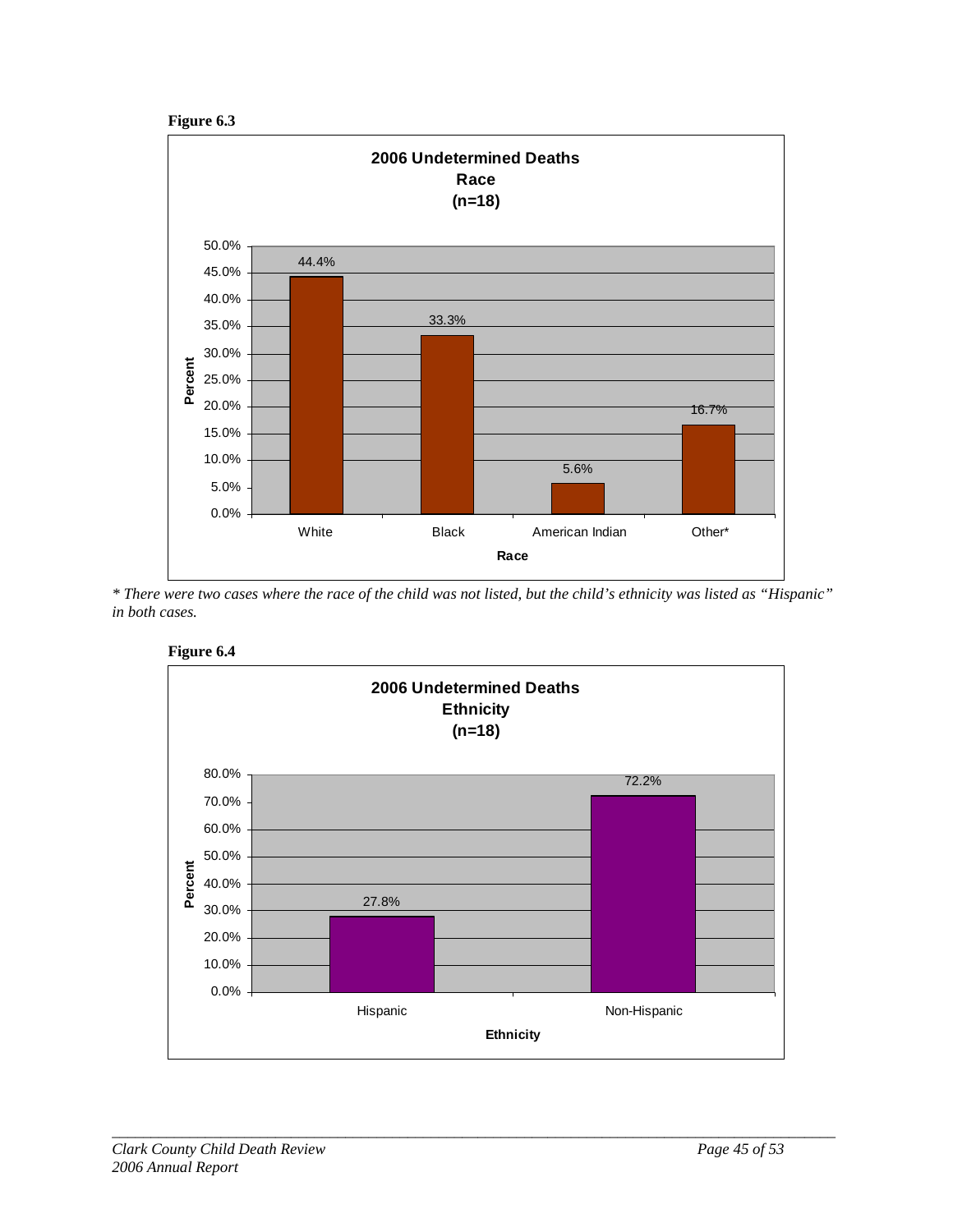### **Undetermined Death – Less than One Year of Age**

Almost all (83.3%) of these cases were children less than one year of age. In 26.7% of children less than one year the child was exposed to second hand smoke, often or occasionally. The death occurred in a sleeping environment in 86.7% of children less than one year. Children were sleeping in a number of different locations, most prevalent were mattresses (30.8%) and cribs (30.8%). Information on sleep environment and location is illustrated in Figures 6.5-6.6.







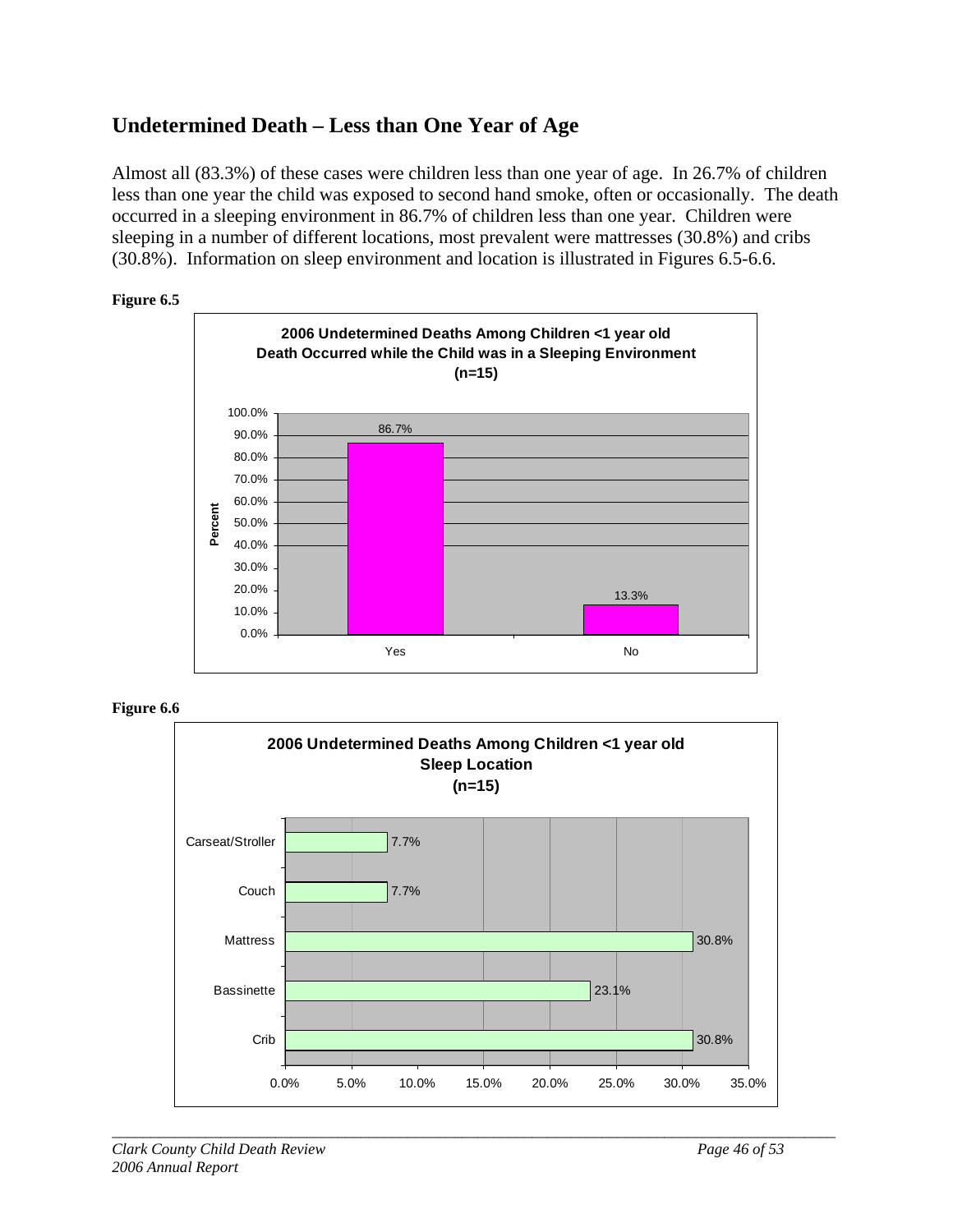Among these deaths that occurred in sleeping environments, children were most often put to sleep on either their back (46.7%) or on their side (26.7%) and then found on either their back (46.7%) or on their stomach (26.7%). About one third (33.3%) of children less than one year in a sleep environment at the time of death were found with their faces obstructed in some way. Infants were found with faces pressed into a pillow, tangled in sheets, rolled off the bed where they were put to sleep, or rolled into a stuffed animal. There were only two children less than one year who were not in a sleep environment at the time of their death.

### **Undetermined Deaths – Over One Year of Age**

There were only three cases where the child was over one year of age. Two were between the ages of 1 and 4 years and the other was between 15 and 17 years old. Two of these cases were children who were one year old and were found unresponsive in their sleeping environments. One was sleeping in her own crib, while the other was co-sleeping with his parents. Neither of the children had any history of serious medical conditions and both were reported as in good health on the day of their deaths. Neither child had any history of involvement with the child welfare system. The other case involved a 16 year old who was found unresponsive in his bed by a parent and investigation failed to pinpoint an exact cause of death.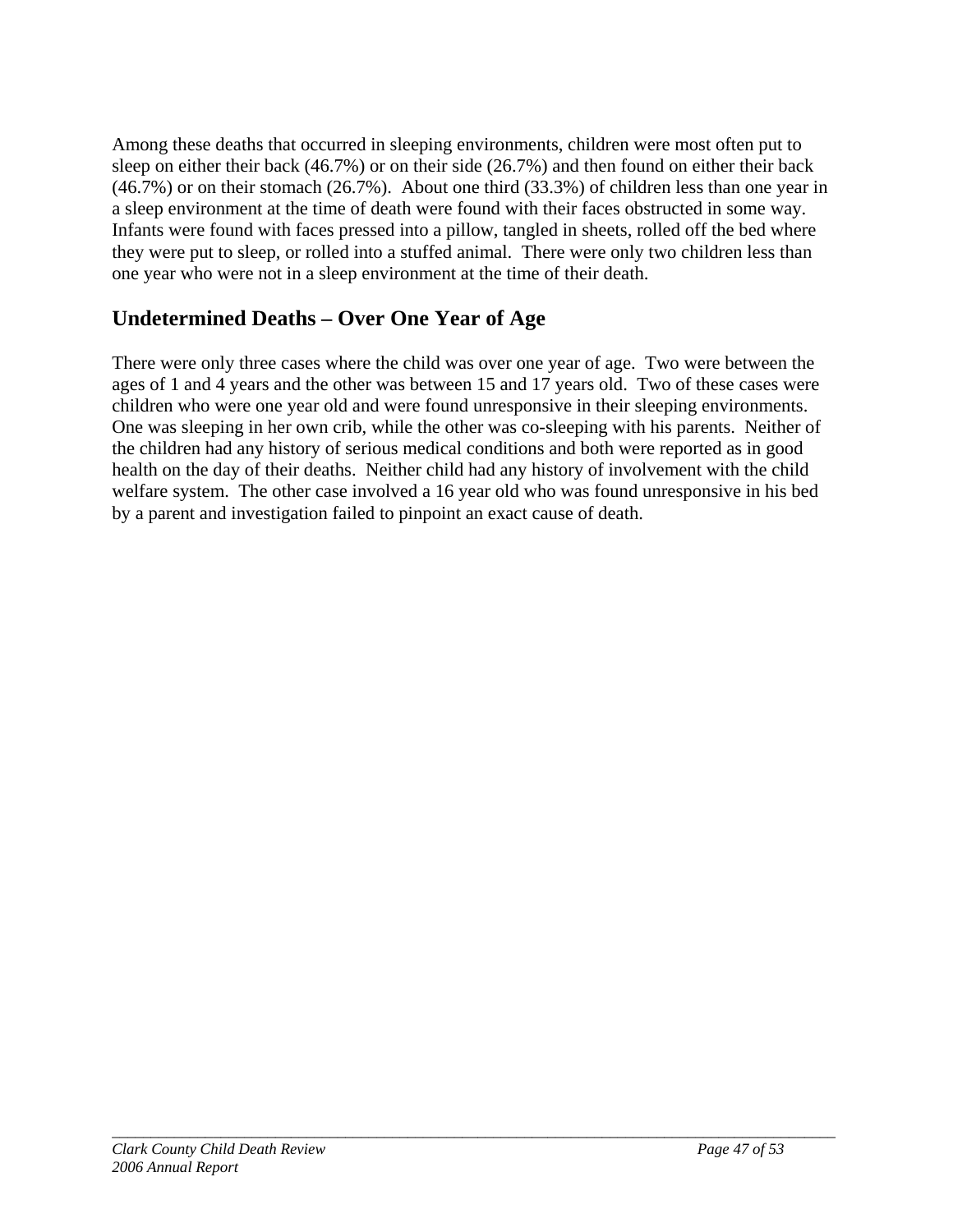### **Appendix A: Clark County Child Death Review Team Membership List**

| Atkinson, Kelvin        | <b>Clark County Coroner's Office</b>                        |
|-------------------------|-------------------------------------------------------------|
| Baltz, Rebecca          | <b>LVMPD Abuse &amp; Neglect</b>                            |
| Barter, Debbie          | Area Health Education Center of Southern Nevada             |
| Bolton, Julie           | <b>Clark County School District</b>                         |
| Campbell-Dolinar, Hiedi | <b>LVMPD Abuse &amp; Neglect</b>                            |
| Carroll, Tom            | <b>Clark County District Attorney</b>                       |
| Coleman, Cathy          | <b>University Medical Center</b>                            |
| Connor, Erin            | Southern Nevada Health District                             |
| Cosgrove, Jeanne        | Sunrise Hospital                                            |
| Dupuis, Lynn            | <b>Clark County Department of Family Services</b>           |
| Dwitt, Daphne           | North Vista Hospital                                        |
| Eisen, Andrew           | <b>Touro University</b>                                     |
| Fitzgerald, Mark        | <b>Clark County Department of Family Services</b>           |
| Flatt, Linda            | Nevada State Office of Suicide Prevention                   |
| Fudenberg, John         | <b>Clark County Coroner's Office</b>                        |
| Fulbrook, Thomas        | <b>University Medical Center</b>                            |
| Gazza, William          | <b>Clark County Coroner's Office</b>                        |
| Hancock, Marion         | Sunrise Hospital                                            |
| Harpin, Nancy           | <b>University Medical Center</b>                            |
| Hatch, Troy             | <b>Henderson Police Department</b>                          |
| Hosaka, Mark            | <b>Henderson Police Department</b>                          |
| Hull, Cynthia           | <b>University Medical Center</b>                            |
| Koch, Doug              | <b>University Medical Center</b>                            |
| Kreml, Sandy            | <b>Clark County Department of Juvenile Justice Services</b> |
| Larsen, Kevin           | DPS - Nevada Highway Patrol                                 |
| Lattin, Edward          | DPS - Nevada Highway Patrol                                 |
| Lebegern, Holly         | <b>LVMPD Abuse &amp; Neglect</b>                            |
| Lipscomb, Diane         | <b>Sunrise Hospital</b>                                     |
| Lowry, Teresa           | <b>Clark County District Attorney</b>                       |
| Lyon, Doug              | <b>Clark County Manager's Office</b>                        |
| Magleby, Suzanne        | <b>Clark County Social Services</b>                         |
| Mankey, Carol           | Southern Nevada Health District                             |
| Marek, Beth             | <b>Clark County Department of Juvenile Justice Services</b> |
| Mehta, Neha             | <b>Sunrise Hospital</b>                                     |
| Molnar, Dave            | North Las Vegas Police Department                           |
| Monroe, Vicki           | <b>Clark County District Attorney</b>                       |
| Murphy, Mike            | <b>Clark County Coroner's Office</b>                        |
| Myk, Lisa               | <b>LVMPD Abuse &amp; Neglect</b>                            |
| Olson, Alane            | <b>Clark County Coroner's Office</b>                        |
| Rubin, Ann              | <b>Clark County Department of Family Services</b>           |
| Sauchak, Cyndi          | <b>LVMPD Abuse &amp; Neglect</b>                            |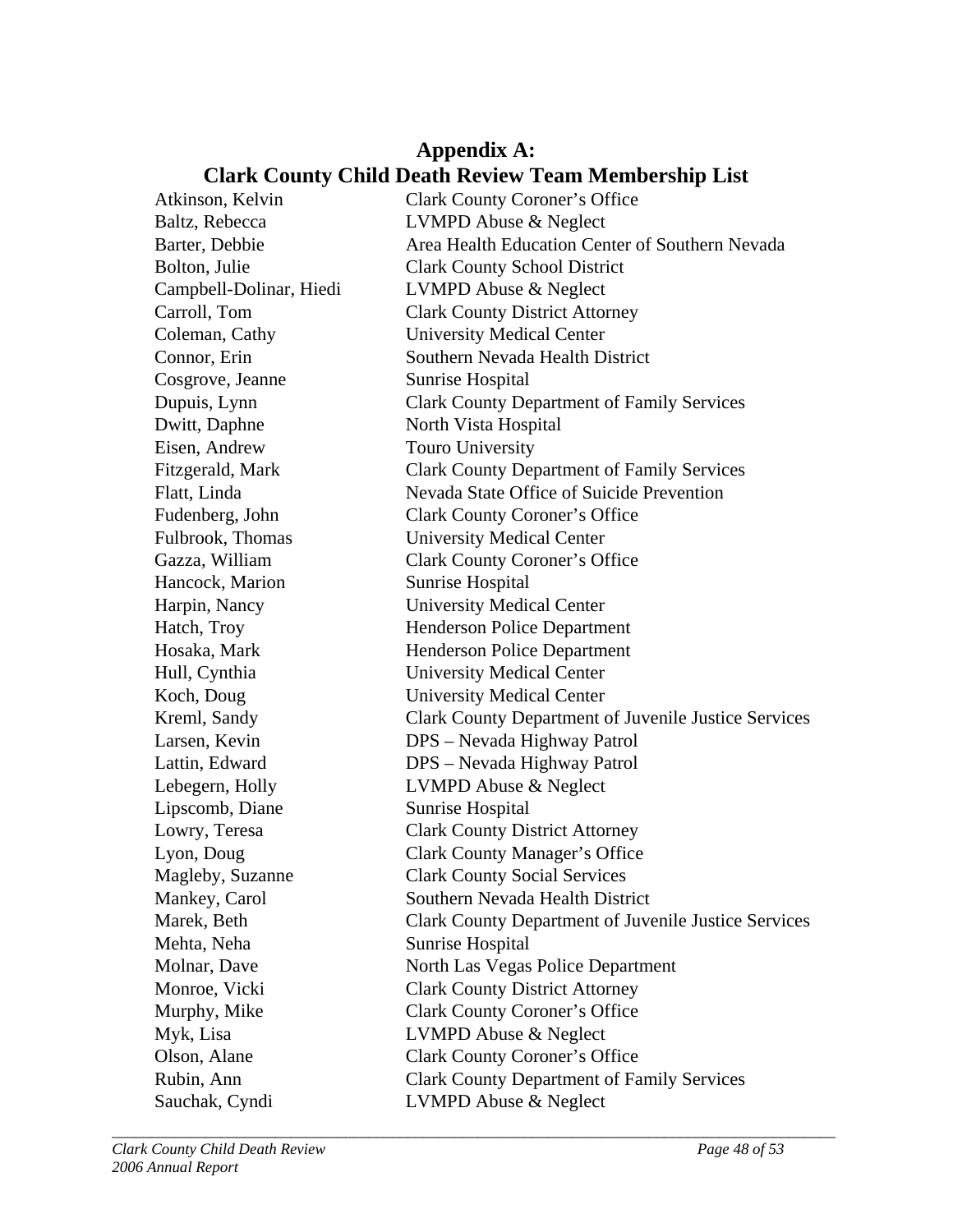| Schmidt, Edith     | Sunrise Hospital                                  |
|--------------------|---------------------------------------------------|
| Schulze, Victor    | Nevada State Attorney General's Office            |
| Swanson, Tara      | <b>UNLV - NICRP</b>                               |
| Tanata, Denise     | <b>UNLV - NICRP</b>                               |
| Tavarez, Teresa    | <b>LVMPD Abuse &amp; Neglect</b>                  |
| Teele, Lisa        | <b>LVMPD Abuse &amp; Neglect</b>                  |
| Thompson, Fred     | <b>Henderson Police Department</b>                |
| Tudor, Judy        | <b>Clark County Department of Family Services</b> |
| Virtuoso, Rosemary | <b>Clark County School District</b>               |
| Washington, Eboni  | <b>Clark County Department of Family Services</b> |
| Zipoy, Jennifer    | <b>UNLV - NICRP</b>                               |
|                    |                                                   |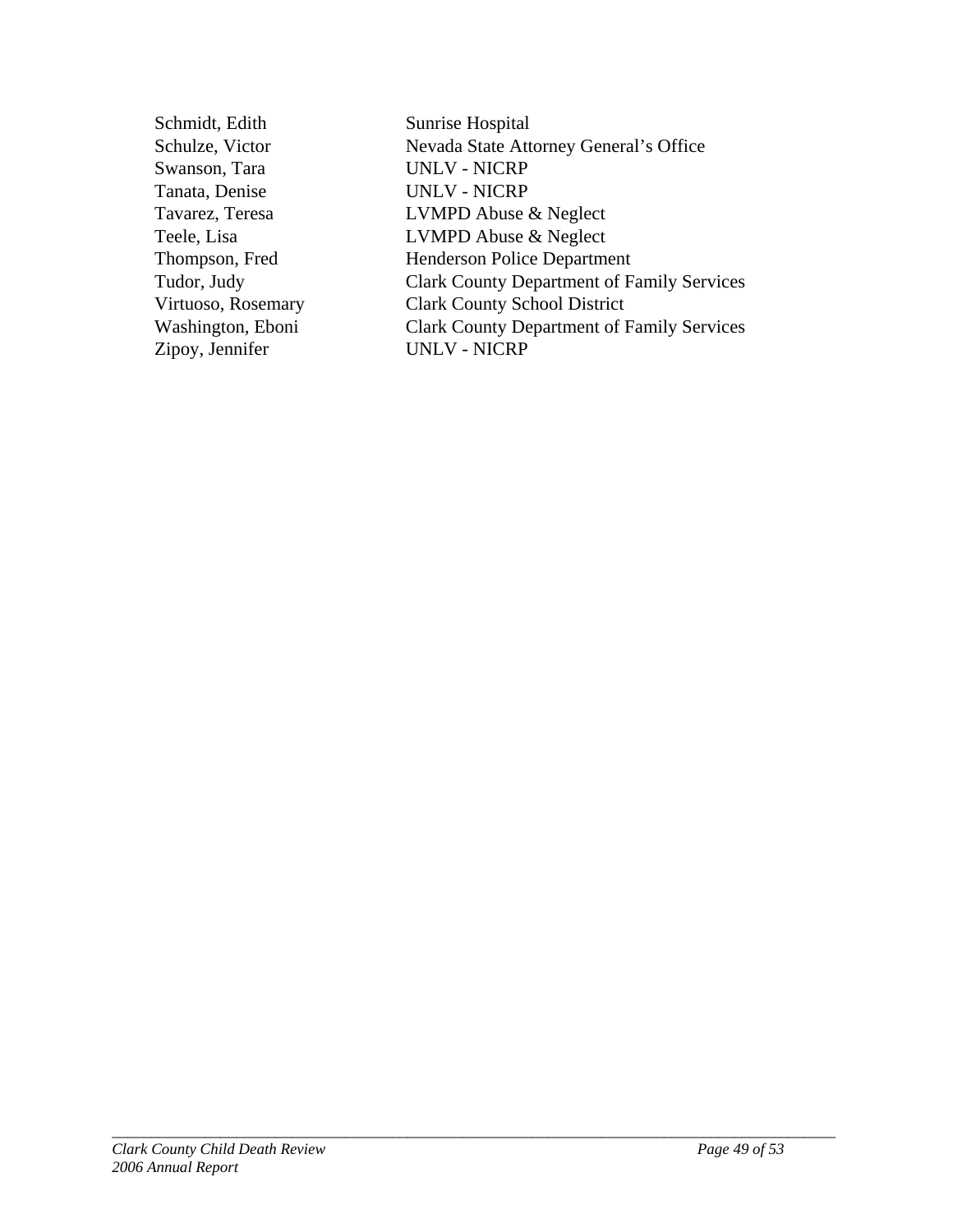### **Appendix B: Nevada Revised Statutes Relating to Child Death Review**

**NRS 432B.403 Purpose of organizing child death review teams.** The purpose of organizing multidisciplinary teams to review the deaths of children pursuant to [NRS 432B.403](http://www.leg.state.nv.us/NRS/NRS-432B.html#NRS432BSec403) to [432B.409](http://www.leg.state.nv.us/NRS/NRS-432B.html#NRS432BSec409), inclusive, is to:

1. Review the records of selected cases of deaths of children under 18 years of age in this state;

 2. Review the records of selected cases of deaths of children under 18 years of age who are residents of Nevada and who die in another state;

3. Assess and analyze such cases;

4. Make recommendations for improvements to laws, policies and practice;

5. Support the safety of children; and

6. Prevent future deaths of children.

(Added to NRS by [2003, 863](http://www.leg.state.nv.us/Statutes/72nd/Stats200307.html#Stats200307page863))

#### **NRS 432B.405 Organization of child death review teams.**

1. An agency which provides child welfare services:

(a) May organize one or more multidisciplinary teams to review the death of a child; and

 (b) Shall organize one or more multidisciplinary teams to review the death of a child under any of the following circumstances:

 (1) Upon receiving a written request from an adult related to the child within the third degree of consanguinity, if the request is received by the agency within 1 year after the date of death of the child;

 (2) If the child dies while in the custody of or involved with an agency which provides child welfare services, or if the child's family previously received services from such an agency;

(3) If the death is alleged to be from abuse or neglect of the child;

 (4) If a sibling, household member or daycare provider has been the subject of a child abuse and neglect investigation within the previous 12 months, including cases in which the report was unsubstantiated or the investigation is currently pending;

(5) If the child was adopted through an agency which provides child welfare services; or

(6) If the child died of Sudden Infant Death Syndrome.

 2. A review conducted pursuant to subparagraph (2) of paragraph (b) of subsection 1 must occur within 3 months after the issuance of a certificate of death.

(Added to NRS by 1993, 2051; A [2001 Special Session, 47](http://www.leg.state.nv.us/Statutes/17thSS/Stats2001SS01.html#Stats2001SS01page47); [2003, 864\)](http://www.leg.state.nv.us/Statutes/72nd/Stats200307.html#Stats200307page864)

#### **NRS 432B.406 Composition of child death review teams.**

 1. A multidisciplinary team to review the death of a child that is organized by an agency which provides child welfare services pursuant to [NRS 432B.405](http://www.leg.state.nv.us/NRS/NRS-432B.html#NRS432BSec405) must include, insofar as possible:

(a) A representative of any law enforcement agency that is involved with the case under review;

(b) Medical personnel;

(c) A representative of the district attorney's office in the county where the case is under review;

(d) A representative of any school that is involved with the case under review;

 (e) A representative of any agency which provides child welfare services that is involved with the case under review; and

(f) A representative of the coroner's office.

 2. A multidisciplinary team may include such other representatives of other organizations concerned with the death of the child as the agency which provides child welfare services deems appropriate for the review.

(Added to NRS by [2003, 863](http://www.leg.state.nv.us/Statutes/72nd/Stats200307.html#Stats200307page863))

#### **NRS 432B.407 Information available to child death review teams; sharing of certain information; subpoena to obtain information; confidentiality of information.**

1. A multidisciplinary team to review the death of a child is entitled to access to:

(a) All investigative information of law enforcement agencies regarding the death;

(b) Any autopsy and coroner's investigative records relating to the death;

(c) Any medical or mental health records of the child; and

 (d) Any records of social and rehabilitative services or of any other social service agency which has provided services to the child or the child's family.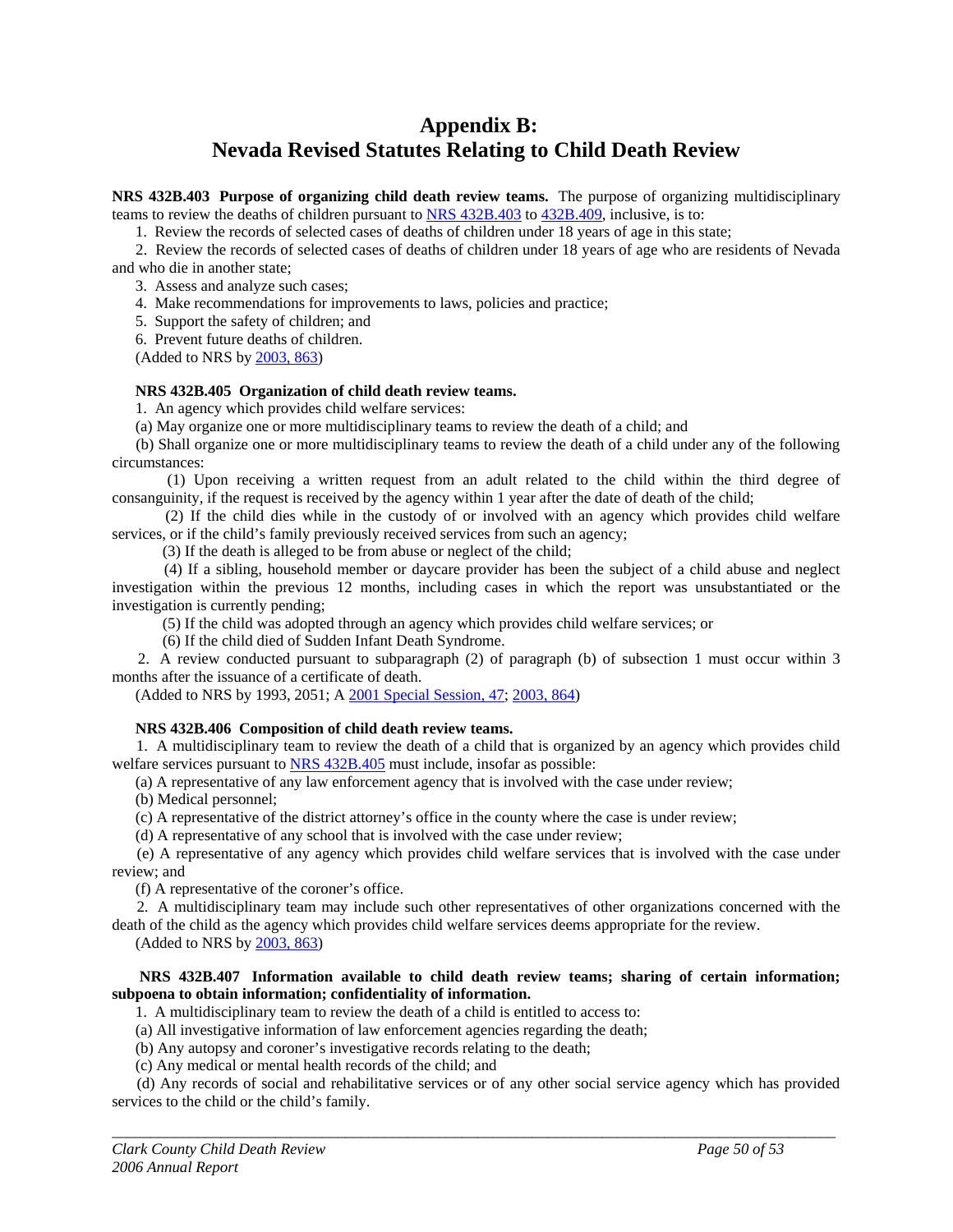2. Each organization represented on a multidisciplinary team to review the death of a child shall share with other members of the team information in its possession concerning the child who is the subject of the review, any siblings of the child, any person who was responsible for the welfare of the child and any other information deemed by the organization to be pertinent to the review.

 3. A multidisciplinary team to review the death of a child may petition the district court for the issuance of, and the district court may issue, a subpoena to compel the production of any books, records or papers relevant to the cause of any death being investigated by the team. Any books, records or papers received by the team pursuant to the subpoena shall be deemed confidential and privileged and not subject to disclosure.

 4. Information acquired by, and the records of, a multidisciplinary team to review the death of a child are confidential, must not be disclosed, and are not subject to subpoena, discovery or introduction into evidence in any civil or criminal proceeding.

(Added to NRS by [2003, 863](http://www.leg.state.nv.us/Statutes/72nd/Stats200307.html#Stats200307page863))

#### **NRS 432B.408 Administrative team to review report of child death review team.**

 1. The report and recommendations of a multidisciplinary team to review the death of a child must be transmitted to an administrative team for review.

 2. An administrative team must consist of administrators of agencies which provide child welfare services, and agencies responsible for vital statistics, public health, mental health and public safety.

 3. The administrative team shall review the report and recommendations and respond in writing to the multidisciplinary team within 90 days after receiving the report.

(Added to NRS by [2003, 864](http://www.leg.state.nv.us/Statutes/72nd/Stats200307.html#Stats200307page864))

#### **NRS 432B.409 Establishment, composition and duties of Executive Committee to Review the Death of Children; creation of and use of money in Review of Death of Children Account.**

 1. The Administrator of the Division of Child and Family Services shall establish an Executive Committee to Review the Death of Children, consisting of representatives from multidisciplinary teams formed pursuant to NRS [432B.405](http://www.leg.state.nv.us/NRS/NRS-432B.html#NRS432BSec405) and [432B.406,](http://www.leg.state.nv.us/NRS/NRS-432B.html#NRS432BSec406) vital statistics, law enforcement, public health and the Office of the Attorney General.

2. The Executive Committee shall:

(a) Adopt statewide protocols for the review of the death of a child;

(b) Designate the members of an administrative team for the purposes of [NRS 432B.408;](http://www.leg.state.nv.us/NRS/NRS-432B.html#NRS432BSec408)

(c) Oversee training and development of multidisciplinary teams to review the death of children; and

 (d) Compile and distribute a statewide annual report, including statistics and recommendations for regulatory and policy changes.

 3. The Review of Death of Children Account is hereby created in the State General Fund. The Executive Committee may use money in the Account to carry out the provisions of [NRS 432B.403](http://www.leg.state.nv.us/NRS/NRS-432B.html#NRS432BSec403) to [432B.409](http://www.leg.state.nv.us/NRS/NRS-432B.html#NRS432BSec409), inclusive.

*\_\_\_\_\_\_\_\_\_\_\_\_\_\_\_\_\_\_\_\_\_\_\_\_\_\_\_\_\_\_\_\_\_\_\_\_\_\_\_\_\_\_\_\_\_\_\_\_\_\_\_\_\_\_\_\_\_\_\_\_\_\_\_\_\_\_\_\_\_\_\_\_\_\_\_\_\_\_\_\_\_\_\_\_\_\_\_\_\_\_\_\_\_* 

(Added to NRS by [2003, 864](http://www.leg.state.nv.us/Statutes/72nd/Stats200307.html#Stats200307page864))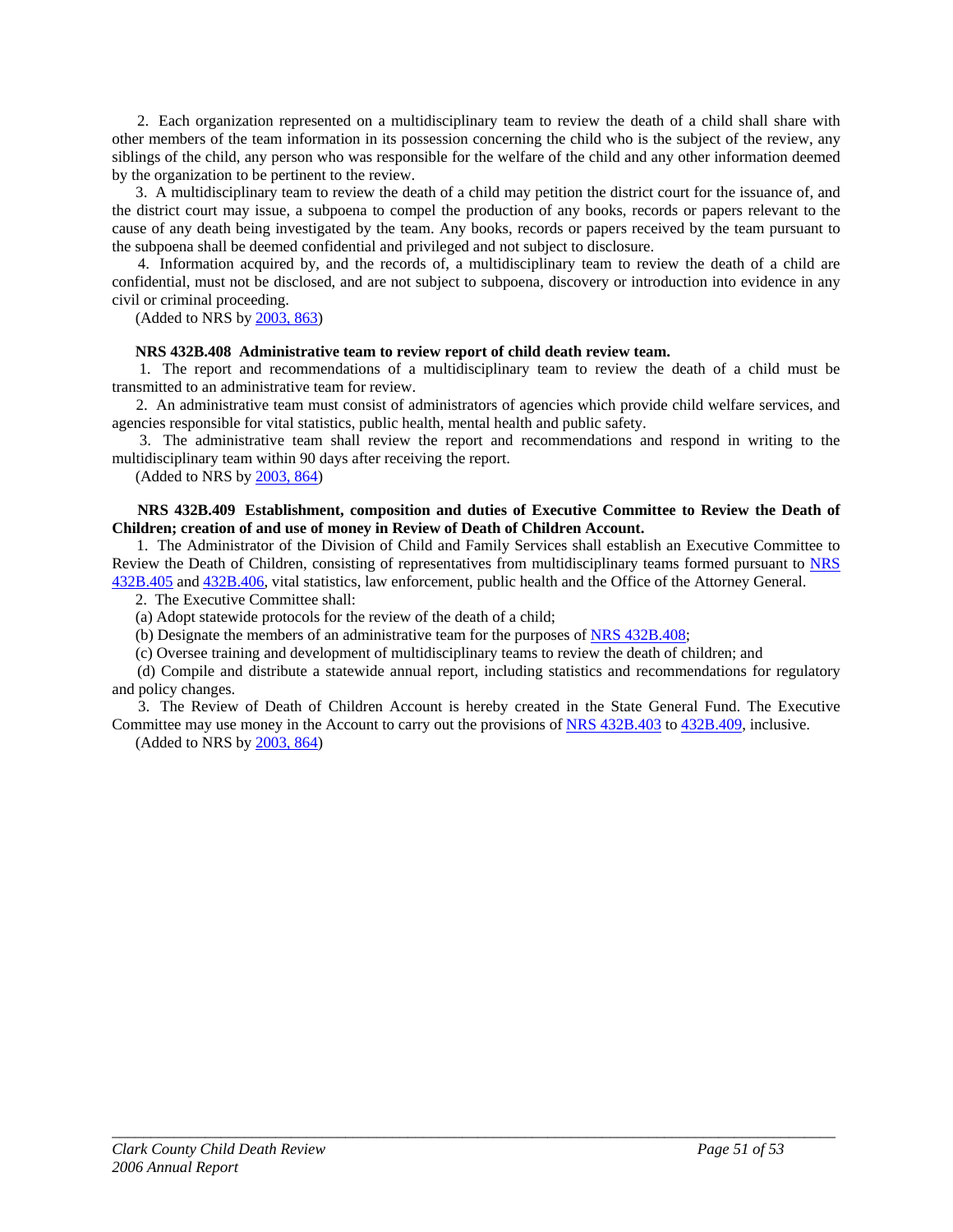### **Appendix C: Summary of Recommendations and Accomplishments Reported to the State Administrative Team for 2006 Child Deaths**

### **Recommendations**

Gun Safety: Law enforcement agencies should train investigators to inquire about gun security with suicide by gun shot wound cases and implement the suicide investigation checklist to increase data collection for suicide cases.

Prenatal Substance Abuse: Recommend to State Legislature to conduct a study on the feasibility of enacting laws which allows prosecution of mothers whose child dies due to maternal drug use.

Car Seat Safety: Child welfare agencies should provide and require car seat safety and installation education/training to all foster and shelter parents, as well as staff, before they are allowed to drive with an infant. Collaborate with Safe Kids Coalition to set up.

Teen Driving: Enact graduated licensing which restricts juvenile drivers from having other youth in their vehicle.

#### Medical Care:

- Require medical providers at urgent care facilities and other drop-in clinics to check all vital signs, especially when a child has a history of respiratory problems and presents with respiratory systems. Additionally, for these facilities, require that a pediatrician is on duty at all times and/or create a checklist for seeing pediatric cases.
- Collaborate with Spanish-speaking media outlets across the state to put out messages regarding how to access health care without medical insurance.

Mental Health Services: The State should implement appropriate levels of mental health facilities to ensure that youth receive appropriate treatment for their condition.

Medical Care for Children in the Child Welfare System:

- Child welfare agencies should collaborate with public health and hospitals to develop a "medical passport" for children in foster care, which would include complete discharge instructions, that goes with the child and is provided to whoever is caring for the child.
- Child welfare agencies should arrange for a public health nurse to provide in-home, child specific training to foster/shelter parents caring for medically fragile or at-risk children.

Public Education Campaigns Regarding:

- The dangers of overmedication of young children with over the counter medications and the importance of following instruction labels and doctor's orders.
- Safe sleeping conditions for infants including placing the child to sleep on their back as well as asphyxia related to co-sleeping and having unsafe items in or around the sleeping area (pillows, blankets, stuffed animals, etc.). Also warn about the dangers of wedging (child's head becoming "wedged" between mattress and head/foot board, couch/chair cushions, etc.).